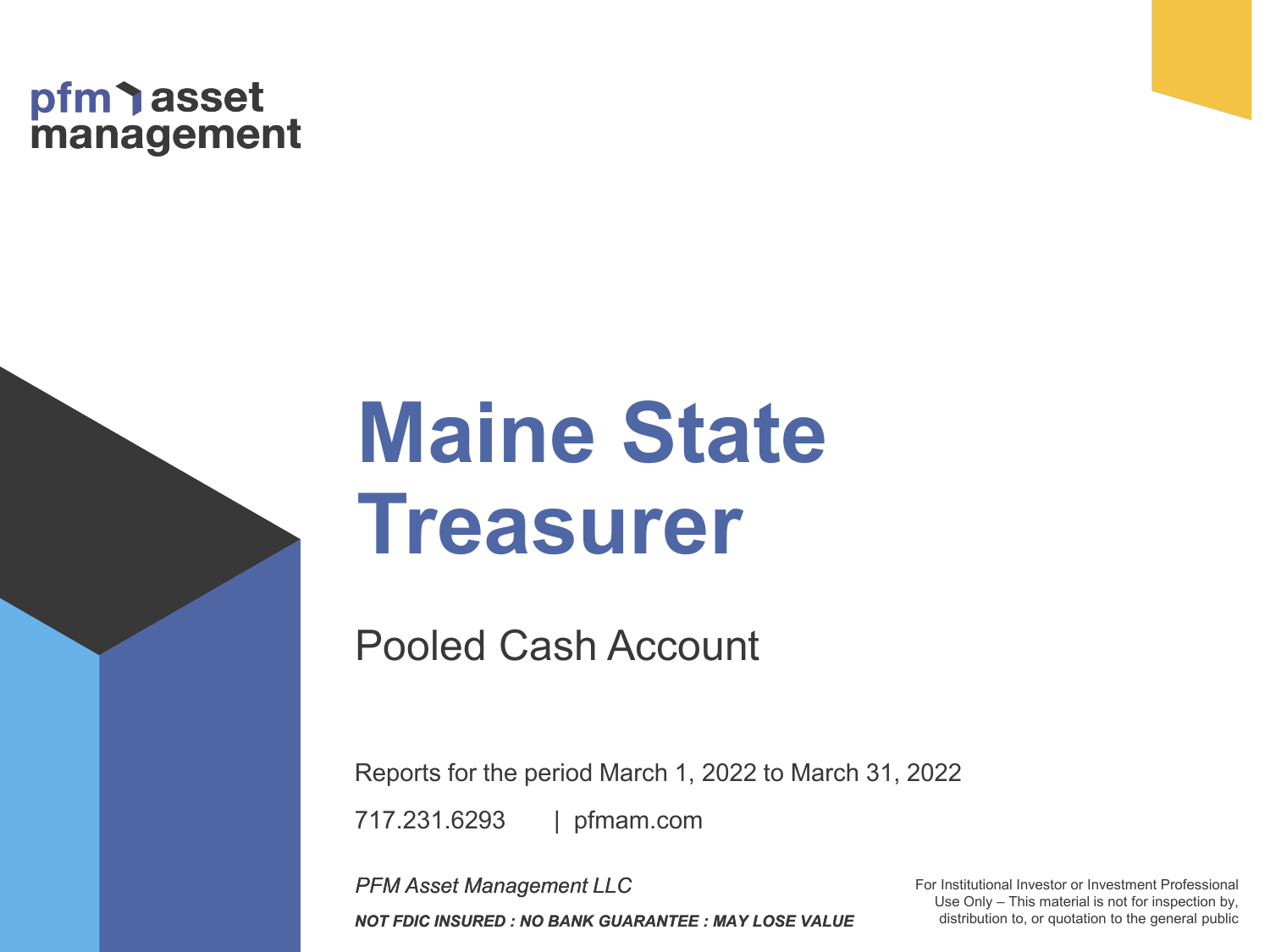# **Maine State Treasurer Activity and Performance Summary For the Month Ending March 31, 2022**

|                                         | <b>Amortized Cost Basis Activity Summary</b> |                   |                                | Detail o               |
|-----------------------------------------|----------------------------------------------|-------------------|--------------------------------|------------------------|
| <b>Beginning Amortized Cost Value</b>   |                                              | 3,881,552,103.10  |                                | <b>Interest Earned</b> |
| Additions                               |                                              |                   |                                |                        |
| Contributions                           | 0.00                                         |                   | <b>Current Holdings</b>        |                        |
| <b>Interest Received</b>                | 3,575,822.06                                 |                   | Cash and Equivalents           | 49,055.32              |
| <b>Accrued Interest Sold</b>            | 2,157.53                                     |                   | Repurchase Agreement           | 0.00                   |
| Gain on Sales                           | 181,932.18                                   |                   | <b>Certificates of Deposit</b> | 27,125.01              |
| <b>Total Additions</b>                  |                                              | 3,759,911.77      | <b>Commercial Paper</b>        | 0.00                   |
| Deductions                              |                                              |                   | U.S. Treasuries                | 2,136,379.28           |
| Withdrawals                             | 56,130,976.94                                |                   | Federal Agency                 | 275,612.31             |
| <b>Accrued Interest Purchased</b>       | 96,977.65                                    |                   | Corporate                      | 0.00                   |
| Loss on Sales                           | 0.00                                         |                   |                                |                        |
|                                         |                                              |                   | <b>Sales and Maturities</b>    |                        |
| <b>Total Deductions</b>                 |                                              | (56, 227, 954.59) | Repurchase Agreement           | 0.00                   |
| Accretion (Amortization) for the Period |                                              | (947, 896.80)     | <b>Commercial Paper</b>        | 0.00                   |
| <b>Ending Amortized Cost Value</b>      |                                              | 3,828,136,163.48  | <b>Certificates of Deposit</b> | 0.00                   |
| <b>Ending Fair Value</b>                |                                              | 3,774,976,277.94  | U.S. Treasuries                | 141,060.43             |
| Unrealized Gain (Loss)                  |                                              | (53, 159, 885.54) | Federal Agency                 | 35,416.67              |

|                | <b>Twelve</b>         | <b>Six</b>            |               |
|----------------|-----------------------|-----------------------|---------------|
|                | <b>Month Trailing</b> | <b>Month Trailing</b> | For the Month |
| Fed Funds      | 0.25%                 | 0.25%                 | 0.25%         |
| Overnight Repo | 0.08%                 | 0.10%                 | 0.10%         |
| 3 Month T-Bill | 0.07%                 | 0.11%                 | 0.31%         |
| 6 Month T-Bill | 0.13%                 | 0.21%                 | 0.63%         |
| 1 Year T-Note  | 0.25%                 | 0.40%                 | 0.99%         |
| 2 Year T-Note  | 0.47%                 | 0.74%                 | 1.45%         |
| 5 Year T-Note  | 1.08%                 | 1.34%                 | 1.82%         |
|                |                       |                       |               |
|                |                       |                       |               |

|                                         | <b>Amortized Cost Basis Activity Summary</b> |                   |                                | <b>Detail of Amortized Cost Basis Return</b> |                                    |                            |                     |  |  |
|-----------------------------------------|----------------------------------------------|-------------------|--------------------------------|----------------------------------------------|------------------------------------|----------------------------|---------------------|--|--|
| <b>Beginning Amortized Cost Value</b>   |                                              | 3,881,552,103.10  |                                | <b>Interest Earned</b>                       | <b>Accretion</b><br>(Amortization) | <b>Realized Gain(Loss)</b> | <b>Total Income</b> |  |  |
| Additions                               |                                              |                   |                                |                                              |                                    |                            |                     |  |  |
| Contributions                           | 0.00                                         |                   | <b>Current Holdings</b>        |                                              |                                    |                            |                     |  |  |
| <b>Interest Received</b>                | 3,575,822.06                                 |                   | Cash and Equivalents           | 49,055.32                                    | 0.00                               | 0.00                       | 49,055.32           |  |  |
| <b>Accrued Interest Sold</b>            | 2,157.53                                     |                   | Repurchase Agreement           | 0.00                                         | 0.00                               | 0.00                       | 0.00                |  |  |
| Gain on Sales                           | 181,932.18                                   |                   | <b>Certificates of Deposit</b> | 27,125.01                                    | 0.00                               | 0.00                       | 27,125.01           |  |  |
| <b>Total Additions</b>                  |                                              | 3,759,911.77      | <b>Commercial Paper</b>        | 0.00                                         | 112,458.54                         | 0.00                       | 112,458.54          |  |  |
| Deductions                              |                                              |                   | U.S. Treasuries                | 2,136,379.28                                 | (1,024,495.36)                     | 0.00                       | 1,111,883.92        |  |  |
| Withdrawals                             | 56,130,976.94                                |                   | <b>Federal Agency</b>          | 275,612.31                                   | (4,954.33)                         | 0.00                       | 270,657.98          |  |  |
| <b>Accrued Interest Purchased</b>       | 96,977.65                                    |                   | Corporate                      | 0.00                                         | 0.00                               | 0.00                       | 0.00                |  |  |
| Loss on Sales                           | 0.00                                         |                   |                                |                                              |                                    |                            |                     |  |  |
|                                         |                                              |                   | <b>Sales and Maturities</b>    |                                              |                                    |                            |                     |  |  |
| <b>Total Deductions</b>                 |                                              | (56, 227, 954.59) | Repurchase Agreement           | 0.00                                         | 0.00                               | 0.00                       | 0.00                |  |  |
| Accretion (Amortization) for the Period |                                              | (947, 896.80)     | <b>Commercial Paper</b>        | 0.00                                         | 1,785.00                           | 0.00                       | 1,785.00            |  |  |
| <b>Ending Amortized Cost Value</b>      |                                              | 3,828,136,163.48  | <b>Certificates of Deposit</b> | 0.00                                         | 0.00                               | 0.00                       | 0.00                |  |  |
| Ending Fair Value                       |                                              | 3,774,976,277.94  | U.S. Treasuries                | 141,060.43                                   | (29, 754.14)                       | 85,299.10                  | 196,605.39          |  |  |
| Unrealized Gain (Loss)                  |                                              | (53, 159, 885.54) | <b>Federal Agency</b>          | 35,416.67                                    | (3,325.16)                         | 96,633.08                  | 128,724.59          |  |  |
|                                         |                                              |                   | Corporate                      | 2,111.62                                     | 388.65                             | 0.00                       | 2,500.27            |  |  |
|                                         |                                              |                   | <b>Total</b>                   | 2,666,760.64                                 | (947, 896.80)                      | 181,932.18                 | 1,900,796.02        |  |  |

# **Annualized Comparative Rates of Return Summary of Amortized Cost Basis Return for the Period**

|                  | <b>Twelve</b>         | <b>Six</b>            |               |                                             | <b>Total Portfolio</b> |
|------------------|-----------------------|-----------------------|---------------|---------------------------------------------|------------------------|
|                  | <b>Month Trailing</b> | <b>Month Trailing</b> | For the Month | <b>Interest Earned</b>                      | 2,666,760.64           |
| <b>Fed Funds</b> | 0.25%                 | 0.25%                 | 0.25%         | Accretion (Amortization)                    | (947, 896.80)          |
| Overnight Repo   | 0.08%                 | 0.10%                 | 0.10%         | Realized Gain (Loss) on Sales               | 181,932.18             |
| 3 Month T-Bill   | 0.07%                 | 0.11%                 | 0.31%         | Total Income on Portfolio                   | 1,900,796.02           |
| 6 Month T-Bill   | 0.13%                 | 0.21%                 | 0.63%         | Average Daily Historical Cost               | 3,899,747,872.19       |
| 1 Year T-Note    | 0.25%                 | 0.40%                 | 0.99%         | Annualized Return                           | 0.57%                  |
| 2 Year T-Note    | 0.47%                 | 0.74%                 | 1.45%         | Annualized Return Fiscal Year to Date       | 0.49%                  |
| 5 Year T-Note    | 1.08%                 | 1.34%                 | 1.82%         | <b>Investment Advisory Fees</b>             | 28,388.55              |
|                  |                       |                       |               | Annualized Return (net of fees)             | 0.57%                  |
|                  |                       |                       |               | Weighted Average Effective Duration in Days | 312                    |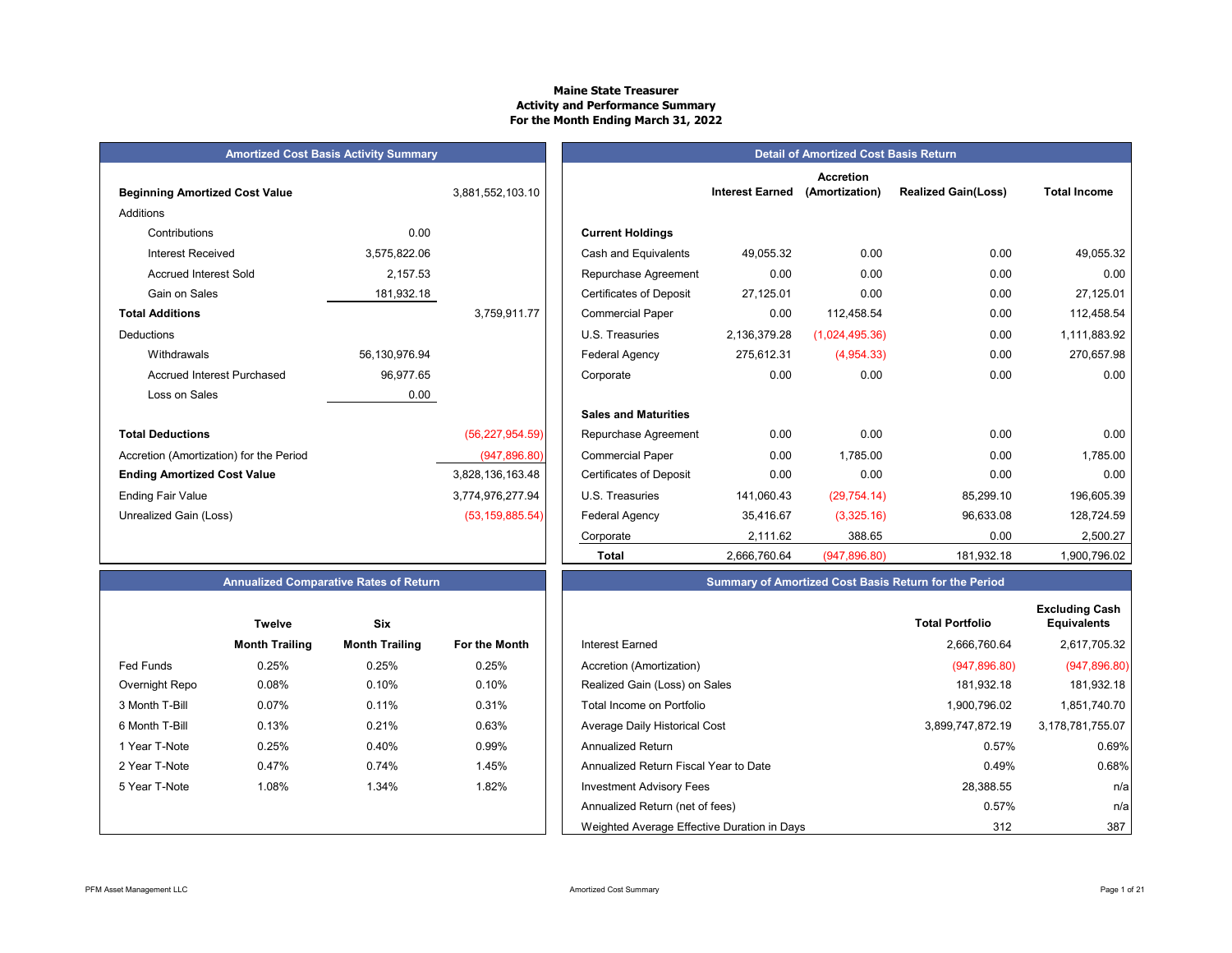# **Maine State Treasurer Activity and Performance Summary For the Month Ending March 31, 2022**

|                                     | <b>Fair Value Basis Activity Summary</b> |                   |                                                   |
|-------------------------------------|------------------------------------------|-------------------|---------------------------------------------------|
| <b>Beginning Fair Value</b>         |                                          | 3,851,577,439.26  |                                                   |
| Additions                           |                                          |                   |                                                   |
| Contributions                       | 0.00                                     |                   | <b>Current Holdings</b>                           |
| Interest Received                   | 3,575,822.06                             |                   | Cash and Equivalents                              |
| <b>Accrued Interest Sold</b>        | 2,157.53                                 |                   | Repurchase Agreeme                                |
| <b>Total Additions</b>              |                                          | 3,577,979.59      | <b>Certificates of Deposit</b>                    |
|                                     |                                          |                   | <b>Commercial Paper</b>                           |
| Deductions                          |                                          |                   | U.S. Treasuries                                   |
| Withdrawals                         | 56,130,976.94                            |                   | Federal Agency                                    |
| <b>Accrued Interest Purchased</b>   | 96,977.65                                |                   | Corporate                                         |
| <b>Total Deductions</b>             |                                          | (56, 227, 954.59) | <b>Sales and Maturities</b>                       |
|                                     |                                          |                   | Repurchase Agreeme                                |
| Change in Fair Value for the Period |                                          | (23,951,186.32)   | <b>Commercial Paper</b>                           |
| <b>Ending Fair Value</b>            |                                          | 3,774,976,277.94  | <b>Certificates of Deposit</b>                    |
|                                     |                                          |                   | $\mathsf{H} \circ \mathsf{T}_{\mathsf{reaction}}$ |

# **Detail of Fair Value Basis Return**

| Beginning Fair Value                |               | 3,851,577,439.26  |                                | <b>Interest Earned</b> | <b>Change in Fair Value</b> | <b>Total Income</b> |
|-------------------------------------|---------------|-------------------|--------------------------------|------------------------|-----------------------------|---------------------|
| Additions                           |               |                   |                                |                        |                             |                     |
| Contributions                       | 0.00          |                   | <b>Current Holdings</b>        |                        |                             |                     |
| <b>Interest Received</b>            | 3,575,822.06  |                   | Cash and Equivalents           | 49,055.32              | 0.00                        | 49,055.32           |
| <b>Accrued Interest Sold</b>        | 2,157.53      |                   | Repurchase Agreement           | 0.00                   | 0.00                        | 0.00                |
| <b>Total Additions</b>              |               | 3,577,979.59      | <b>Certificates of Deposit</b> | 27,125.01              | 0.00                        | 27,125.01           |
|                                     |               |                   | <b>Commercial Paper</b>        | 0.00                   | (15,898.70)                 | (15,898.70)         |
| Deductions                          |               |                   | U.S. Treasuries                | 2,136,379.28           | (20, 500, 380.58)           | (18, 364, 001.30)   |
| Withdrawals                         | 56,130,976.94 |                   | Federal Agency                 | 275,612.31             | (3,289,447.30)              | (3,013,834.99)      |
| Accrued Interest Purchased          | 96,977.65     |                   | Corporate                      | 0.00                   | 0.00                        | 0.00                |
| <b>Total Deductions</b>             |               | (56, 227, 954.59) | <b>Sales and Maturities</b>    |                        |                             |                     |
|                                     |               |                   | Repurchase Agreements          | 0.00                   | 0.00                        | 0.00                |
| Change in Fair Value for the Period |               | (23,951,186.32)   | <b>Commercial Paper</b>        | 0.00                   | 2,295.00                    | 2,295.00            |
| <b>Ending Fair Value</b>            |               | 3,774,976,277.94  | <b>Certificates of Deposit</b> | 0.00                   | 0.00                        | 0.00                |
|                                     |               |                   | U.S. Treasuries                | 141,060.43             | (114, 455.62)               | 26,604.81           |
|                                     |               |                   | Federal Agency                 | 35,416.67              | (32, 370.00)                | 3,046.67            |
|                                     |               |                   | Corporate                      | 2,111.62               | (929.12)                    | 1,182.50            |
|                                     |               |                   | Total                          | 2,666,760.64           | (23,951,186.32)             | (21, 284, 425.68)   |

# **Annualized Comparative Rates of Return**

|                  | <b>Twelve</b>         | Six                   |                      |
|------------------|-----------------------|-----------------------|----------------------|
|                  | <b>Month Trailing</b> | <b>Month Trailing</b> | <b>For the Month</b> |
| <b>Fed Funds</b> | 0.25%                 | 0.25%                 | 0.25%                |
| Overnight Repo   | 0.08%                 | 0.10%                 | 0.10%                |
| 3 Month T-Bill   | 0.05%                 | 0.06%                 | 0.15%                |
| 6 Month T-Bill   | $-0.03%$              | $-0.12%$              | $-0.12%$             |
| 1 Year T-Note    | $-0.71%$              | $-1.51%$              | $-1.82%$             |
| 2 Year T-Note    | $-1.98%$              | $-3.98%$              | $-4.47%$             |
| 5 Year T-Note    | $-2.83%$              | $-6.52%$              | $-4.98%$             |
|                  |                       |                       |                      |
|                  |                       |                       |                      |

# **Summary of Fair Value Basis Return for the Period**

|                  | <b>Twelve</b>         | Six                   |               |                                             | <b>Total Portfolio</b> | <b>Excluding Cash</b><br><b>Equivalents</b> |
|------------------|-----------------------|-----------------------|---------------|---------------------------------------------|------------------------|---------------------------------------------|
|                  | <b>Month Trailing</b> | <b>Month Trailing</b> | For the Month | <b>Interest Earned</b>                      | 2,666,760.64           | 2,617,705.32                                |
| <b>Fed Funds</b> | 0.25%                 | 0.25%                 | 0.25%         | Change in Fair Value                        | (23,951,186.32)        | (23,951,186.32)                             |
| Overnight Repo   | 0.08%                 | 0.10%                 | 0.10%         | Total Income on Portfolio                   | (21, 284, 425.68)      | (21, 333, 481.00)                           |
| 3 Month T-Bill   | 0.05%                 | 0.06%                 | 0.15%         | Average Daily Historical Cost               | 3,899,747,872.19       | 3,178,781,755.07                            |
| 6 Month T-Bill   | $-0.03%$              | $-0.12%$              | $-0.12%$      | <b>Annualized Return</b>                    | -6.43%                 | -7.90%                                      |
| 1 Year T-Note    | $-0.71%$              | $-1.51%$              | $-1.82%$      | Annualized Return Fiscal Year to Date       | $-1.66%$               | $-2.22%$                                    |
| 2 Year T-Note    | $-1.98%$              | $-3.98%$              | -4.47%        | Weighted Average Effective Duration in Days | 312                    | 387                                         |
| 5 Year T-Note    | $-2.83%$              | $-6.52%$              | -4.98%        |                                             |                        |                                             |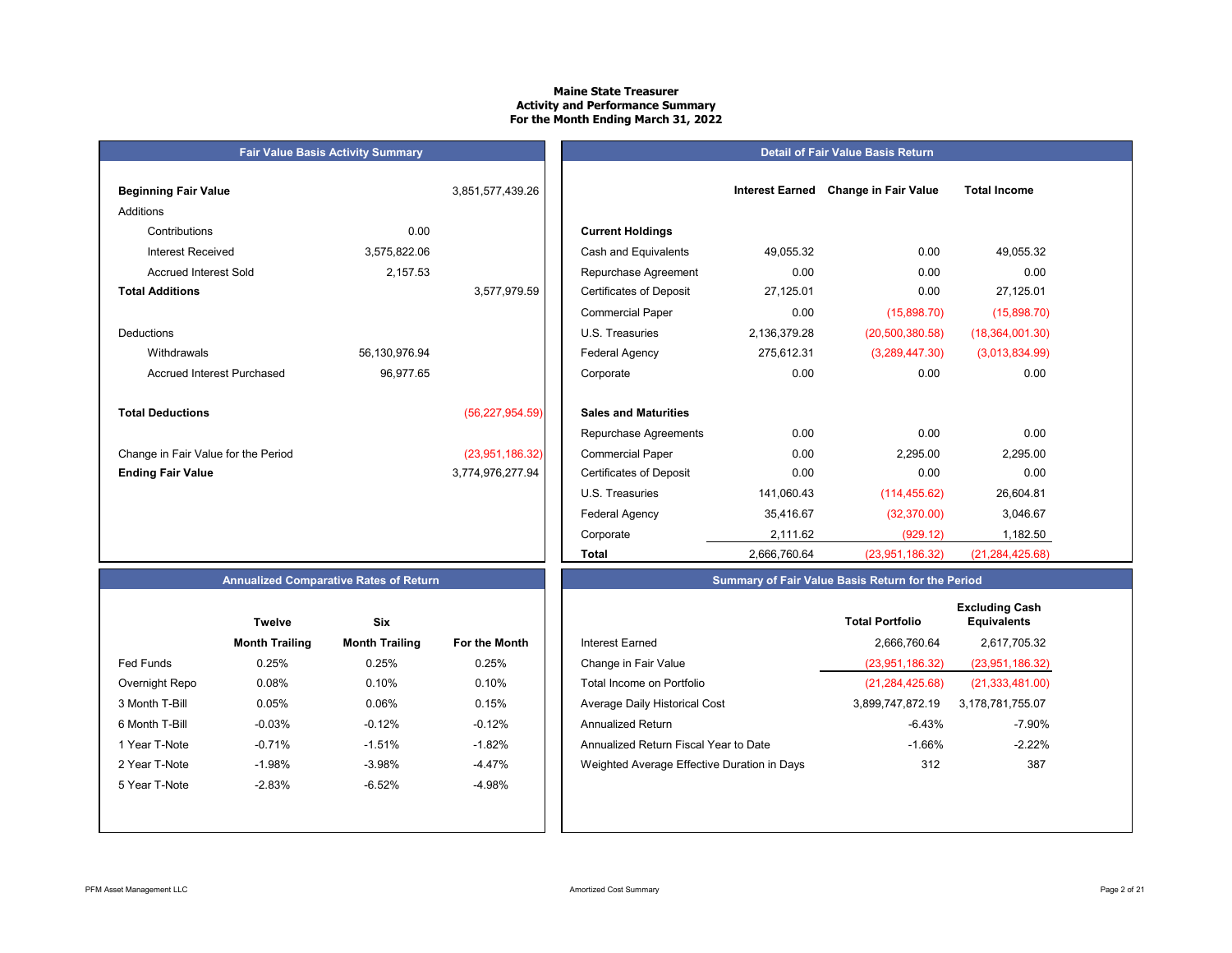# **Maine State Treasurer Investments - By Security Type As of March 31, 2022**

| <b>Security Type</b>           | Original<br>Cost | Amortized<br>Cost | Fair<br>Value    | <b>Accrued</b><br>Interest | <b>Unrealized</b><br>Gain (Loss) | Weighted<br>Average<br><b>Final Maturity</b><br>(Days) | Weighted<br>Average<br><b>Effective</b><br><b>Duration</b><br>(Years) | Asset<br>Allocation | Weighted<br>Average<br>Yield |
|--------------------------------|------------------|-------------------|------------------|----------------------------|----------------------------------|--------------------------------------------------------|-----------------------------------------------------------------------|---------------------|------------------------------|
| Cash and Cash Equivalents      | 729,000,000.00   | 729,000,000.00    | 729,000,000.00   | 49,055.23                  | 0.00                             |                                                        | 0.00                                                                  | 19.3%               | 0.07%                        |
| Repurchase Agreements          | 0.00             | 0.00              | 0.00             | 0.00                       | 0.00                             |                                                        |                                                                       | $0.0\%$             |                              |
| <b>Commercial Paper</b>        | 306, 350, 556.13 | 306,572,417.64    | 306,336,525.19   | 0.00                       | (235, 892.45)                    | 67                                                     | 0.19                                                                  | 8.1%                | 0.43%                        |
| <b>Certificates of Deposit</b> | 125,000,000.00   | 125,000,000.00    | 125,000,000.00   | 336,236.11                 | 0.00                             | 344                                                    | 0.96                                                                  | 3.3%                | 0.25%                        |
| U.S. Treasuries                | 2,246,548,906.37 | 2,238,375,084.02  | 2,193,265,765.20 | 5,840,638.23               | (45, 109, 318.82)                | 466                                                    | 1.27                                                                  | 58.1%               | 0.64%                        |
| U.S. Instrumentality           | 429,046,176.25   | 429,188,661.82    | 421,373,987.55   | 1,056,639.46               | (7,814,674.27)                   | 392                                                    | 0.64                                                                  | 11.2%               | 0.77%                        |
| Corporate                      | 0.00             | 0.00              | 0.00             | 0.00                       | 0.00                             |                                                        |                                                                       | $0.0\%$             |                              |
| Total                          | 3,835,945,638.75 | 3,828,136,163.48  | 3,774,976,277.94 | 7,282,569.03               | (53, 159, 885.54)                | 332                                                    | 0.85                                                                  | 100.0%              | 0.51%                        |

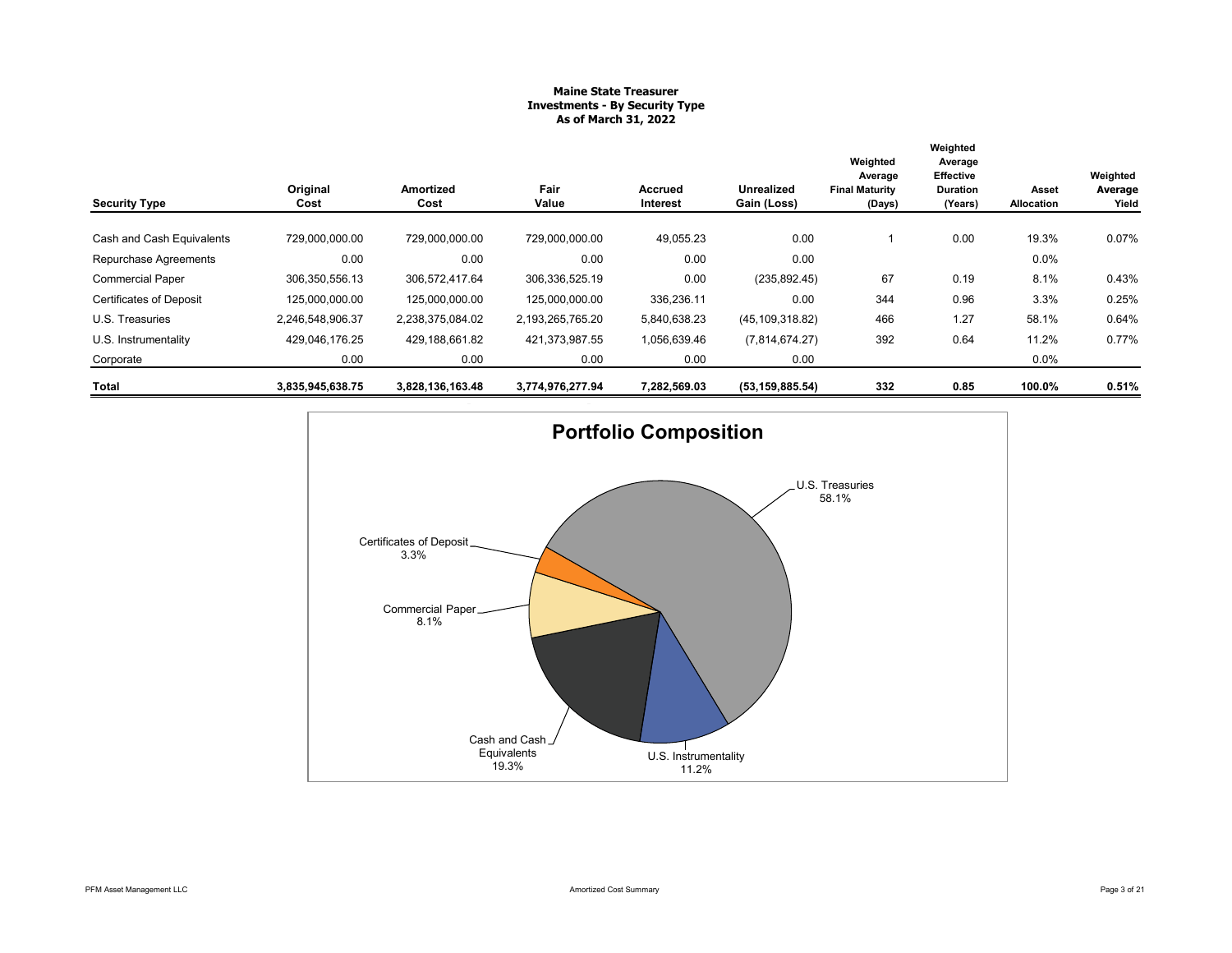#### **Maine State Treasurer Investments - By Maturity As of March 31, 2022**

|                              | <b>Original Cost</b> |            | <b>Original Cost</b>     |
|------------------------------|----------------------|------------|--------------------------|
| <b>Maturity Distribution</b> | March 31, 2022       | Percentage | <b>February 28, 2022</b> |
| Overnight                    | 729,000,000.00       | 19.0%      | 697,000,000.00           |
| Under 90 Days                | 528,249,811.04       | 13.8%      | 410,602,480.45           |
| 90 to 180 Days               | 421,314,293.56       | 11.0%      | 568,768,893.55           |
| 180 Days to 1 Year           | 431,546,492.21       | 11.3%      | 566,564,128.16           |
| 1 to 2 Years                 | 1,288,073,518.48     | 33.6%      | 1,065,236,995.03         |
| 2 to 3 Years                 | 437,761,523.46       | 11.4%      | 581,129,687.53           |
| Over 3 Years                 |                      | $0.0\%$    |                          |
| Totals \$                    | 3,835,945,638.75     | 100.0%     | \$<br>3,889,302,184.72   |

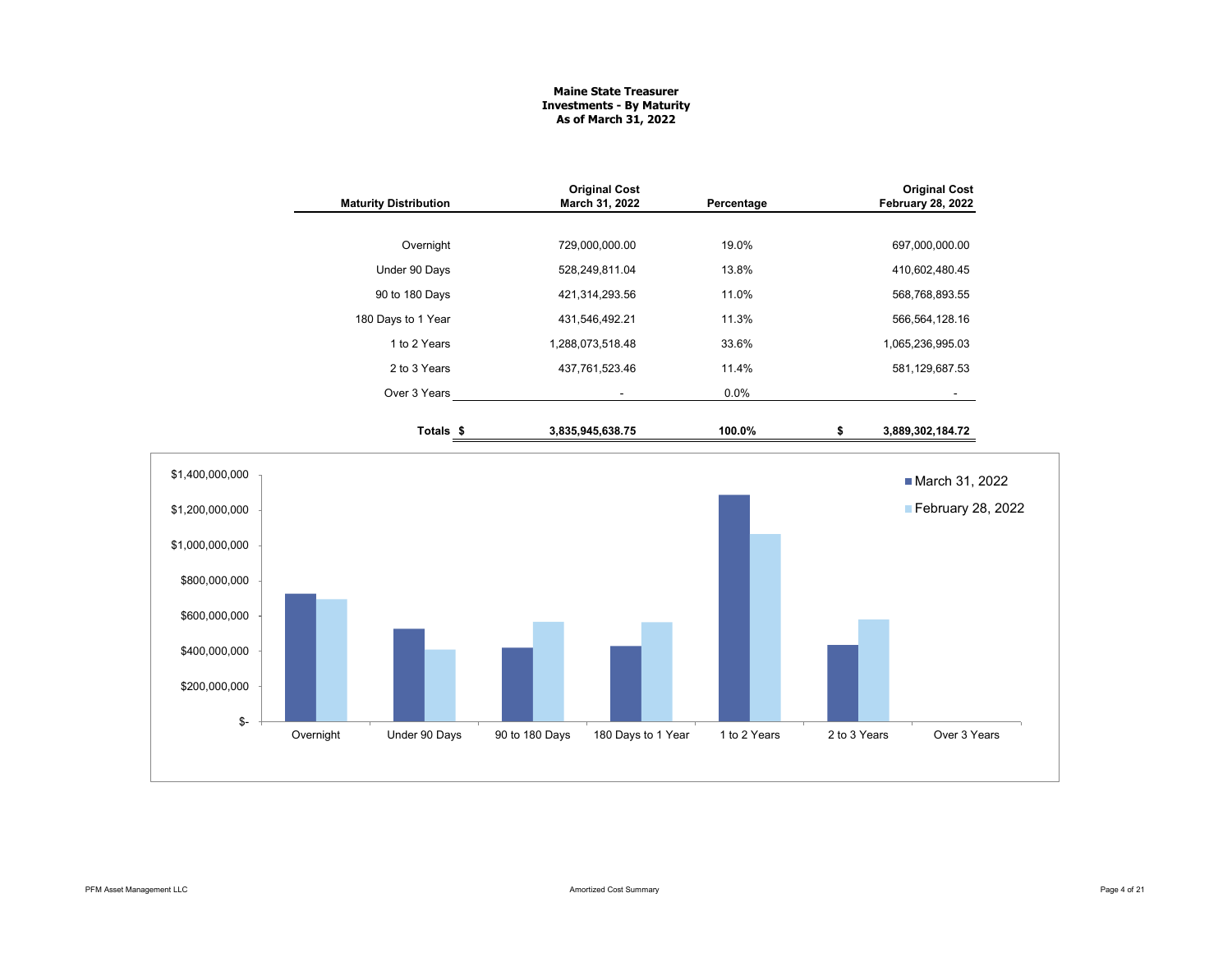|                                              | PURCHASE COUPON DATE / CALL |             | <b>MATURITY</b> |                | <b>ORIGINAL</b><br>COST/ACCRUED | AMORTIZED COST/            | ACCRETION FAIR VALUE/CHANGE UNREALIZED GAIN |              |              | <b>INTEREST</b> | <b>INTEREST</b> | <b>TOTAL</b><br><b>ACCRUED</b> |                            |       |
|----------------------------------------------|-----------------------------|-------------|-----------------|----------------|---------------------------------|----------------------------|---------------------------------------------|--------------|--------------|-----------------|-----------------|--------------------------------|----------------------------|-------|
| <b>DESCRIPTION</b>                           | <b>DATE</b>                 | <b>RATE</b> | DATE            |                | PAR VALUE INTEREST PURCHASE     | (AMORTIZATION)             | IN FAIR VALUE                               | (LOSS)       | AI PURCHASED | <b>RECEIVED</b> | EARNED          |                                | <b>INTEREST ALLOCATION</b> | YIELD |
| <b>CASH AND EQUIVALENTS</b>                  |                             |             |                 |                |                                 |                            |                                             |              |              |                 |                 |                                |                            |       |
| <b>BAR HARBOR BANK &amp; TRUST</b>           | 03/31/22                    | 0.080V      |                 | 55,000,000.00  | 55,000,000.00<br>0.00           | 55,000,000.00<br>0.00      | 55,000,000.00<br>0.00                       | 0.00         | 0.00         | 1,167.91        | 3,618.63        | 3,618.63                       | 1.46%                      | 0.080 |
| <b>CITIZENS BANK</b>                         | 03/31/22                    | 0.060V      |                 | 100,000,000.00 | 100,000,000.00<br>0.00          | 100,000,000.00<br>0.00     | 100,000,000.00<br>0.00                      | 0.00         | 0.00         | 4,602.64        | 5,095.78        | 5,095.78                       | 2.65%                      | 0.060 |
| BANGOR SAVINGS BANK NOW                      | 03/31/22                    | 0.070 V     |                 | 75,000,000.00  | 75,000,000.00<br>0.00           | 75,000,000.00<br>0.00      | 75,000,000.00<br>0.00                       | 0.00         | 0.00         | 0.00            | 6,616.44        | 6,616.44                       | 1.99%                      | 0.070 |
| <b>TD BANK</b>                               | 03/31/22                    | 0.060V      |                 | 213,000,000.00 | 213.000.000.00<br>0.00          | 213.000.000.00<br>0.00     | 213,000,000.00<br>0.00                      | 0.00         | 0.00         | 11.377.15       | 9,807.12        | 9,807.12                       | 5.64%                      | 0.060 |
| TD BANK #2                                   | 03/31/22                    | 0.100V      |                 | 10,000,000.00  | 10,000,000.00<br>0.00           | 10,000,000.00<br>0.00      | 10,000,000.00<br>0.00                       | 0.00         | 0.00         | 767.12          | 849.32          | 849.32                         | 0.26%                      | 0.100 |
| <b>BATH SAVINGS</b>                          | 03/31/22                    | 0.060V      |                 | 14,000,000.00  | 14,000,000.00<br>0.00           | 14,000,000.00<br>0.00      | 14,000,000.00<br>0.00                       | 0.00         | 0.00         | 644.37          | 713.43          | 713.43                         | 0.37%                      | 0.060 |
| <b>BIDDEFORD SAVINGS BANK</b>                | 03/31/22                    | 0.100V      |                 | 5,000,000.00   | 5.000.000.00<br>0.00            | 5.000.000.00<br>0.00       | 5,000,000.00<br>0.00                        | 0.00         | 0.00         | 230.14          | 424.67          | 424.67                         | 0.13%                      | 0.100 |
| <b>MACHIAS SAVINGS BANK</b>                  | 03/31/22                    | 0.070 V     |                 | 50,000,000.00  | 50,000,000.00<br>0.00           | 50,000,000.00<br>0.00      | 50,000,000.00<br>0.00                       | 0.00         | 0.00         | 1,643.87        | 2,972.69        | 2,972.69                       | 1.32%                      | 0.070 |
| NORTHEAST BANK                               | 03/31/22                    | 0.070 V     |                 | 97,000,000.00  | 97,000,000.00<br>0.00           | 97,000,000.00<br>0.00      | 97,000,000.00<br>0.00                       | 0.00         | 0.00         | 3,880.00        | 5,766.86        | 5,766.86                       | 2.57%                      | 0.070 |
| FIDELITY GOVERNMENT PORTFOLIO                | 03/31/22                    | 0.010V      |                 | 0.00           | 0.00<br>0.00                    | 0.00<br>0.00               | 0.00<br>0.00                                | 0.00         | 0.00         | 12.60           | 0.00            | 0.00                           | 0.00%                      | 0.010 |
| <b>FIRST NATIONAL</b>                        | 03/31/22                    | 0.070 V     |                 | 50,000,000.00  | 50,000,000.00<br>0.00           | 50,000,000.00<br>0.00      | 50,000,000.00<br>0.00                       | 0.00         | 0.00         | 2,005.48        | 2,972.60        | 2,972.60                       | 1.32%                      | 0.070 |
| FIRST AMERICAN FUNDS                         | 03/31/22                    | 0.020 V     |                 | 0.00           | 0.00<br>0.00                    | 0.00<br>0.00               | 0.00<br>0.00                                | 0.00         | 0.00         | 29.63           | 0.00            | 0.00                           | 0.00%                      | 0.020 |
| U.S. BANK MONEY MARKET FUND                  | 03/31/22                    | 0.030 V     |                 | 0.00           | 0.00<br>0.00                    | 0.00<br>0.00               | 0.00<br>0.00                                | 0.00         | 0.00         | 2,845.60        | 2,064.27        | 2.064.27                       | 0.00%                      | 0.030 |
| TD GOLDMAN SACHS MMF                         | 03/31/22                    | 0.030 V     |                 | 0.00           | 0.00<br>0.00                    | 0.00<br>0.00               | 0.00<br>0.00                                | 0.00         | 0.00         | 3,932.58        | 0.00            | 0.00                           | 0.00%                      | 0.030 |
| U.S. BANK DEMAND DEPOSIT ACCOUNT             | 03/31/22                    | 0.160V      |                 | 60,000,000.00  | 60,000,000.00<br>0.00           | 60,000,000.00<br>0.00      | 60,000,000.00<br>0.00                       | 0.00         | 0.00         | 8,416.44        | 8,153.42        | 8,153.42                       | 1.59%                      | 0.160 |
| <b>TOTAL</b>                                 |                             |             |                 | 729,000,000.00 | 729,000,000.00<br>0.00          | 729,000,000.00<br>0.00     | 729,000,000.00<br>0.00                      | 0.00         | 0.00         | 41,555.62       | 49,055.32       | 49,055.23                      | 19.31%                     | 0.074 |
| <b>COMMERCIAL PAPER</b>                      |                             |             |                 |                |                                 |                            |                                             |              |              |                 |                 |                                |                            |       |
| OLD LINE FUNDING LLC COMM PAPER<br>67983UDB6 | 11/16/21                    | 0.000       | 04/11/22        | 23,000,000.00  | 22,983,210.00<br>0.00           | 22,998,850.00<br>3,565.00  | 22,995,584.00<br>3,611.00                   | (3,266.00)   | 0.00         | 0.00            | 0.00            | 0.00                           | 0.61%                      | 0.180 |
| GOTHAM FUNDING CORP COMM PAPER<br>38346MEG5  | 02/23/22                    | 0.000       | 05/16/22        | 49,300,000.00  | 49,250,590.44<br>0.00           | 49,272,885.00<br>18,679.23 | 49,260,510.70<br>21,445.50                  | (12, 374.30) | 0.00         | 0.00            | 0.00            | 0.00                           | 1.30%                      | 0.440 |
| LMA AMERICAS LLC COMM PAPER<br>53944REG9     | 02/02/22                    | 0.000       | 05/16/22        | 25,000,000.00  | 24,974,965.28<br>0.00           | 24,989,062.50<br>7,534.72  | 24,975,325.00<br>7,450.00                   | (13,737.50)  | 0.00         | 0.00            | 0.00            | 0.00                           | 0.66%                      | 0.350 |
| NATIXIS NY BRANCH COMM PAPER<br>63873KF28    | 11/02/21                    | 0.000       | 06/02/22        | 25,000,000.00  | 24,969,083.33<br>0.00           | 24,990,958.33<br>4,520.83  | 24,966,750.00<br>1,200.00                   | (24, 208.33) | 0.00         | 0.00            | 0.00            | 0.00                           | 0.66%                      | 0.210 |
| LMA AMERICAS LLC COMM PAPER<br>53944RF78     | 02/23/22                    | 0.000       | 06/07/22        | 25,000,000.00  | 24,956,666.67<br>0.00           | 24,972,083.34<br>12,916.67 | 24,957,350.00<br>3,500.00                   | (14, 733.34) | 0.00         | 0.00            | 0.00            | 0.00                           | 0.66%                      | 0.601 |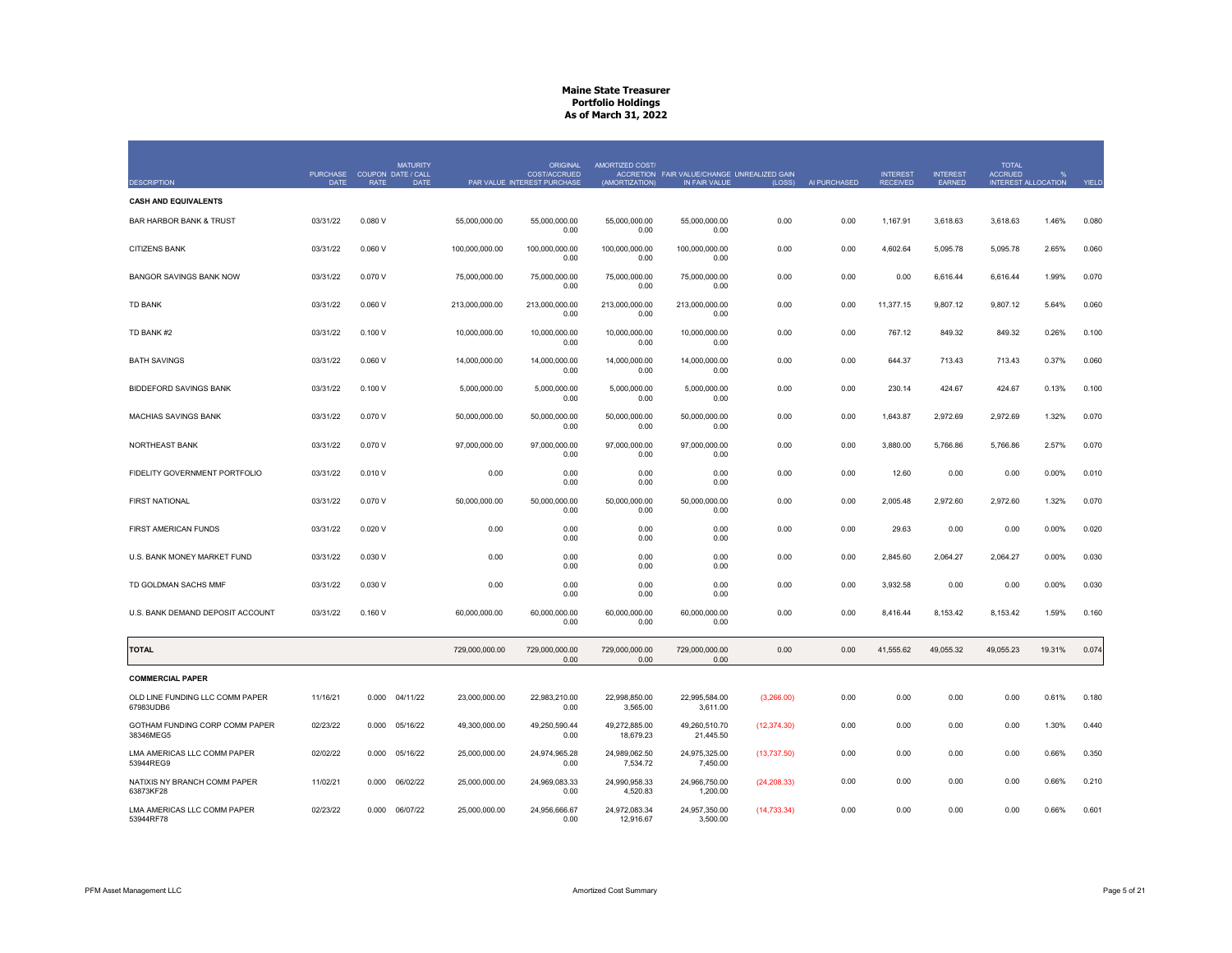|                                                | PURCHASE COUPON DATE / CALL |             | <b>MATURITY</b> |                | <b>ORIGINAL</b><br>COST/ACCRUED | AMORTIZED COST/               | ACCRETION FAIR VALUE/CHANGE UNREALIZED GAIN |               |              | <b>INTEREST</b> | <b>INTEREST</b> | <b>TOTAL</b><br><b>ACCRUED</b> |       |       |
|------------------------------------------------|-----------------------------|-------------|-----------------|----------------|---------------------------------|-------------------------------|---------------------------------------------|---------------|--------------|-----------------|-----------------|--------------------------------|-------|-------|
| <b>DESCRIPTION</b>                             | <b>DATE</b>                 | <b>RATE</b> | <b>DATE</b>     |                | PAR VALUE INTEREST PURCHASE     | (AMORTIZATION)                | IN FAIR VALUE                               | (LOSS)        | AI PURCHASED | <b>RECEIVED</b> | EARNED          | <b>INTEREST ALLOCATION</b>     |       | YIELD |
| NATIXIS NY BRANCH COMM PAPER<br>63873KFE2      | 12/16/21                    | 0.000       | 06/14/22        | 25,000,000.00  | 24,960,000.00<br>0.00           | 24,983,555.56<br>6,888.89     | 24,957,075.00<br>(1,050.00)                 | (26, 480.56)  | 0.00         | 0.00            | 0.00            | 0.00                           | 0.66% | 0.321 |
| MUFG BANK LTD/NY COMM PAPER<br>62479MFF5       | 02/14/22                    | 0.000       | 06/15/22        | 25.000.000.00  | 24.949.583.33<br>0.00           | 24.968.750.00<br>12,916.67    | 24.953.825.00<br>(13, 150.00)               | (14,925.00)   | 0.00         | 0.00            | 0.00            | 0.00                           | 0.66% | 0.601 |
| CREDIT AGRICOLE CIB NY COMM PAPER<br>22533UFG3 | 12/06/21                    | 0.000       | 06/16/22        | 25,000,000.00  | 24,965,333.33<br>0.00           | 24,986,277.78<br>5,597.23     | 24,949,450.00<br>(8,350.00)                 | (36, 827.78)  | 0.00         | 0.00            | 0.00            | 0.00                           | 0.66% | 0.260 |
| COLLAT COMM PAPER V CO COMM PAPER<br>19424JFV3 | 02/02/22                    | 0.000       | 06/29/22        | 25,000,000.00  | 24,948,958.33<br>0.00           | 24,969,097.22<br>10.763.89    | 24,943,925.00<br>(600.00)                   | (25, 172.22)  | 0.00         | 0.00            | 0.00            | 0.00                           | 0.66% | 0.501 |
| COLLAT COMM PAPER V CO COMM PAPER<br>19424JG59 | 02/14/22                    | 0.000       | 07/05/22        | 25.000.000.00  | 24.933.416.67<br>0.00           | 24.955.138.89<br>14,638.89    | 24,938,000.00<br>(1,925.00)                 | (17, 138.89)  | 0.00         | 0.00            | 0.00            | 0.00                           | 0.66% | 0.682 |
| ING (US) FUNDING LLC COMM PAPER<br>4497W1G59   | 02/02/22                    | 0.000       | 07/05/22        | 9.530.000.00   | 9.509.748.75<br>0.00            | 9.517.425.69<br>4,103.19      | 9.503.630.49<br>(8,005.20)                  | (13,795.20)   | 0.00         | 0.00            | 0.00            | 0.00                           | 0.25% | 0.501 |
| MUFG BANK LTD/NY COMM PAPER<br>62479MG56       | 02/02/22                    | 0.000       | 07/05/22        | 25,000,000.00  | 24.949.000.00<br>0.00           | 24.968.333.33<br>10,333.33    | 24,935,100.00<br>(20,025.00)                | (33, 233, 33) | 0.00         | 0.00            | 0.00            | 0.00                           | 0.66% | 0.481 |
| <b>TOTAL</b>                                   |                             |             |                 | 306.830.000.00 | 306.350.556.13<br>0.00          | 306.572.417.64<br>112,458.54  | 306.336.525.19<br>(15.898.70)               | (235, 892.45) | 0.00         | 0.00            | 0.00            | 0.00                           | 8.11% | 0.426 |
| <b>CERTIFICATES OF DEPOSIT</b>                 |                             |             |                 |                |                                 |                               |                                             |               |              |                 |                 |                                |       |       |
| CAMDEN NATIONAL BANK CERT DEPOS                | 01/17/21                    | 0.200       | 01/17/23        | 50,000,000.00  | 50,000,000.00<br>0.00           | 50.000.000.00<br>0.00         | 50,000,000.00<br>0.00                       | 0.00          | 0.00         | 0.00            | 8,611.11        | 121,944.44                     | 1.32% | 0.200 |
| PEOPLES UNITED CERT DEPOS                      | 01/19/21                    | 0.350       | 01/19/23        | 10,000,000.00  | 10,000,000.00<br>0.00           | 10,000,000.00<br>0.00         | 10,000,000.00<br>0.00                       | 0.00          | 0.00         | 0.00            | 3,013.89        | 42,486.11                      | 0.26% | 0.350 |
| BANGOR SAVINGS BANK CERT DEPOS                 | 04/08/21                    | 0.400       | 04/08/23        | 15,000,000.00  | 15,000,000.00<br>0.00           | 15,000,000.00<br>0.00         | 15,000,000.00<br>0.00                       | 0.00          | 0.00         | 0.00            | 5,166.67        | 59,666.67                      | 0.40% | 0.400 |
| PEOPLES UNITED CERT DEPOS                      | 04/18/21                    | 0.250       | 04/18/23        | 15,000,000.00  | 15,000,000.00<br>0.00           | 15,000,000.00<br>0.00         | 15,000,000.00<br>0.00                       | 0.00          | 0.00         | 0.00            | 3,229.17        | 36,250.00                      | 0.40% | 0.250 |
| PEOPLES UNITED CERT DEPOS                      | 04/22/21                    | 0.250       | 04/23/23        | 25,000,000.00  | 25.000.000.00<br>0.00           | 25,000,000.00<br>0.00         | 25,000,000.00<br>0.00                       | 0.00          | 0.00         | 0.00            | 5,381.94        | 59,722.22                      | 0.66% | 0.250 |
| PEOPLES UNITED CERT DEPOS                      | 06/14/21                    | 0.200       | 06/14/23        | 10,000,000.00  | 10,000,000.00<br>0.00           | 10,000,000.00<br>0.00         | 10,000,000.00<br>0.00                       | 0.00          | 0.00         | 0.00            | 1,722.23        | 16,166.67                      | 0.26% | 0.200 |
| <b>TOTAL</b>                                   |                             |             |                 | 125,000,000.00 | 125,000,000.00<br>0.00          | 125,000,000.00<br>0.00        | 125,000,000.00<br>0.00                      | 0.00          | 0.00         | 0.00            | 27,125.01       | 336,236.11                     | 3.3%  | 0.252 |
| <b>U.S. TREASURIES</b>                         |                             |             |                 |                |                                 |                               |                                             |               |              |                 |                 |                                |       |       |
| US TREASURY NOTES<br>9128286M7                 | 10/29/19                    | 2.250       | 04/15/22        | 23,000,000.00  | 23,321,640.63<br>0.00           | 23,005,008.86<br>(11,091.06)  | 23,014,375.00<br>(39,532.40)                | 9,366.14      | 0.00         | 0.00            | 44,072.81       | 238,846.16                     | 0.61% | 1.668 |
| US TREASURY NOTES<br>9128286M7.                | 11/14/19                    | 2.250       | 04/15/22        | 30,000,000.00  | 30,426,562.50<br>0.00           | 30,006,763.17<br>(14, 975.58) | 30,018,750.00<br>(51, 564.00)               | 11,986.83     | 0.00         | 0.00            | 57,486.26       | 311,538.46                     | 0.80% | 1.647 |
| US TREASURY NOTES<br>912828SV3                 | 02/23/22                    | 1.750       | 05/15/22        | 50,000,000.00  | 50,160,156.25<br>241,712.71     | 50,086,998.46<br>(61, 294.36) | 50,078,125.00<br>(54,685.00)                | (8,873.46)    | 0.00         | 0.00            | 74,930.94       | 331,146.41                     | 1.33% | 0.316 |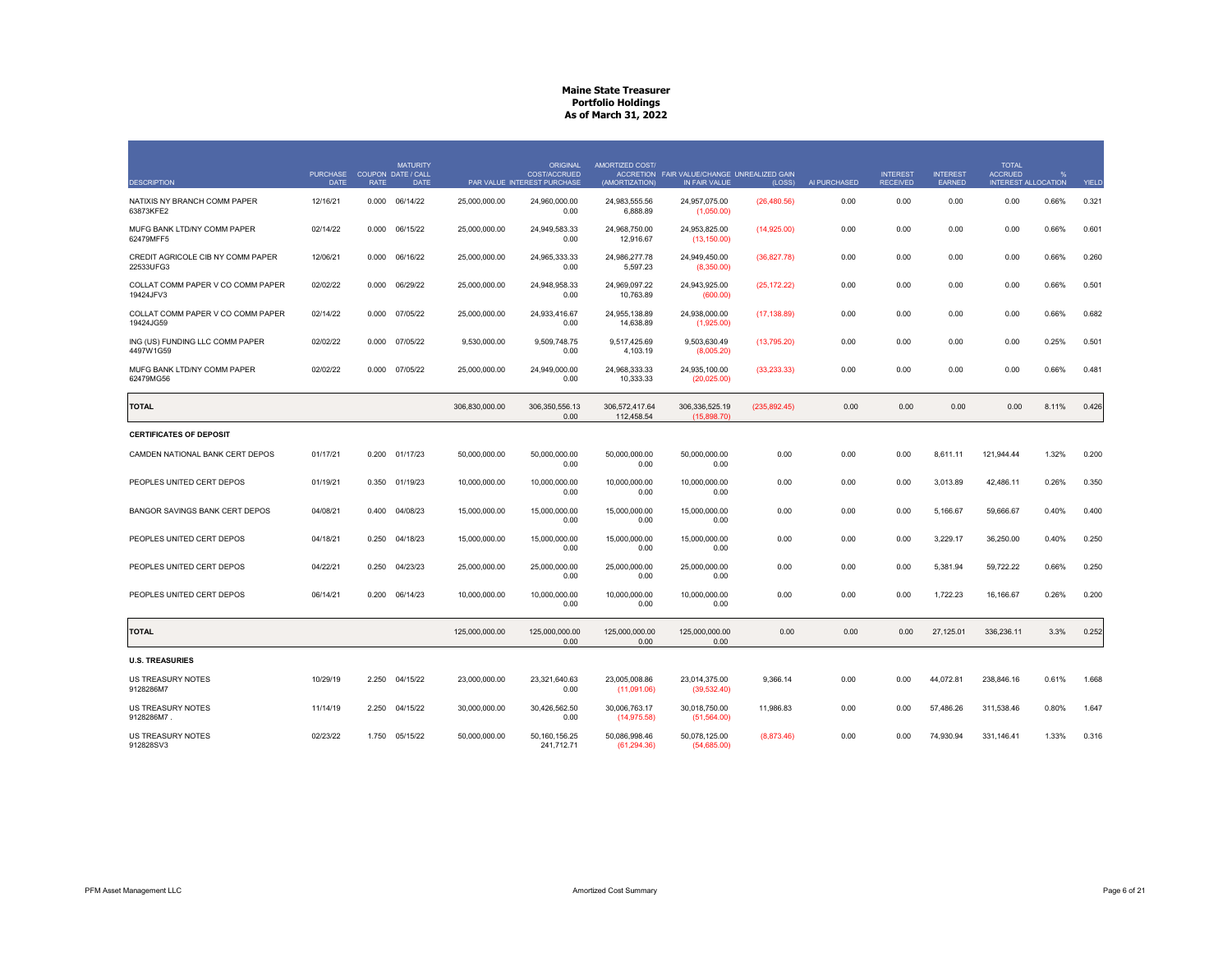|                                        | <b>PURCHASE</b> |             | <b>MATURITY</b><br>COUPON DATE / CALL |               | <b>ORIGINAL</b><br><b>COST/ACCRUED</b> | AMORTIZED COST/               | ACCRETION FAIR VALUE/CHANGE UNREALIZED GAIN |               |              | <b>INTEREST</b> | <b>INTEREST</b> | <b>TOTAL</b><br><b>ACCRUED</b> | $\mathbf{Q}$        |       |
|----------------------------------------|-----------------|-------------|---------------------------------------|---------------|----------------------------------------|-------------------------------|---------------------------------------------|---------------|--------------|-----------------|-----------------|--------------------------------|---------------------|-------|
| <b>DESCRIPTION</b>                     | <b>DATE</b>     | <b>RATE</b> | DATE                                  |               | PAR VALUE INTEREST PURCHASE            | (AMORTIZATION)                | IN FAIR VALUE                               | (LOSS)        | AI PURCHASED | <b>RECEIVED</b> | EARNED          |                                | INTEREST ALLOCATION | YIELD |
| US TREASURY NOTES<br>9128286Y1         | 02/23/22        | 1.750       | 06/15/22                              | 50,000,000.00 | 50.201.171.88<br>168,269.23            | 50,134,713.31<br>(55,681.50)  | 50,132,810.00<br>(54,690.00)                | (1,903.31)    | 0.00         | 0.00            | 74,519.23       | 257,211.54                     | 1.33%               | 0.439 |
| <b>US TREASURY NOTES</b><br>9128286Y1. | 02/15/22        | 1.750       | 06/15/22                              | 25,000,000,00 | 25.103.515.63<br>74,519.23             | 25.064.697.27<br>(26, 741.54) | 25.066.405.00<br>(27, 345.00)               | 1,707.73      | 0.00         | 0.00            | 37.259.62       | 128.605.77                     | 0.66%               | 0.491 |
| US TREASURY NOTES<br>912828XG0         | 07/08/19        | 2.125       | 06/30/22                              | 27,000,000.00 | 27,241,523.44<br>0.00                  | 27,019,978.96<br>(6,881.64)   | 27,105,467.40<br>(37,970.10)                | 85,488.44     | 0.00         | 0.00            | 49,133.28       | 144,229.97                     | 0.72%               | 1.815 |
| US TREASURY NOTES<br>9128287C8         | 07/19/19        | 1.750       | 07/15/22                              | 25,000,000.00 | 24,945,312.50<br>0.00                  | 24,994,741.59<br>1,552.49     | 25,074,220.00<br>(35, 155.00)               | 79,478.41     | 0.00         | 0.00            | 37,465.47       | 91,850.83                      | 0.66%               | 1.826 |
| <b>US TREASURY NOTES</b><br>9128287C8  | 08/01/19        | 1.750       | 07/15/22                              | 25,000,000.00 | 24.967.773.44<br>0.00                  | 24.996.863.96<br>925.88       | 25,074,220.00<br>(35, 155.00)               | 77,356.04     | 0.00         | 0.00            | 37.465.47       | 91,850.83                      | 0.66%               | 1.795 |
| US TREASURY NOTES<br>9128287C8.        | 08/05/19        | 1.750       | 07/15/22                              | 26,000,000.00 | 26,142,187.50<br>0.00                  | 26,013,888.08<br>(4, 100.29)  | 26,077,188.80<br>(36, 561.20)               | 63,300.72     | 0.00         | 0.00            | 38,964.09       | 95,524.86                      | 0.69%               | 1.559 |
| US TREASURY NOTES<br>9128287C8         | 08/23/19        | 1.750       | 07/15/22                              | 35,000,000.00 | 35,211,914.06<br>0.00                  | 35.021.051.07<br>(6,215.07)   | 35,103,908.00<br>(49,217.00)                | 82,856.93     | 0.00         | 0.00            | 52,451.66       | 128,591.16                     | 0.93%               | 1.535 |
| US TREASURY NOTES<br>9128282P4         | 02/23/22        |             | 1.875 07/31/22                        | 50,000,000.00 | 50,267,578.13<br>59,564.92             | 50,204,917.43<br>(52, 499.51) | 50,179,690.00<br>(85,935.00)                | (25, 227.43)  | 0.00         | 0.00            | 80,283.15       | 155,386.74                     | 1.33%               | 0.645 |
| US TREASURY NOTES<br>912828XQ8         | 01/18/22        | 2.000       | 07/31/22                              | 40,000,000.00 | 40.360.937.50<br>0.00                  | 40,225,120.81<br>(57,675.58)  | 40,162,500.00<br>(68,748.00)                | (62, 620.81)  | 0.00         | 0.00            | 68.508.29       | 132,596.69                     | 1.06%               | 0.312 |
| <b>US TREASURY NOTES</b><br>9128282S8  | 09/30/19        | 1.625       | 08/31/22                              | 25,000,000,00 | 25.008.789.06<br>0.00                  | 25.001.253.22<br>(255.60)     | 25.066.405.00<br>(46, 875.00)               | 65,151.78     | 0.00         | 0.00            | 34,222.15       | 35,326.09                      | 0.66%               | 1.612 |
| <b>US TREASURY NOTES</b><br>912828YF1  | 01/11/22        | 1.500       | 09/15/22                              | 25,000,000.00 | 25.198.242.19<br>0.00                  | 25.134.034.19<br>(24,880.60)  | 25,058,595.00<br>(42,967.50)                | (75, 439.19)  | 0.00         | 187.500.00      | 31.826.13       | 17,323.37                      | 0.66%               | 0.321 |
| <b>US TREASURY NOTES</b><br>9128282W9  | 01/06/22        | 1.875       | 09/30/22                              | 25,000,000,00 | 25.287.109.38<br>0.00                  | 25.195.707.52<br>(33, 334.79) | 25.101.562.50<br>(58, 592.50)               | (94, 145.02)  | 0.00         | 234.375.00      | 39.913.98       | 1.280.74                       | 0.66%               | 0.300 |
| US TREASURY NOTES<br>91282CAN1         | 02/23/22        | 0.125       | 09/30/22                              | 50,000,000.00 | 49,802,734.38<br>0.00                  | 49,836,062.36<br>27,923.44    | 49,765,625.00<br>(46, 875.00)               | (70, 437.36)  | 0.00         | 31,250.00       | 5,321.87        | 170.77                         | 1.32%               | 0.787 |
| US TREASURY NOTES<br>912828YK0         | 10/21/19        | 1.375       | 10/15/22                              | 30,000,000.00 | 29,844,140.63<br>0.00                  | 29,971,830.92<br>4,432.70     | 30,037,500.00<br>(75,000.00)                | 65,669.08     | 0.00         | 0.00            | 35,130.50       | 190,384.62                     | 0.80%               | 1.554 |
| <b>US TREASURY NOTES</b><br>9128283C2  | 11/14/19        | 2.000       | 10/31/22                              | 30,000,000.00 | 30.307.031.25<br>0.00                  | 30.060.441.46<br>(8,796.64)   | 30.135.936.00<br>(93,750.00)                | 75,494.54     | 0.00         | 0.00            | 51.381.21       | 251,933.70                     | 0.80%               | 1.644 |
| US TREASURY NOTES<br>912828M49         | 12/01/21        | 1.875       | 10/31/22                              | 50,000,000.00 | 50,757,812.50<br>80,283.15             | 50,483,275.64<br>(70, 335.89) | 50,187,500.00<br>(156, 250.00)              | (295, 775.64) | 0.00         | 0.00            | 80,283.15       | 393,646.41                     | 1.33%               | 0.215 |
| US TREASURY NOTES<br>912828M49         | 02/23/22        | 1.875       | 10/31/22                              | 25,000,000.00 | 25,168,945.31<br>148,912.29            | 25,143,941.40<br>(20, 949.22) | 25,093,750.00<br>(78, 125.00)               | (50, 191.40)  | 0.00         | 0.00            | 40,141.57       | 196,823.20                     | 0.66%               | 0.879 |
| US TREASURY NOTES<br>912828YW4         | 12/31/19        | 1.625       | 12/15/22                              | 30,000,000.00 | 30,008,203.13<br>0.00                  | 30,001,959.64<br>(235.46)     | 30,056,250.00<br>(107, 814.00)              | 54,290.36     | 0.00         | 0.00            | 41,517.86       | 143,303.57                     | 0.80%               | 1.615 |
| US TREASURY NOTES<br>91282CBD2         | 10/25/21        | 0.125       | 12/31/22                              | 50,000,000.00 | 49,955,078.13<br>0.00                  | 49,971,507.89<br>3,223.56     | 49,515,625.00<br>(117, 185.00)              | (455, 882.89) | 0.00         | 0.00            | 5,352.21        | 15,711.33                      | 1.31%               | 0.201 |
| US TREASURY NOTES<br>91282CBD2         | 10/29/21        | 0.125       | 12/31/22                              | 50.000.000.00 | 49.949.218.75<br>0.00                  | 49.967.490.51<br>3,678.08     | 49,515,625.00<br>(117, 185.00)              | (451, 865.51) | 0.00         | 0.00            | 5,352.21        | 15.711.33                      | 1.31%               | 0.212 |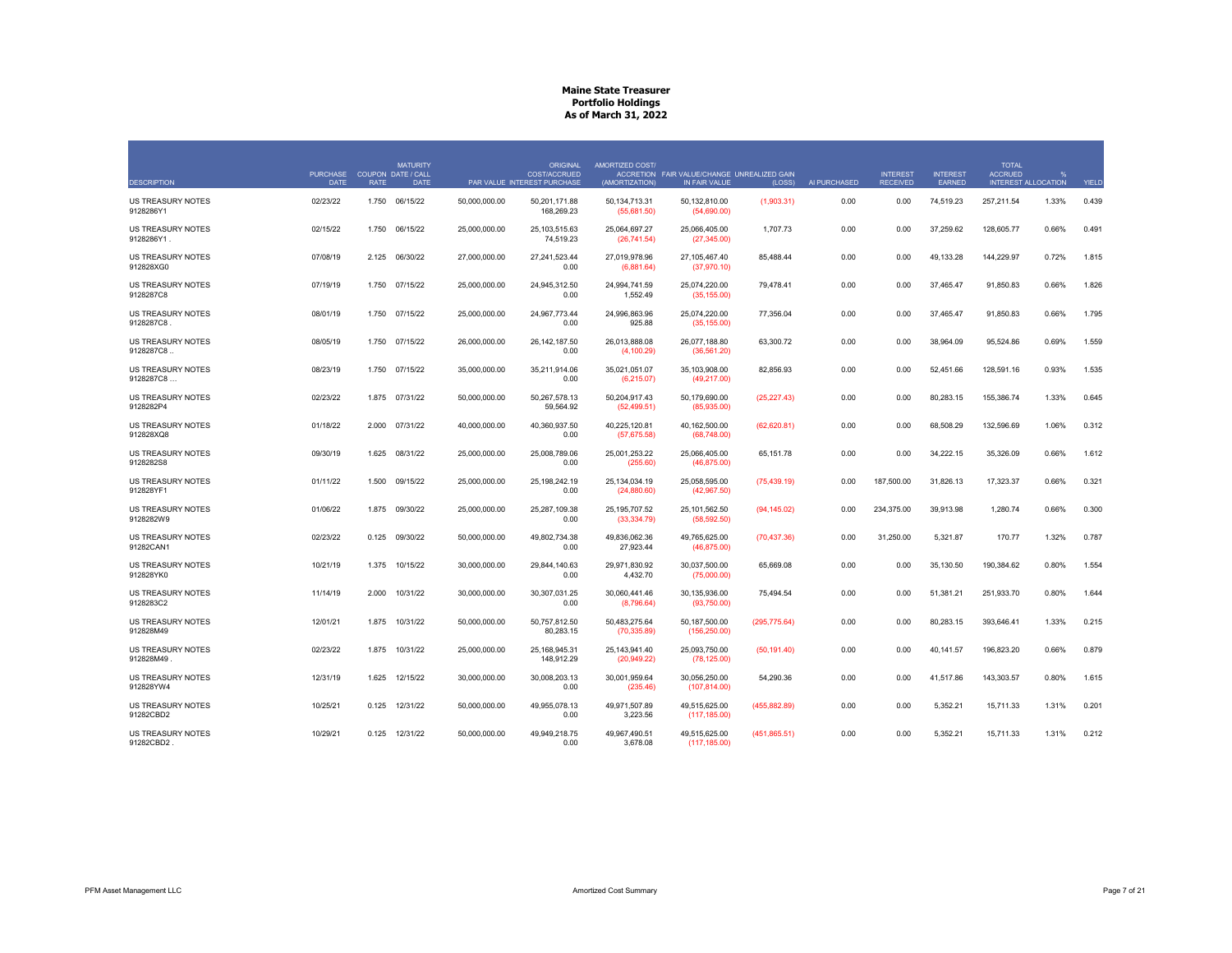|                                        | <b>PURCHASE</b> |             | <b>MATURITY</b><br>COUPON DATE / CALL |               | <b>ORIGINAL</b><br><b>COST/ACCRUED</b> | AMORTIZED COST/                | ACCRETION FAIR VALUE/CHANGE UNREALIZED GAIN |                  |              | <b>INTEREST</b> | <b>INTEREST</b> | <b>TOTAL</b><br><b>ACCRUED</b> |                     |       |
|----------------------------------------|-----------------|-------------|---------------------------------------|---------------|----------------------------------------|--------------------------------|---------------------------------------------|------------------|--------------|-----------------|-----------------|--------------------------------|---------------------|-------|
| <b>DESCRIPTION</b>                     | <b>DATE</b>     | <b>RATE</b> | <b>DATE</b>                           |               | PAR VALUE INTEREST PURCHASE            | (AMORTIZATION)                 | IN FAIR VALUE                               | (LOSS)           | AI PURCHASED | <b>RECEIVED</b> | <b>EARNED</b>   |                                | INTEREST ALLOCATION | YIELD |
| <b>US TREASURY NOTES</b><br>91282CBD2. | 11/23/21        | 0.125       | 12/31/22                              | 50.000.000.00 | 49.931.640.63<br>0.00                  | 49.953.522.41<br>5,258.41      | 49.515.625.00<br>(117, 185.00)              | (437, 897.41)    | 0.00         | 0.00            | 5,352.21        | 15.711.33                      | 1.31%               | 0.249 |
| <b>US TREASURY NOTES</b><br>91282CBN0  | 10/13/21        | 0.125       | 02/28/23                              | 30,000,000.00 | 29,963,671.88<br>0.00                  | 29,975,949.77<br>2,238.91      | 29,592,186.00<br>(121, 878.00)              | (383, 763.77)    | 0.00         | 0.00            | 3,158.97        | 3,260.87                       | 0.78%               | 0.213 |
| US TREASURY NOTES<br>912828ZH6         | 03/28/22        | 0.250       | 04/15/23                              | 50,000,000.00 | 49,236,328.13<br>56.318.68             | 49,244,303.82<br>7.975.69      | 49,218,750.00<br>(17, 578.13)               | (25, 553.82)     | (56,318.68)  | 0.00            | 1,373.63        | 57,692.31                      | 1.30%               | 1.725 |
| US TREASURY NOTES<br>9128284S6         | 05/19/21        | 2.750       | 05/31/23                              | 50,000,000.00 | 52,638,671.88<br>0.00                  | 51,511,368.66<br>(110, 241.01) | 50,484,375.00<br>(460, 935.00)              | (1,026,993.66)   | 0.00         | 0.00            | 117,101.65      | 460,851.65                     | 1.34%               | 0.149 |
| US TREASURY N/B NOTES<br>91282CCD1     | 11/23/21        | 0.125       | 05/31/23                              | 50,000,000.00 | 49.753.906.25<br>0.00                  | 49,811,209.67<br>13,770.59     | 48,968,750.00<br>(351,560.00)               | (842, 459.67)    | 0.00         | 0.00            | 5,322.80        | 20,947.80                      | 1.30%               | 0.450 |
| US TREASURY NOTES<br>9128284X5         | 05/19/21        |             | 2.750 08/31/23                        | 50,000,000.00 | 52,919,921.88<br>0.00                  | 51,810,071.48<br>(108, 534.26) | 50,453,125.00<br>(601, 565.00)              | (1,356,946.48)   | 0.00         | 0.00            | 115,828.81      | 119,565.22                     | 1.34%               | 0.185 |
| US TREASURY NOTES<br>9128285D8         | 07/19/21        | 2.875       | 09/30/23                              | 50,000,000.00 | 52,859,375.00<br>0.00                  | 51,947,793.43<br>(110, 386.83) | 50,546,875.00<br>(640, 625.00)              | (1,400,918.43)   | 0.00         | 718,750.00      | 122,402.87      | 3,927.60                       | 1.34%               | 0.265 |
| US TREASURY NOTES<br>91282CDA6         | 09/30/21        | 0.250       | 09/30/23                              | 35,000,000.00 | 34,960,351.56<br>0.00                  | 34,970,290.83<br>1,683.70      | 34,032,033.00<br>(366, 404.50)              | (938, 257.83)    | 0.00         | 43,750.00       | 7,450.61        | 239.07                         | 0.90%               | 0.307 |
| <b>US TREASURY NOTES</b><br>91282CAP6  | 06/30/21        | 0.125       | 10/15/23                              | 35.000.000.00 | 34.852.343.75<br>0.00                  | 34.900.856.85<br>5,468.75      | 33.922.658.00<br>(377, 342.00)              | (978, 198.85)    | 0.00         | 0.00            | 3,725.96        | 20,192.31                      | 0.90%               | 0.310 |
| US TREASURY NOTES<br>91282CAW1         | 11/23/21        | 0.250       | 11/15/23                              | 50,000,000.00 | 49,638,671.88<br>2,762.43              | 49,703,230.51<br>15,514.09     | 48,445,310.00<br>(593,750.00)               | (1,257,920.51)   | 0.00         | 0.00            | 10,704.42       | 47,306.63                      | 1.28%               | 0.618 |
| <b>US TREASURY NOTES</b><br>9128285P1  | 05/19/21        | 2.875       | 11/30/23                              | 50.000.000.00 | 53.347.656.25<br>0.00                  | 52.200.405.41<br>(112, 191.72) | 50,515,625.00<br>(750,000.00)               | (1,684,780.41)   | 0.00         | 0.00            | 122.424.45      | 481.799.45                     | 1.34%               | 0.223 |
| <b>US TREASURY NOTES</b><br>91282CBA8  | 07/20/21        | 0.125       | 12/15/23                              | 20.000.000.00 | 19.910.937.50<br>0.00                  | 19.936.804.17<br>3,144.57      | 19.290.624.00<br>(253, 126.00)              | (646, 180.17)    | 0.00         | 0.00            | 2.129.12        | 7.348.90                       | 0.51%               | 0.311 |
| <b>US TREASURY NOTES</b><br>91282CBA8  | 07/20/21        | 0.125       | 12/15/23                              | 50,000,000.00 | 49,777,343.75<br>0.00                  | 49.842.010.43<br>7,861.44      | 48,226,560.00<br>(632, 815.00)              | (1,615,450.43)   | 0.00         | 0.00            | 5,322.80        | 18,372.25                      | 1.28%               | 0.311 |
| US TREASURY NOTES<br>91282CBA8.        | 08/16/21        | 0.125       | 12/15/23                              | 50,000,000.00 | 49,808,593.75<br>0.00                  | 49,859,875.33<br>6,972.50      | 48,226,560.00<br>(632, 815.00)              | (1,633,315.33)   | 0.00         | 0.00            | 5,322.80        | 18,372.25                      | 1.28%               | 0.290 |
| US TREASURY NOTES<br>9128285U0         | 12/20/21        | 2.625       | 12/31/23                              | 25,000,000.00 | 25,986,328.13<br>0.00                  | 25,850,558.27<br>(41, 263.39)  | 25,152,345.00<br>(390, 625.00)              | (698, 213.27)    | 0.00         | 0.00            | 56,198.20       | 164,968.92                     | 0.67%               | 0.665 |
| <b>US TREASURY NOTES</b><br>912828V23  | 06/21/21        | 2.250       | 12/31/23                              | 50,000,000.00 | 52.365.234.38<br>0.00                  | 51.637.469.96<br>(79, 439.07)  | 49,984,375.00<br>(742, 185.00)              | (1,653,094.96)   | 0.00         | 0.00            | 96,339.78       | 282,803.87                     | 1.32%               | 0.366 |
| US TREASURY N/B NOTES<br>91282CDR9     | 01/14/22        | 0.750       | 12/31/23                              | 50,000,000.00 | 49,847,656.25<br>14,502.76             | 49,864,039.59<br>6,595.89      | 48,703,125.00<br>(679, 685.00)              | (1, 160, 914.59) | 0.00         | 0.00            | 32,113.26       | 94,267.96                      | 1.29%               | 0.907 |
| US TREASURY NOTES<br>91282CBM2         | 03/01/21        |             | 0.125 02/15/24                        | 25,000,000.00 | 24,854,492.19<br>0.00                  | 24,907,795.70<br>4,172.75      | 24,007,812.50<br>(347, 657.50)              | (899, 983.20)    | 0.00         | 0.00            | 2,676.11        | 3,884.67                       | 0.64%               | 0.323 |
| US TREASURY NOTES<br>9128286G0         | 05/19/21        | 2.375       | 02/29/24                              | 50,000,000.00 | 52,896,484.38<br>0.00                  | 51,992,758.45<br>(88, 376.98)  | 50,046,875.00<br>(828, 125.00)              | (1,945,883.45)   | 0.00         | 0.00            | 100,033.97      | 103,260.87                     | 1.33%               | 0.283 |
| <b>US TREASURY NOTES</b><br>9128286G0  | 03/21/22        | 2.375       | 02/29/24                              | 30.000.000.00 | 30.232.031.25<br>40,658.97             | 30.228.436.40<br>(3,594.85)    | 30,028,125.00<br>(203,906.25)               | (200, 311.40)    | (40,658.97)  | 0.00            | 21.297.55       | 61.956.52                      | 0.80%               | 1.967 |
| US TREASURY NOTES<br>91282CBR1         | 07/28/21        | 0.250       | 03/15/24                              | 30,000,000.00 | 29.962.500.00<br>0.00                  | 29,972,138.40<br>1.209.68      | 28,818,750.00<br>(426.564.00)               | (1, 153, 388.40) | 0.00         | 37,500.00       | 6,365.22        | 3,464.67                       | 0.76%               | 0.298 |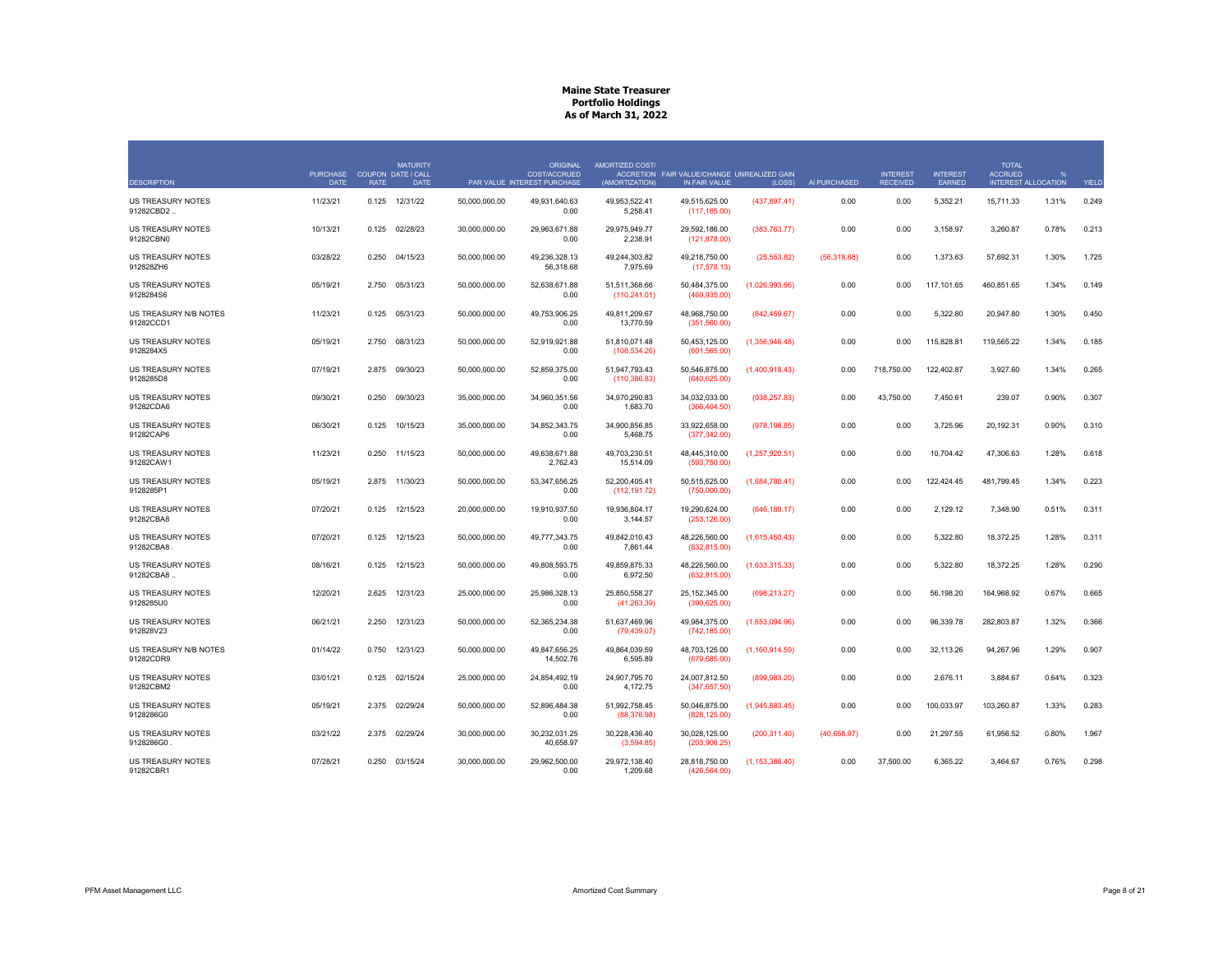|                                        | <b>PURCHASE</b> |             | <b>MATURITY</b><br>COUPON DATE / CALL |                  | <b>ORIGINAL</b><br><b>COST/ACCRUED</b> | AMORTIZED COST/                    | ACCRETION FAIR VALUE/CHANGE UNREALIZED GAIN |                   |              | <b>INTEREST</b>                       | <b>INTEREST</b> | <b>TOTAL</b><br><b>ACCRUED</b> |                            |       |
|----------------------------------------|-----------------|-------------|---------------------------------------|------------------|----------------------------------------|------------------------------------|---------------------------------------------|-------------------|--------------|---------------------------------------|-----------------|--------------------------------|----------------------------|-------|
| <b>DESCRIPTION</b>                     | <b>DATE</b>     | <b>RATE</b> | <b>DATE</b>                           |                  | PAR VALUE INTEREST PURCHASE            | (AMORTIZATION)                     | IN FAIR VALUE                               | (LOSS)            | AI PURCHASED | <b>RECEIVED</b>                       | <b>EARNED</b>   |                                | <b>INTEREST ALLOCATION</b> | YIELD |
| <b>US TREASURY NOTES</b><br>91282CBR1. | 09/29/21        | 0.250       | 03/15/24                              | 35,000,000.00    | 34,857,812.50<br>0.00                  | 34.886.946.69<br>4,908.48          | 33,621,875.00<br>(497, 658.00)              | (1,265,071.69)    | 0.00         | 43,750.00                             | 7,426.10        | 4,042.12                       | 0.89%                      | 0.416 |
| <b>US TREASURY NOTES</b><br>912828W71  | 07/19/21        | 2.125       | 03/31/24                              | 25.000.000.00    | 26.182.617.19<br>0.00                  | 25.875.568.51<br>(37, 181.67)      | 24.894.530.00<br>(425, 782.50)              | (981,038.51)      | 0.00         | 265.625.00                            | 45.235.84       | 1.451.50                       | 0.66%                      | 0.362 |
| US TREASURY NOTES<br>912828W71.        | 07/19/21        | 2.125       | 03/31/24                              | 50,000,000.00    | 52.365.234.38<br>0.00                  | 51.751.137.02<br>(74, 363.35)      | 49,789,060.00<br>(851, 565.00)              | (1,962,077.02)    | 0.00         | 531.250.00                            | 90.471.69       | 2.903.01                       | 1.32%                      | 0.362 |
| US TREASURY N/B NOTES<br>91282CBV2     | 10/13/21        |             | 0.375 04/15/24                        | 30,000,000.00    | 29,896,875.00<br>0.00                  | 29,916,034.84<br>3,493.86          | 28,814,064.00<br>(468, 750.00)              | (1, 101, 970.84)  | 0.00         | 0.00                                  | 9,581.05        | 51,923.08                      | 0.76%                      | 0.513 |
| US TREASURY N/B NOTES<br>91282CCC3     | 05/19/21        | 0.250       | 05/15/24                              | 50.000.000.00    | 49.873.046.88<br>0.00                  | 49.909.900.49<br>3,603.98          | 47,789,060.00<br>(812,500.00)               | (2, 120, 840.49)  | 0.00         | 0.00                                  | 10.704.42       | 47.306.63                      | 1.27%                      | 0.335 |
| US TREASURY N/B NOTES<br>91282CCC3     | 05/19/21        | 0.250       | 05/15/24                              | 50.000.000.00    | 49.896.484.38<br>0.00                  | 49.926.534.24<br>2,938.63          | 47.789.060.00<br>(812,500.00)               | (2, 137, 474.24)  | 0.00         | 0.00                                  | 10.704.42       | 47.306.63                      | 1.27%                      | 0.320 |
| US TREASURY N/B NOTES<br>91282CCC3     | 11/23/21        | 0.250       | 05/15/24                              | 50,000,000.00    | 49.328.125.00<br>2,762.43              | 49.424.000.97<br>23,039.96         | 47,789,060.00<br>(812,500.00)               | (1,634,940.97)    | 0.00         | 0.00                                  | 10.704.42       | 47.306.63                      | 1.27%                      | 0.799 |
| US TREASURY N/B NOTES<br>91282CCG4     | 06/21/21        | 0.250       | 06/15/24                              | 50,000,000.00    | 49,654,296.88<br>0.00                  | 49,744,369.99<br>9.831.93          | 47,687,500.00<br>(851,560.00)               | (2,056,869.99)    | 0.00         | 0.00                                  | 10,645.60       | 36,744.50                      | 1.26%                      | 0.484 |
| US TREASURY N/B NOTES<br>91282CCG4     | 07/19/21        | 0.250       | 06/15/24                              | 25,000,000.00    | 24.879.882.81<br>0.00                  | 24.908.837.61<br>3,506.24          | 23,843,750.00<br>(425,780.00)               | (1,065,087.61)    | 0.00         | 0.00                                  | 5,322.80        | 18,372.25                      | 0.63%                      | 0.416 |
| US TREASURY N/B NOTES<br>91282CCG4.    | 07/19/21        | 0.250       | 06/15/24                              | 50,000,000.00    | 49,759,765.63<br>0.00                  | 49,817,675.23<br>7,012.49          | 47,687,500.00<br>(851,560.00)               | (2, 130, 175.23)  | 0.00         | 0.00                                  | 10,645.60       | 36,744.50                      | 1.26%                      | 0.416 |
| US TREASURY N/B NOTES<br>91282CCL3     | 08/16/21        |             | 0.375 07/15/24                        | 50,000,000.00    | 49,937,500.00<br>0.00                  | 49,950,892.86<br>1,820.96          | 47,718,750.00<br>(898, 440.00)              | (2,232,142.86)    | 0.00         | 0.00                                  | 16,056.63       | 39,364.64                      | 1.26%                      | 0.418 |
| US TREASURY N/B NOTES<br>91282CCX7     | 09/29/21        | 0.375       | 09/15/24                              | 35,000,000.00    | 34,816,796.88<br>0.00                  | 34,847,951.57<br>5,248.89          | 33,250,000.00<br>(683, 592.00)              | (1,597,951.57)    | 0.00         | 65,625.00                             | 11,139.15       | 6,063.18                       | 0.88%                      | 0.553 |
| US TREASURY N/B NOTES<br>91282CDH1     | 11/23/21        |             | 0.750 11/15/24                        | 50,000,000.00    | 49,718,750.00<br>8,287.29              | 49.752.096.74<br>8,013.56          | 47,789,060.00<br>(1,054,690.00)             | (1,963,036.74)    | 0.00         | 0.00                                  | 32,113.26       | 141,919.89                     | 1.27%                      | 0.942 |
| <b>TOTAL</b>                           |                 |             |                                       | 2,226,000,000.00 | 2,246,548,906.37<br>898.554.09         | 2,238,375,084.02<br>(1.024.495.36) | 2,193,265,765.20<br>(20.500.380.58)         | (45, 109, 318.82) |              | (96,977.65) 2,159,375.00 2,136,379.28 |                 | 5,840,638.23                   | 58.10%                     | 0.636 |
| <b>FEDERAL AGENCY SECURITIES</b>       |                 |             |                                       |                  |                                        |                                    |                                             |                   |              |                                       |                 |                                |                            |       |
| <b>FANNIE MAE NOTES</b><br>3135G0T45   | 07/19/19        | 1.875       | 04/05/22                              | 15,000,000.00    | 14,994,450.00<br>0.00                  | 14,999,977.60<br>173.61            | 15,002,535.00<br>(19,725.00)                | 2,557.40          | 0.00         | 0.00                                  | 23,437.50       | 137,500.00                     | 0.40%                      | 1.889 |
| <b>FANNIE MAE NOTES</b><br>3135G0V59   | 04/16/19        | 2.250       | 04/12/22                              | 40,000,000.00    | 39,820,800.00<br>0.00                  | 39,998,194.87<br>5,087.18          | 40,022,920.00<br>(65,680.00)                | 24,725.13         | 0.00         | 0.00                                  | 75,000.00       | 422,500.00                     | 1.06%                      | 2.406 |
| <b>FANNIE MAE NOTES</b><br>3135G0V59   | 05/15/19        | 2.250       | 04/12/22                              | 20,000,000.00    | 20,021,600.00<br>0.00                  | 20,000,223.52<br>(629.91)          | 20,011,460.00<br>(32,840.00)                | 11,236.48         | 0.00         | 0.00                                  | 37,500.00       | 211,250.00                     | 0.53%                      | 2.211 |
| <b>FANNIE MAE NOTES</b><br>3135G0W33   | 10/24/19        | 1.375       | 09/06/22                              | 25,000,000.00    | 24,816,750.00<br>0.00                  | 24,972,372.61<br>5,420.56          | 25,041,175.00<br>(47,200.00)                | 68,802.39         | 0.00         | 171,875.00                            | 28,645.84       | 23,871.53                      | 0.66%                      | 1.638 |
| <b>FANNIE MAE NOTES</b><br>3135G0W33   | 10/29/19        |             | 1.375 09/06/22                        | 10,000,000.00    | 9.912.800.00<br>0.00                   | 9,986,790.41<br>2.591.75           | 10,016,470.00<br>(18.880.00)                | 29.679.59         | 0.00         | 68,750.00                             | 11,458.33       | 9,548.61                       | 0.27%                      | 1.689 |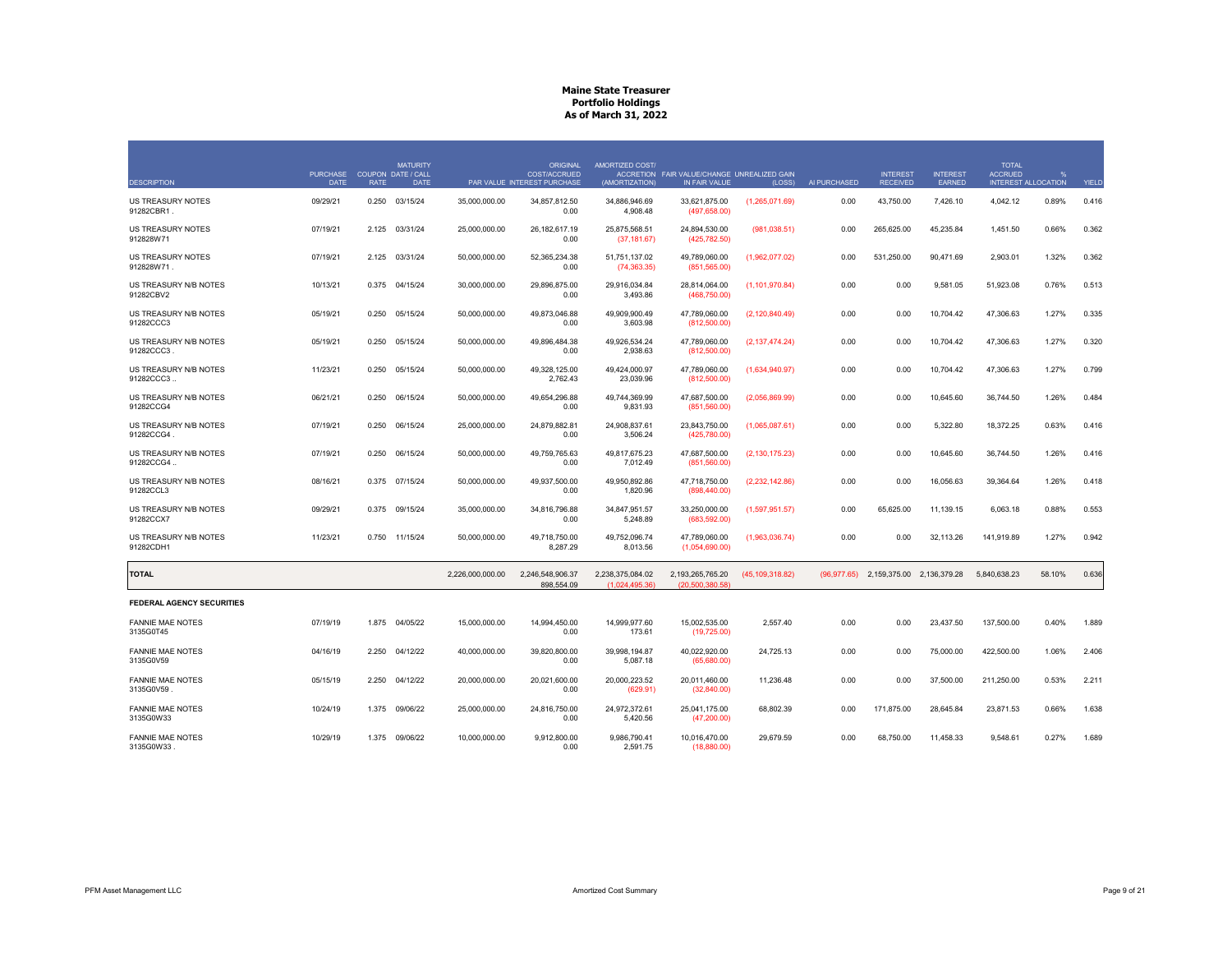|                                            | PURCHASE COUPON DATE / CALL |             | <b>MATURITY</b>      |                  | <b>ORIGINAL</b><br><b>COST/ACCRUED</b> | AMORTIZED COST/                   | ACCRETION FAIR VALUE/CHANGE UNREALIZED GAIN |                   |              | <b>INTEREST</b>           | <b>INTEREST</b> | <b>TOTAL</b><br><b>ACCRUED</b> | %                          |       |
|--------------------------------------------|-----------------------------|-------------|----------------------|------------------|----------------------------------------|-----------------------------------|---------------------------------------------|-------------------|--------------|---------------------------|-----------------|--------------------------------|----------------------------|-------|
| <b>DESCRIPTION</b>                         | <b>DATE</b>                 | <b>RATE</b> | <b>DATE</b>          |                  | PAR VALUE INTEREST PURCHASE            | (AMORTIZATION)                    | IN FAIR VALUE                               | (LOSS)            | AI PURCHASED | <b>RECEIVED</b>           | <b>EARNED</b>   |                                | <b>INTEREST ALLOCATION</b> | YIELD |
| FEDERAL HOME LOAN BANKS NOTES<br>3130AJ7E3 | 12/04/20                    |             | 1.375 02/17/23       | 25,000,000.00    | 25,660,750.00<br>0.00                  | 25,264,300.00<br>(25, 445.03)     | 24,950,725.00<br>(108, 100.00)              | (313, 575.00)     | 0.00         | 0.00                      | 28,645.83       | 42,013.89                      | 0.66%                      | 0.172 |
| <b>FREDDIE MAC NOTES</b><br>3137EAEQ8      | 04/29/20                    |             | 0.375 04/20/23       | 13,750,000.00    | 13,720,437.50<br>0.00                  | 13.739.546.96<br>843.86           | 13,556,248.75<br>(58,740.00)                | (183, 298.21)     | 0.00         | 0.00                      | 4,296.88        | 23,059.90                      | 0.36%                      | 0.448 |
| <b>FANNIE MAE NOTES</b><br>3135G05G4       | 07/28/20                    |             | 0.250 07/10/23       | 35,000,000.00    | 34,949,250.00<br>0.00                  | 34.978.088.44<br>1,460.77         | 34.214.355.00<br>(277, 410.00)              | (763, 733.44)     | 0.00         | 0.00                      | 7,291.67        | 19,687.50                      | 0.91%                      | 0.299 |
| FANNIE MAE NOTES (CALLABLE)<br>3135G05R0   | 08/12/20                    | 0.300       | 08/10/23<br>08/10/22 | 50,000,000.00    | 49.906.000.00<br>0.00                  | 49.957.343.09<br>2,666.05         | 48.798.800.00<br>(474, 350.00)              | (1, 158, 543.09)  | 0.00         | 0.00                      | 12.500.00       | 21.250.00                      | 1.29%                      | 0.363 |
| FANNIE MAE NOTES (CALLABLE)<br>3135G05V1   | 08/21/20                    | 0.360       | 08/18/23<br>05/18/22 | 10,000,000.00    | 10.000.000.00<br>0.00                  | 10.000.000.00<br>0.00             | 9.761.870.00<br>(97,950.00)                 | (238, 130.00)     | 0.00         | 0.00                      | 3.000.00        | 4.300.00                       | 0.26%                      | 0.360 |
| FANNIE MAE NOTES (CALLABLE)<br>3135G05V1   | 08/21/20                    | 0.360       | 08/18/23<br>05/18/22 | 50,000,000.00    | 50.000.000.00<br>0.00                  | 50.000.000.00<br>0.00             | 48,809,350.00<br>(489, 750.00)              | (1, 190, 650.00)  | 0.00         | 0.00                      | 15,000.00       | 21,500.00                      | 1.29%                      | 0.360 |
| <b>FREDDIE MAC NOTES</b><br>3137EAEV7      | 10/30/20                    | 0.250       | 08/24/23             | 17,500,000.00    | 17.506.300.00<br>0.00                  | 17.503.125.49<br>(189.98)         | 17.053.557.50<br>(162, 120.00)              | (449, 567.99)     | 0.00         | 0.00                      | 3.645.84        | 4.496.53                       | 0.45%                      | 0.237 |
| <b>FREDDIE MAC NOTES</b><br>3137EAEY1      | 10/19/20                    | 0.125       | 10/16/23             | 25,000,000.00    | 24,910,750.00<br>0.00                  | 24.953.985.58<br>2,533.66         | 24,213,300.00<br>(275, 475.00)              | (740, 685.58)     | 0.00         | 0.00                      | 2,604.17        | 14,322.92                      | 0.64%                      | 0.245 |
| FANNIE MAE NOTES (CALLABLE)<br>3136G46A6   | 10/30/20                    | 0.300       | 10/27/23<br>04/27/22 | 17,845,000.00    | 17,840,538.75<br>0.00                  | 17.842.654.98<br>126.64           | 17.309.846.30<br>(211, 802.30)              | (532, 808.68)     | 0.00         | 0.00                      | 4,461.25        | 22,901.08                      | 0.46%                      | 0.308 |
| FANNIE MAE NOTES (CALLABLE)<br>3135G06F5   | 12/04/20                    | 0.310       | 11/16/23<br>11/16/22 | 50,000,000.00    | 49.995.000.00<br>0.00                  | 49.997.242.34<br>143.92           | 48,429,800.00<br>(642, 400.00)              | (1,567,442.34)    | 0.00         | 0.00                      | 12,916.67       | 58,125.00                      | 1.28%                      | 0.313 |
| <b>FREDDIE MAC NOTES</b><br>3137EAFA2      | 12/07/20                    | 0.250       | 12/04/23             | 25.000.000.00    | 24.990.750.00<br>0.00                  | 24.994.815.93<br>262.59           | 24.181.575.00<br>(307, 025.00)              | (813, 240.93)     | 0.00         | 0.00                      | 5.208.33        | 20.312.50                      | 0.64%                      | 0.262 |
| <b>TOTAL</b>                               |                             |             |                      | 429,095,000.00   | 429,046,176.25<br>0.00                 | 429,188,661.82<br>(4,954.33)      | 421,373,987.55<br>(3,289,447.30)            | (7,814,674.27)    | 0.00         | 240,625.00                | 275,612.31      | 1,056,639.46                   | 11.16%                     | 0.767 |
| <b>GRAND TOTAL</b>                         |                             |             |                      | 3,815,925,000.00 | 3,835,945,638.75<br>898,554.09         | 3,828,136,163.48<br>(916, 991.15) | 3,774,976,277.94<br>(23.805.726.58)         | (53, 159, 885.54) | (96.977.65)  | 2,441,555.62 2,488,171.92 |                 | 7.282.569.03                   | 100.00%                    | 0.512 |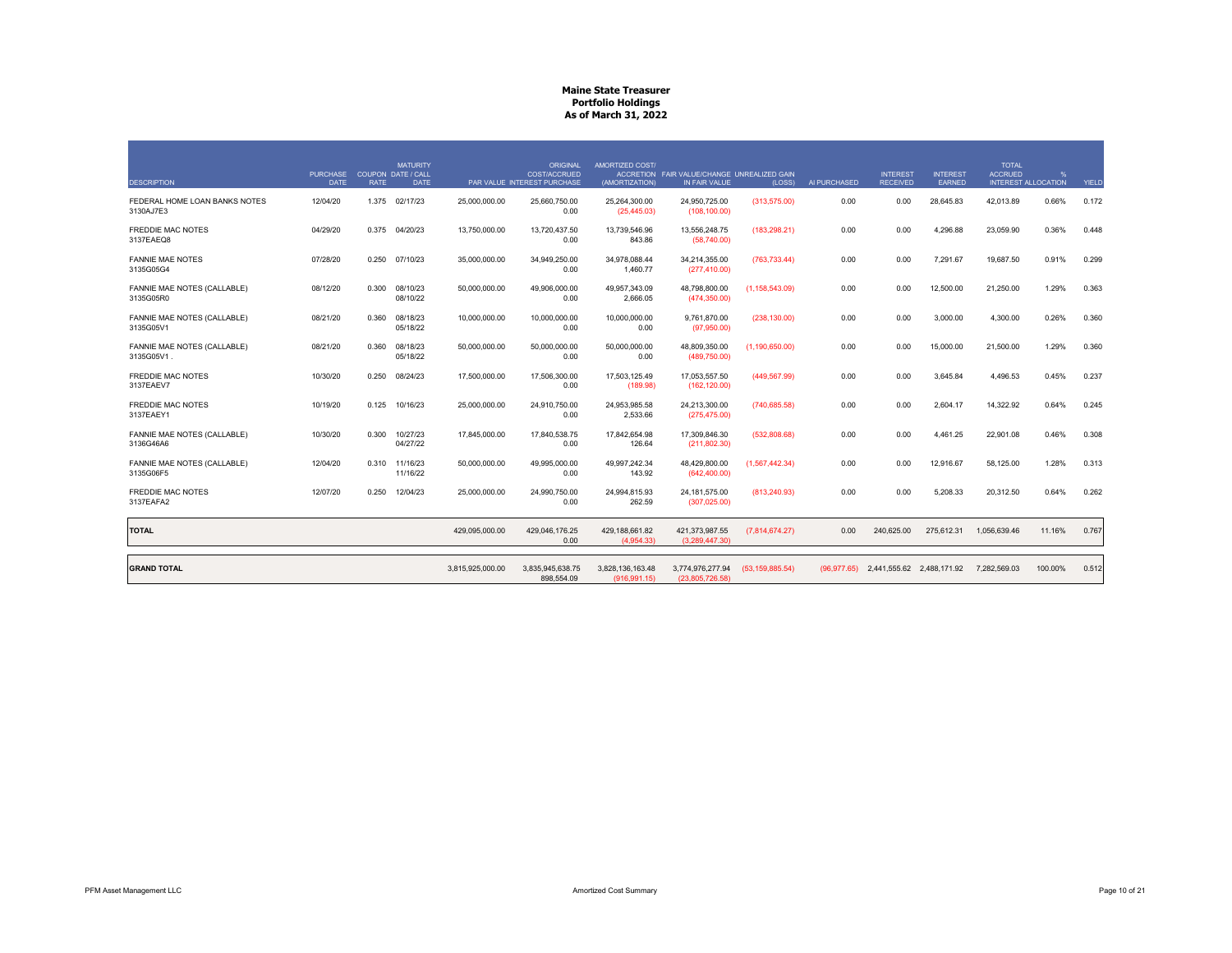|                    |                      |                         |                                |                                     |                          |                                    |                  |                                            |                           |             | <b>WEIGHTED</b><br><b>AVERAGE</b><br><b>EFFECTIVE</b> |
|--------------------|----------------------|-------------------------|--------------------------------|-------------------------------------|--------------------------|------------------------------------|------------------|--------------------------------------------|---------------------------|-------------|-------------------------------------------------------|
| <b>CUSIP</b>       |                      | <b>TYPE COUPON RATE</b> | <b>MATURITY</b><br><b>DATE</b> | <b>NEXT CALL</b><br>DATE S&P RATING | MOODYS'<br><b>RATING</b> | <b>PAR VALUE/</b><br><b>SHARES</b> |                  | ORIGINAL % PORTFOLIO<br>COST ORIGINAL COST | MARKET VALUE MARKET VALUE | % PORTFOLIO | <b>DURATION</b><br>(YEARS)                            |
| <b>US TREASURY</b> |                      |                         |                                |                                     |                          |                                    |                  |                                            |                           |             |                                                       |
| 9128286M7          | <b>U.S. TREASURY</b> | 2.250                   | 4/15/2022                      | AA+                                 | Aaa                      | 23,000,000.00                      | 23,321,640.63    | 0.61%                                      | 23,014,375.00             | 0.61%       | 0.04                                                  |
| 9128286M7.         | <b>U.S. TREASURY</b> | 2.250                   | 4/15/2022                      | AA+                                 | Aaa                      | 30,000,000.00                      | 30,426,562.50    | 0.79%                                      | 30,018,750.00             | 0.80%       | 0.04                                                  |
| 912828SV3          | <b>U.S. TREASURY</b> | 1.750                   | 5/15/2022                      | AA+                                 | Aaa                      | 50,000,000.00                      | 50,160,156.25    | 1.31%                                      | 50,078,125.00             | 1.33%       | 0.12                                                  |
| 9128286Y1          | <b>U.S. TREASURY</b> | 1.750                   | 6/15/2022                      | AA+                                 | Aaa                      | 50,000,000.00                      | 50,201,171.88    | 1.31%                                      | 50,132,810.00             | 1.33%       | 0.21                                                  |
| 9128286Y1          | <b>U.S. TREASURY</b> | 1.750                   | 6/15/2022                      | AA+                                 | Aaa                      | 25,000,000.00                      | 25,103,515.63    | 0.65%                                      | 25,066,405.00             | 0.66%       | 0.21                                                  |
| 912828XG0          | <b>U.S. TREASURY</b> | 2.125                   | 6/30/2022                      | AA+                                 | Aaa                      | 27,000,000.00                      | 27,241,523.44    | 0.71%                                      | 27,105,467.40             | 0.72%       | 0.25                                                  |
| 9128287C8          | <b>U.S. TREASURY</b> | 1.750                   | 7/15/2022                      | AA+                                 | Aaa                      | 25,000,000.00                      | 24,945,312.50    | 0.65%                                      | 25,074,220.00             | 0.66%       | 0.29                                                  |
| 9128287C8.         | U.S. TREASURY        | 1.750                   | 7/15/2022                      | AA+                                 | Aaa                      | 25,000,000.00                      | 24,967,773.44    | 0.65%                                      | 25,074,220.00             | 0.66%       | 0.29                                                  |
| 9128287C8          | <b>U.S. TREASURY</b> | 1.750                   | 7/15/2022                      | AA+                                 | Aaa                      | 26,000,000.00                      | 26, 142, 187.50  | 0.68%                                      | 26,077,188.80             | 0.69%       | 0.29                                                  |
| 9128287C8          | <b>U.S. TREASURY</b> | 1.750                   | 7/15/2022                      | AA+                                 | Aaa                      | 35,000,000.00                      | 35,211,914.06    | 0.92%                                      | 35,103,908.00             | 0.93%       | 0.29                                                  |
| 9128282P4          | <b>U.S. TREASURY</b> | 1.875                   | 7/31/2022                      | AA+                                 | Aaa                      | 50,000,000.00                      | 50,267,578.13    | 1.31%                                      | 50,179,690.00             | 1.33%       | 0.34                                                  |
| 912828XQ8          | <b>U.S. TREASURY</b> | 2.000                   | 7/31/2022                      | AA+                                 | Aaa                      | 40,000,000.00                      | 40,360,937.50    | 1.05%                                      | 40,162,500.00             | 1.06%       | 0.34                                                  |
| 9128282S8          | <b>U.S. TREASURY</b> | 1.625                   | 8/31/2022                      | AA+                                 | Aaa                      | 25,000,000.00                      | 25,008,789.06    | 0.65%                                      | 25,066,405.00             | 0.66%       | 0.42                                                  |
| 912828YF1          | <b>U.S. TREASURY</b> | 1.500                   | 9/15/2022                      | AA+                                 | Aaa                      | 25,000,000.00                      | 25, 198, 242. 19 | 0.66%                                      | 25,058,595.00             | 0.66%       | 0.46                                                  |
| 9128282W9          | <b>U.S. TREASURY</b> | 1.875                   | 9/30/2022                      | AA+                                 | Aaa                      | 25,000,000.00                      | 25,287,109.38    | 0.66%                                      | 25,101,562.50             | 0.66%       | 0.50                                                  |
| 91282CAN1          | <b>U.S. TREASURY</b> | 0.125                   | 9/30/2022                      | AA+                                 | Aaa                      | 50,000,000.00                      | 49,802,734.38    | 1.30%                                      | 49,765,625.00             | 1.32%       | 0.50                                                  |
| 912828YK0          | <b>U.S. TREASURY</b> | 1.375                   | 10/15/2022                     | AA+                                 | Aaa                      | 30,000,000.00                      | 29,844,140.63    | 0.78%                                      | 30,037,500.00             | 0.80%       | 0.54                                                  |
| 9128283C2          | <b>U.S. TREASURY</b> | 2.000                   | 10/31/2022                     | AA+                                 | Aaa                      | 30,000,000.00                      | 30,307,031.25    | 0.79%                                      | 30,135,936.00             | 0.80%       | 0.58                                                  |
| 912828M49          | <b>U.S. TREASURY</b> | 1.875                   | 10/31/2022                     | AA+                                 | Aaa                      | 50,000,000.00                      | 50,757,812.50    | 1.32%                                      | 50,187,500.00             | 1.33%       | 0.58                                                  |
| 912828M49          | <b>U.S. TREASURY</b> | 1.875                   | 10/31/2022                     | AA+                                 | Aaa                      | 25,000,000.00                      | 25, 168, 945. 31 | 0.66%                                      | 25,093,750.00             | 0.66%       | 0.58                                                  |
| 912828YW4          | <b>U.S. TREASURY</b> | 1.625                   | 12/15/2022                     | AA+                                 | Aaa                      | 30,000,000.00                      | 30,008,203.13    | 0.78%                                      | 30,056,250.00             | 0.80%       | 0.70                                                  |
| 91282CBD2          | <b>U.S. TREASURY</b> | 0.125                   | 12/31/2022                     | AA+                                 | Aaa                      | 50,000,000.00                      | 49,955,078.13    | 1.30%                                      | 49,515,625.00             | 1.31%       | 0.75                                                  |
| 91282CBD2          | U.S. TREASURY        | 0.125                   | 12/31/2022                     | AA+                                 | Aaa                      | 50,000,000.00                      | 49,949,218.75    | 1.30%                                      | 49,515,625.00             | 1.31%       | 0.75                                                  |
| 91282CBD2.         | <b>U.S. TREASURY</b> | 0.125                   | 12/31/2022                     | AA+                                 | Aaa                      | 50,000,000.00                      | 49,931,640.63    | 1.30%                                      | 49,515,625.00             | 1.31%       | 0.75                                                  |
| 91282CBN0          | <b>U.S. TREASURY</b> | 0.125                   | 2/28/2023                      | AA+                                 | Aaa                      | 30,000,000.00                      | 29,963,671.88    | 0.78%                                      | 29,592,186.00             | 0.78%       | 0.92                                                  |
| 912828ZH6          | <b>U.S. TREASURY</b> | 0.250                   | 4/15/2023                      | AA+                                 | Aaa                      | 50,000,000.00                      | 49,236,328.13    | 1.28%                                      | 49,218,750.00             | 1.30%       | 1.04                                                  |
| 9128284S6          | <b>U.S. TREASURY</b> | 2.750                   | 5/31/2023                      | AA+                                 | Aaa                      | 50,000,000.00                      | 52,638,671.88    | 1.37%                                      | 50,484,375.00             | 1.34%       | 1.15                                                  |
| 91282CCD1          | <b>U.S. TREASURY</b> | 0.125                   | 5/31/2023                      | AA+                                 | Aaa                      | 50,000,000.00                      | 49,753,906.25    | 1.30%                                      | 48,968,750.00             | 1.30%       | 1.17                                                  |
| 9128284X5          | <b>U.S. TREASURY</b> | 2.750                   | 8/31/2023                      | AA+                                 | Aaa                      | 50,000,000.00                      | 52,919,921.88    | 1.38%                                      | 50,453,125.00             | 1.34%       | 1.40                                                  |
| 9128285D8          | <b>U.S. TREASURY</b> | 2.875                   | 9/30/2023                      | AA+                                 | Aaa                      | 50,000,000.00                      | 52,859,375.00    | 1.38%                                      | 50,546,875.00             | 1.34%       | 1.48                                                  |
| 91282CDA6          | <b>U.S. TREASURY</b> | 0.250                   | 9/30/2023                      | AA+                                 | Aaa                      | 35,000,000.00                      | 34,960,351.56    | 0.91%                                      | 34,032,033.00             | 0.90%       | 1.50                                                  |
| 91282CAP6          | <b>U.S. TREASURY</b> | 0.125                   | 10/15/2023                     | AA+                                 | Aaa                      | 35,000,000.00                      | 34,852,343.75    | 0.91%                                      | 33,922,658.00             | 0.90%       | 1.54                                                  |
| 91282CAW1          | <b>U.S. TREASURY</b> | 0.250                   | 11/15/2023                     | AA+                                 | Aaa                      | 50,000,000.00                      | 49,638,671.88    | 1.29%                                      | 48,445,310.00             | 1.28%       | 1.62                                                  |
| 9128285P1          | <b>U.S. TREASURY</b> | 2.875                   | 11/30/2023                     | AA+                                 | Aaa                      | 50,000,000.00                      | 53,347,656.25    | 1.39%                                      | 50,515,625.00             | 1.34%       | 1.63                                                  |
| 91282CBA8          | <b>U.S. TREASURY</b> | 0.125                   | 12/15/2023                     | AA+                                 | Aaa                      | 20,000,000.00                      | 19,910,937.50    | 0.52%                                      | 19,290,624.00             | 0.51%       | 1.71                                                  |
| 91282CBA8.         | <b>U.S. TREASURY</b> | 0.125                   | 12/15/2023                     | AA+                                 | Aaa                      | 50,000,000.00                      | 49,777,343.75    | 1.30%                                      | 48,226,560.00             | 1.28%       | 1.71                                                  |
| 91282CBA8.         | <b>U.S. TREASURY</b> | 0.125                   | 12/15/2023                     | AA+                                 | Aaa                      | 50,000,000.00                      | 49,808,593.75    | 1.30%                                      | 48,226,560.00             | 1.28%       | 1.71                                                  |
| 9128285U0          | <b>U.S. TREASURY</b> | 2.625                   | 12/31/2023                     | AA+                                 | Aaa                      | 25,000,000.00                      | 25,986,328.13    | 0.68%                                      | 25,152,345.00             | 0.67%       | 1.71                                                  |
| 912828V23          | <b>U.S. TREASURY</b> | 2.250                   | 12/31/2023                     | AA+                                 | Aaa                      | 50,000,000.00                      | 52,365,234.38    | 1.37%                                      | 49,984,375.00             | 1.32%       | 1.72                                                  |
| 91282CDR9          | <b>U.S. TREASURY</b> | 0.750                   | 12/31/2023                     | AA+                                 | Aaa                      | 50,000,000.00                      | 49,847,656.25    | 1.30%                                      | 48,703,125.00             | 1.29%       | 1.74                                                  |
| 91282CBM2          | <b>U.S. TREASURY</b> | 0.125                   | 2/15/2024                      | AA+                                 | Aaa                      | 25,000,000.00                      | 24,854,492.19    | 0.65%                                      | 24,007,812.50             | 0.64%       | 1.88                                                  |
| 9128286G0          | <b>U.S. TREASURY</b> | 2.375                   | 2/29/2024                      | AA+                                 | Aaa                      | 50,000,000.00                      | 52,896,484.38    | 1.38%                                      | 50,046,875.00             | 1.33%       | 1.88                                                  |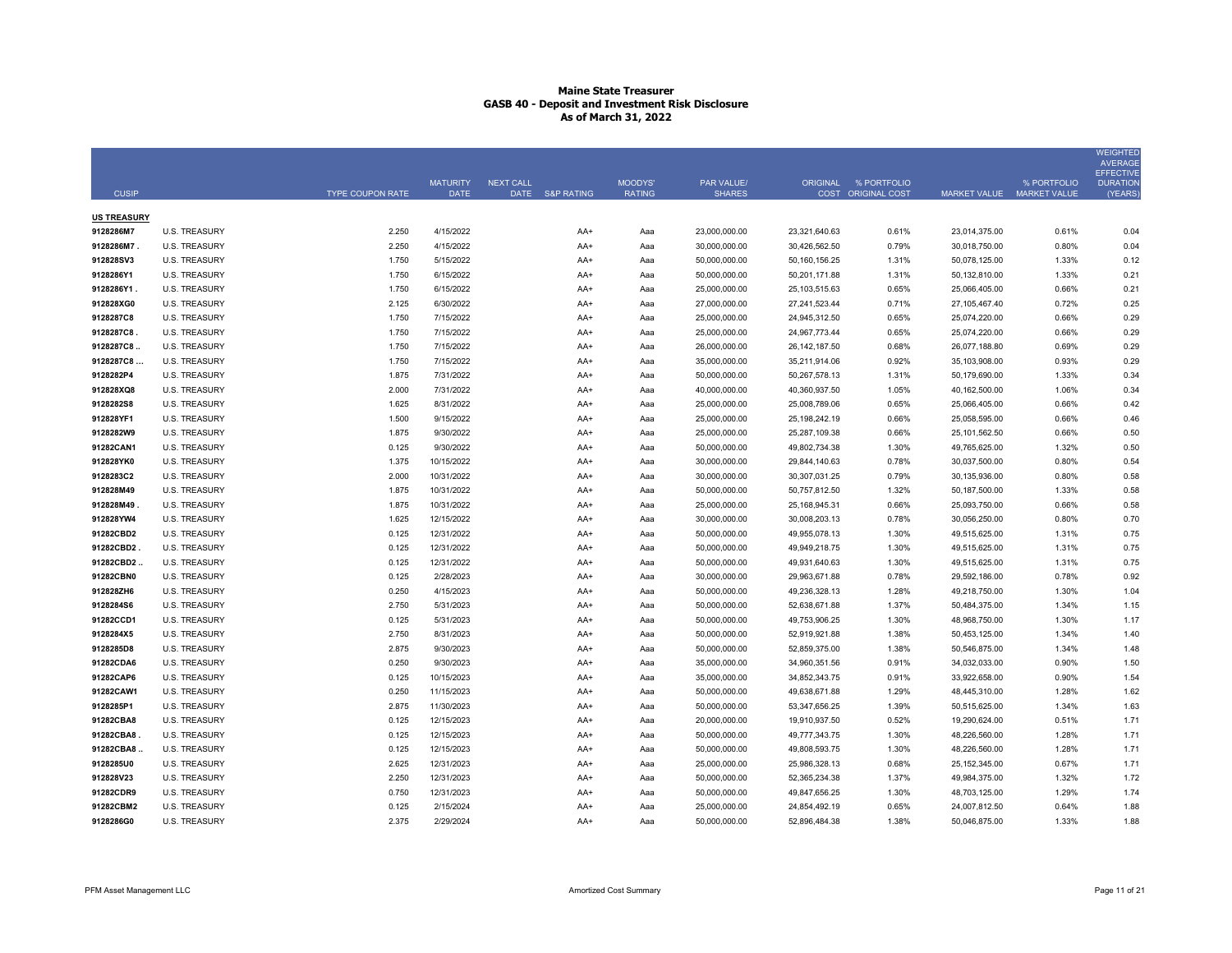| <b>CUSIP</b>         |                             |                           | <b>MATURITY</b>          | <b>NEXT CALL</b> |                        | <b>MOODYS'</b>       | <b>PAR VALUE/</b>              | <b>ORIGINAL</b>  | % PORTFOLIO                 |                                      | % PORTFOLIO                  | WEIGHTED<br><b>AVERAGE</b><br><b>EFFECTIVE</b><br><b>DURATION</b> |
|----------------------|-----------------------------|---------------------------|--------------------------|------------------|------------------------|----------------------|--------------------------------|------------------|-----------------------------|--------------------------------------|------------------------------|-------------------------------------------------------------------|
| 9128286G0            | <b>U.S. TREASURY</b>        | TYPE COUPON RATE<br>2.375 | <b>DATE</b><br>2/29/2024 |                  | DATE S&P RATING<br>AA+ | <b>RATING</b><br>Aaa | <b>SHARES</b><br>30,000,000.00 | 30,232,031.25    | COST ORIGINAL COST<br>0.79% | <b>MARKET VALUE</b><br>30,028,125.00 | <b>MARKET VALUE</b><br>0.80% | (YEARS)<br>1.88                                                   |
| 91282CBR1            | <b>U.S. TREASURY</b>        | 0.250                     | 3/15/2024                |                  | AA+                    | Aaa                  | 30,000,000.00                  | 29,962,500.00    | 0.78%                       | 28,818,750.00                        | 0.76%                        | 1.95                                                              |
| 91282CBR1            | <b>U.S. TREASURY</b>        | 0.250                     | 3/15/2024                |                  | AA+                    | Aaa                  | 35,000,000.00                  | 34,857,812.50    | 0.91%                       | 33,621,875.00                        | 0.89%                        | 1.95                                                              |
| 912828W71            | <b>U.S. TREASURY</b>        | 2.125                     | 3/31/2024                |                  | AA+                    | Aaa                  | 25,000,000.00                  | 26, 182, 617. 19 | 0.68%                       | 24,894,530.00                        | 0.66%                        | 1.97                                                              |
| 912828W71.           | <b>U.S. TREASURY</b>        | 2.125                     | 3/31/2024                |                  | AA+                    | Aaa                  | 50,000,000.00                  | 52,365,234.38    | 1.37%                       | 49,789,060.00                        | 1.32%                        | 1.97                                                              |
| 91282CBV2            | U.S. TREASURY               | 0.375                     | 4/15/2024                |                  | AA+                    | Aaa                  | 30,000,000.00                  | 29,896,875.00    | 0.78%                       | 28,814,064.00                        | 0.76%                        | 2.03                                                              |
| 91282CCC3            | <b>U.S. TREASURY</b>        | 0.250                     | 5/15/2024                |                  | AA+                    | Aaa                  | 50,000,000.00                  | 49,873,046.88    | 1.30%                       | 47,789,060.00                        | 1.27%                        | 2.12                                                              |
| 91282CCC3            | <b>U.S. TREASURY</b>        | 0.250                     | 5/15/2024                |                  | AA+                    | Aaa                  | 50,000,000.00                  | 49,328,125.00    | 1.29%                       | 47,789,060.00                        | 1.27%                        | 2.12                                                              |
| 91282CCG4            | <b>U.S. TREASURY</b>        | 0.250                     | 6/15/2024                |                  | AA+                    | Aaa                  | 50,000,000.00                  | 49,654,296.88    | 1.29%                       | 47,687,500.00                        | 1.26%                        | 2.20                                                              |
| 91282CCG4.           | <b>U.S. TREASURY</b>        | 0.250                     | 6/15/2024                |                  | AA+                    | Aaa                  | 25,000,000.00                  | 24,879,882.81    | 0.65%                       | 23,843,750.00                        | 0.63%                        | 2.20                                                              |
| 91282CCG4            | <b>U.S. TREASURY</b>        | 0.250                     | 6/15/2024                |                  | AA+                    | Aaa                  | 50,000,000.00                  | 49,759,765.63    | 1.30%                       | 47,687,500.00                        | 1.26%                        | 2.20                                                              |
| 91282CCL3            | <b>U.S. TREASURY</b>        | 0.375                     | 7/15/2024                |                  | AA+                    | Aaa                  | 50,000,000.00                  | 49,937,500.00    | 1.30%                       | 47,718,750.00                        | 1.26%                        | 2.28                                                              |
| 91282CCX7            | <b>U.S. TREASURY</b>        | 0.375                     | 9/15/2024                |                  | AA+                    | Aaa                  | 35,000,000.00                  | 34,816,796.88    | 0.91%                       | 33,250,000.00                        | 0.88%                        | 2.45                                                              |
| 91282CDH1            | <b>U.S. TREASURY</b>        | 0.750                     | 11/15/2024               |                  | AA+                    | Aaa                  | 50,000,000.00                  | 49,718,750.00    | 1.30%                       | 47,789,060.00                        | 1.27%                        | 2.60                                                              |
|                      |                             |                           |                          |                  |                        |                      |                                |                  |                             |                                      |                              |                                                                   |
| <b>ISSUER TOTAL</b>  |                             |                           |                          |                  |                        |                      | 2,226,000,000.00               | 2,246,548,906.37 | 58.57%                      | 2,193,265,765.20                     | 58.10%                       | 1.27                                                              |
| <b>FNMA</b>          |                             |                           |                          |                  |                        |                      |                                |                  |                             |                                      |                              |                                                                   |
| 3135G0T45            | U.S. INSTRUMENTALITY        | 1.875                     | 4/5/2022                 |                  | AA+                    | Aaa                  | 15,000,000.00                  | 14,994,450.00    | 0.39%                       | 15,002,535.00                        | 0.40%                        | 0.01                                                              |
| 3135G0V59            | U.S. INSTRUMENTALITY        | 2.250                     | 4/12/2022                |                  | AA+                    | Aaa                  | 40,000,000.00                  | 39,820,800.00    | 1.04%                       | 40,022,920.00                        | 1.06%                        | 0.03                                                              |
| 3135G0V59            | U.S. INSTRUMENTALITY        | 2.250                     | 4/12/2022                |                  | AA+                    | Aaa                  | 20,000,000.00                  | 20,021,600.00    | 0.52%                       | 20,011,460.00                        | 0.53%                        | 0.03                                                              |
| 3135G0W33            | U.S. INSTRUMENTALITY        | 1.375                     | 9/6/2022                 |                  | AA+                    | Aaa                  | 25,000,000.00                  | 24,816,750.00    | 0.65%                       | 25,041,175.00                        | 0.66%                        | 0.43                                                              |
| 3135G0W33            | U.S. INSTRUMENTALITY        | 1.375                     | 9/6/2022                 |                  | AA+                    | Aaa                  | 10,000,000.00                  | 9,912,800.00     | 0.26%                       | 10,016,470.00                        | 0.27%                        | 0.43                                                              |
| 3135G05G4            | U.S. INSTRUMENTALITY        | 0.250                     | 7/10/2023                |                  | AA+                    | Aaa                  | 35,000,000.00                  | 34,949,250.00    | 0.91%                       | 34,214,355.00                        | 0.91%                        | 1.28                                                              |
| 3135G05R0            | U.S. INSTRUMENTALITY        | 0.300                     | 8/10/2023                | 8/10/2022        | AA+                    | Aaa                  | 50,000,000.00                  | 49,906,000.00    | 1.30%                       | 48,798,800.00                        | 1.29%                        | 0.36                                                              |
| 3135G05V1            | U.S. INSTRUMENTALITY        | 0.360                     | 8/18/2023                | 5/18/2022        | AA+                    | Aaa                  | 10,000,000.00                  | 10,000,000.00    | 0.26%                       | 9,761,870.00                         | 0.26%                        | 0.39                                                              |
| 3135G05V1.           | <b>U.S. INSTRUMENTALITY</b> | 0.360                     | 8/18/2023                | 5/18/2022        | AA+                    | Aaa                  | 50,000,000.00                  | 50,000,000.00    | 1.30%                       | 48,809,350.00                        | 1.29%                        | 0.39                                                              |
| 3136G46A6            | U.S. INSTRUMENTALITY        | 0.300                     | 10/27/2023               | 4/27/2022        | AA+                    | Aaa                  | 17,845,000.00                  | 17,840,538.75    | 0.47%                       | 17,309,846.30                        | 0.46%                        | 0.09                                                              |
| 3135G06F5            | <b>U.S. INSTRUMENTALITY</b> | 0.310                     | 11/16/2023               | 11/16/2022       | AA+                    | Aaa                  | 50,000,000.00                  | 49,995,000.00    | 1.30%                       | 48,429,800.00                        | 1.28%                        | 0.63                                                              |
| <b>ISSUER TOTAL</b>  |                             |                           |                          |                  |                        |                      | 322,845,000.00                 | 322, 257, 188.75 | 8.40%                       | 317,418,581.30                       | 8.41%                        | 0.42                                                              |
| <b>TD BANK DDA</b>   |                             |                           |                          |                  |                        |                      |                                |                  |                             |                                      |                              |                                                                   |
|                      | CASH AND CASH EQUIVALENTS   |                           | 4/1/2022                 |                  |                        |                      | 223,000,000.00                 | 223,000,000.00   | 5.81%                       | 223,000,000.00                       | 5.91%                        | 0.00                                                              |
| <b>ISSUER TOTAL</b>  |                             |                           |                          |                  |                        |                      | 223,000,000.00                 | 223,000,000.00   | 5.81%                       | 223,000,000.00                       | 5.91%                        | 0.00                                                              |
| <b>CITIZENS BANK</b> | CASH AND CASH EQUIVALENTS   |                           | 4/1/2022                 |                  |                        |                      | 100,000,000.00                 | 100,000,000.00   | 2.61%                       | 100,000,000.00                       | 2.65%                        | 0.00                                                              |
| <b>ISSUER TOTAL</b>  |                             |                           |                          |                  |                        |                      | 100,000,000.00                 | 100,000,000.00   | 2.61%                       | 100,000,000.00                       | 2.65%                        | 0.00                                                              |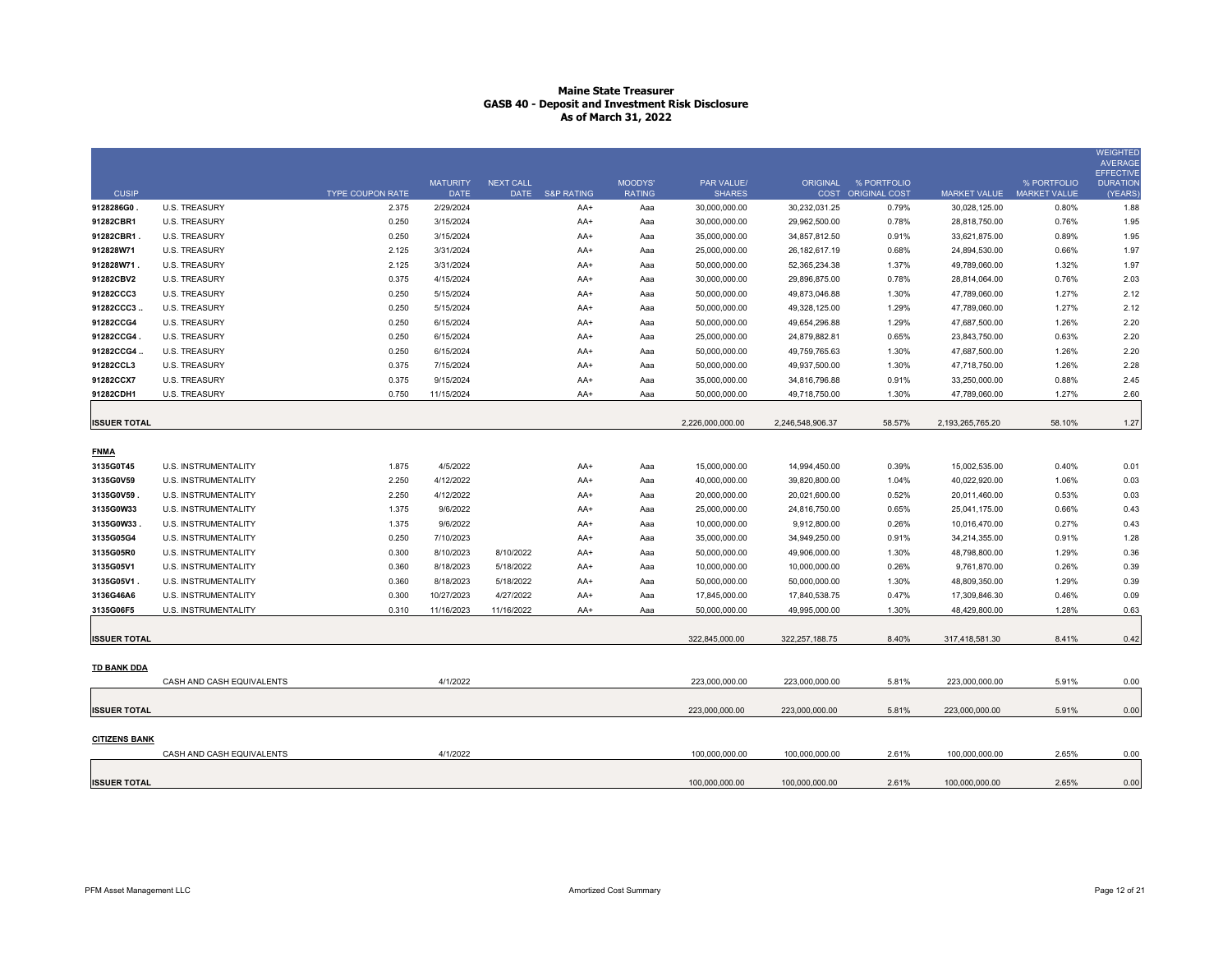| <b>CUSIP</b>           |                                                     | TYPE COUPON RATE | <b>MATURITY</b><br><b>DATE</b> | <b>NEXT CALL</b> | DATE S&P RATING | MOODYS'<br><b>RATING</b> | PAR VALUE/<br><b>SHARES</b>    |                                | ORIGINAL % PORTFOLIO<br>COST ORIGINAL COST | MARKET VALUE MARKET VALUE      | % PORTFOLIO    | <b>WEIGHTED</b><br>AVERAGE<br><b>EFFECTIVE</b><br><b>DURATION</b><br>(YEARS) |
|------------------------|-----------------------------------------------------|------------------|--------------------------------|------------------|-----------------|--------------------------|--------------------------------|--------------------------------|--------------------------------------------|--------------------------------|----------------|------------------------------------------------------------------------------|
|                        |                                                     |                  |                                |                  |                 |                          |                                |                                |                                            |                                |                |                                                                              |
| <b>NORTHEAST BANK</b>  |                                                     |                  |                                |                  |                 |                          |                                |                                |                                            |                                |                |                                                                              |
|                        | CASH AND CASH EQUIVALENTS                           |                  | 4/1/2022                       |                  |                 |                          | 97,000,000.00                  | 97,000,000.00                  | 2.53%                                      | 97,000,000.00                  | 2.57%          | 0.00                                                                         |
| <b>ISSUER TOTAL</b>    |                                                     |                  |                                |                  |                 |                          | 97,000,000.00                  | 97,000,000.00                  | 2.53%                                      | 97,000,000.00                  | 2.57%          | 0.00                                                                         |
| <b>BANGOR SAVINGS</b>  |                                                     |                  |                                |                  |                 |                          |                                |                                |                                            |                                |                |                                                                              |
|                        | CASH AND CASH EQUIVALENTS                           |                  | 4/1/2022                       |                  |                 |                          | 75,000,000.00                  | 75,000,000.00                  | 1.96%                                      | 75,000,000.00                  | 1.99%          | 0.00                                                                         |
|                        | CERTIFICATES OF DEPOSIT                             | 0.400            | 4/8/2023                       |                  | <b>NR</b>       | <b>NR</b>                | 15,000,000.00                  | 15,000,000.00                  | 0.39%                                      | 15,000,000.00                  | 0.40%          | 1.04                                                                         |
|                        |                                                     |                  |                                |                  |                 |                          |                                |                                |                                            |                                |                |                                                                              |
| <b>ISSUER TOTAL</b>    |                                                     |                  |                                |                  |                 |                          | 90,000,000.00                  | 90,000,000.00                  | 2.35%                                      | 90,000,000.00                  | 2.38%          | 0.17                                                                         |
|                        |                                                     |                  |                                |                  |                 |                          |                                |                                |                                            |                                |                |                                                                              |
| <b>FHLMC</b>           |                                                     |                  |                                |                  |                 |                          |                                |                                |                                            |                                |                |                                                                              |
| 3137EAEQ8              | U.S. INSTRUMENTALITY                                | 0.375            | 4/20/2023                      |                  | AA+             | Aaa                      | 13,750,000.00                  | 13,720,437.50                  | 0.36%                                      | 13,556,248.75                  | 0.36%          | 1.05                                                                         |
| 3137EAEV7<br>3137EAEY1 | <b>U.S. INSTRUMENTALITY</b><br>U.S. INSTRUMENTALITY | 0.250<br>0.125   | 8/24/2023<br>10/16/2023        |                  | AA+<br>AA+      | Aaa<br>Aaa               | 17,500,000.00<br>25,000,000.00 | 17,506,300.00<br>24,910,750.00 | 0.46%<br>0.65%                             | 17,053,557.50<br>24,213,300.00 | 0.45%<br>0.64% | 1.40<br>1.54                                                                 |
| 3137EAFA2              | U.S. INSTRUMENTALITY                                | 0.250            | 12/4/2023                      |                  | AA+             | Aaa                      | 25,000,000.00                  | 24,990,750.00                  | 0.65%                                      | 24, 181, 575.00                | 0.64%          | 1.67                                                                         |
|                        |                                                     |                  |                                |                  |                 |                          |                                |                                |                                            |                                |                |                                                                              |
| <b>ISSUER TOTAL</b>    |                                                     |                  |                                |                  |                 |                          | 81,250,000.00                  | 81,128,237.50                  | 2.11%                                      | 79,004,681.25                  | 2.09%          | 1.47                                                                         |
|                        |                                                     |                  |                                |                  |                 |                          |                                |                                |                                            |                                |                |                                                                              |
| PEOPLE'S UNITED BANK   |                                                     |                  |                                |                  |                 |                          |                                |                                |                                            |                                |                |                                                                              |
|                        | CERTIFICATES OF DEPOSIT                             | 0.350            | 1/19/2023                      |                  | <b>NR</b>       | <b>NR</b>                | 10,000,000.00                  | 10,000,000.00                  | 0.26%                                      | 10,000,000.00                  | 0.26%          | 0.82                                                                         |
|                        | CERTIFICATES OF DEPOSIT                             | 0.250            | 4/18/2023                      |                  | <b>NR</b>       | <b>NR</b>                | 15,000,000.00                  | 15,000,000.00                  | 0.39%                                      | 15,000,000.00                  | 0.40%          | 1.06                                                                         |
|                        | <b>CERTIFICATES OF DEPOSIT</b>                      | 0.250            | 4/23/2023                      |                  | <b>NR</b>       | <b>NR</b>                | 25,000,000.00                  | 25,000,000.00                  | 0.65%                                      | 25,000,000.00                  | 0.66%          | 1.08                                                                         |
|                        | CERTIFICATES OF DEPOSIT                             | 0.200            | 6/14/2023                      |                  | ${\sf NR}$      | <b>NR</b>                | 10,000,000.00                  | 10,000,000.00                  | 0.26%                                      | 10,000,000.00                  | 0.26%          | 1.22                                                                         |
|                        |                                                     |                  |                                |                  |                 |                          |                                |                                |                                            |                                |                |                                                                              |
| <b>ISSUER TOTAL</b>    |                                                     |                  |                                |                  |                 |                          | 60,000,000.00                  | 60,000,000.00                  | 1.56%                                      | 60,000,000.00                  | 1.59%          | 1.05                                                                         |
| <b>U.S. BANK MMF</b>   |                                                     |                  |                                |                  |                 |                          |                                |                                |                                            |                                |                |                                                                              |
|                        | CASH AND CASH EQUIVALENTS                           |                  | 4/1/2022                       |                  |                 |                          | 60,000,000.00                  | 60,000,000.00                  | 1.56%                                      | 60,000,000.00                  | 1.59%          | 0.00                                                                         |
|                        |                                                     |                  |                                |                  |                 |                          |                                |                                |                                            |                                |                |                                                                              |
| <b>ISSUER TOTAL</b>    |                                                     |                  |                                |                  |                 |                          | 60,000,000.00                  | 60,000,000.00                  | 1.56%                                      | 60,000,000.00                  | 1.59%          | 0.00                                                                         |
|                        |                                                     |                  |                                |                  |                 |                          |                                |                                |                                            |                                |                |                                                                              |
| <b>BAR HARBOR</b>      |                                                     |                  |                                |                  |                 |                          |                                |                                |                                            |                                |                |                                                                              |
|                        | CASH AND CASH EQUIVALENTS                           |                  | 4/1/2022                       |                  |                 |                          | 55,000,000.00                  | 55,000,000.00                  | 1.43%                                      | 55,000,000.00                  | 1.46%          | 0.00                                                                         |
|                        |                                                     |                  |                                |                  |                 |                          |                                |                                |                                            |                                |                |                                                                              |
| <b>ISSUER TOTAL</b>    |                                                     |                  |                                |                  |                 |                          | 55,000,000.00                  | 55,000,000.00                  | 1.43%                                      | 55,000,000.00                  | 1.46%          | 0.00                                                                         |
|                        |                                                     |                  |                                |                  |                 |                          |                                |                                |                                            |                                |                |                                                                              |
| <b>CAMDEN NATIONAL</b> |                                                     |                  |                                |                  |                 |                          |                                |                                |                                            |                                |                |                                                                              |
|                        | CERTIFICATES OF DEPOSIT                             | 0.200            | 1/17/2023                      |                  | <b>NR</b>       | <b>NR</b>                | 50,000,000.00                  | 50,000,000.00                  | 1.30%                                      | 50,000,000.00                  | 1.32%          | 0.81                                                                         |
|                        |                                                     |                  |                                |                  |                 |                          |                                |                                |                                            |                                |                |                                                                              |
| <b>ISSUER TOTAL</b>    |                                                     |                  |                                |                  |                 |                          | 50,000,000.00                  | 50,000,000.00                  | 1.30%                                      | 50,000,000.00                  | 1.32%          | 0.81                                                                         |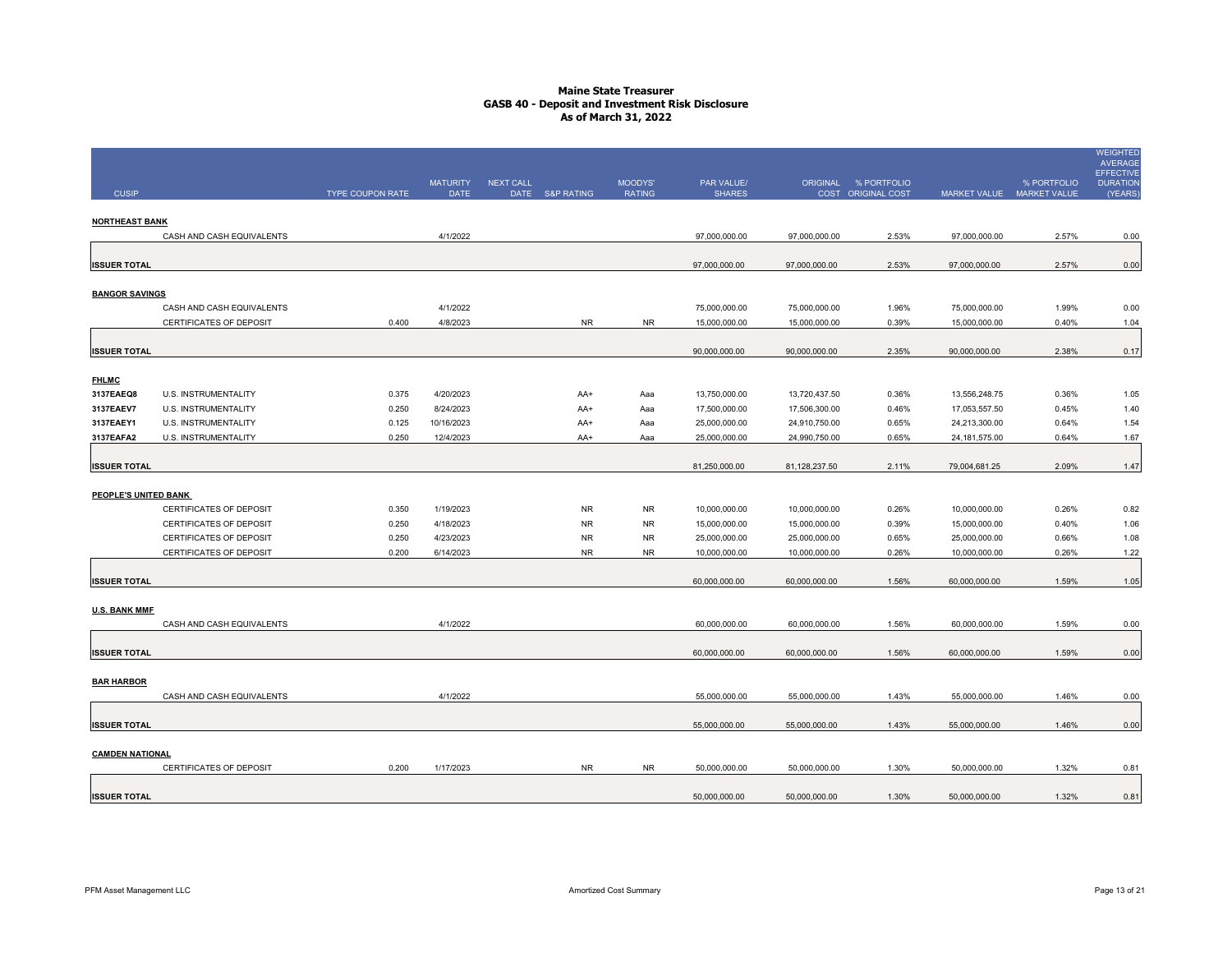|                            |                                             |                         |                                |                  |                 |                          |                                |                                |                                            |                                |                | <b>WEIGHTED</b><br><b>AVERAGE</b>              |
|----------------------------|---------------------------------------------|-------------------------|--------------------------------|------------------|-----------------|--------------------------|--------------------------------|--------------------------------|--------------------------------------------|--------------------------------|----------------|------------------------------------------------|
| <b>CUSIP</b>               |                                             | <b>TYPE COUPON RATE</b> | <b>MATURITY</b><br><b>DATE</b> | <b>NEXT CALL</b> | DATE S&P RATING | MOODYS'<br><b>RATING</b> | PAR VALUE/<br><b>SHARES</b>    |                                | ORIGINAL % PORTFOLIO<br>COST ORIGINAL COST | MARKET VALUE MARKET VALUE      | % PORTFOLIO    | <b>EFFECTIVE</b><br><b>DURATION</b><br>(YEARS) |
| <b>FIRST NATIONAL</b>      |                                             |                         |                                |                  |                 |                          |                                |                                |                                            |                                |                |                                                |
|                            | CASH AND CASH EQUIVALENTS                   |                         | 4/1/2022                       |                  |                 |                          | 50,000,000.00                  | 50,000,000.00                  | 1.30%                                      | 50,000,000.00                  | 1.32%          | 0.00                                           |
|                            |                                             |                         |                                |                  |                 |                          |                                |                                |                                            |                                |                |                                                |
| <b>ISSUER TOTAL</b>        |                                             |                         |                                |                  |                 |                          | 50,000,000.00                  | 50,000,000.00                  | 1.30%                                      | 50,000,000.00                  | 1.32%          | 0.00                                           |
|                            |                                             |                         |                                |                  |                 |                          |                                |                                |                                            |                                |                |                                                |
| <b>MACHIAS SAVINGS</b>     |                                             |                         |                                |                  |                 |                          |                                |                                |                                            |                                |                |                                                |
|                            | CASH AND CASH EQUIVALENTS                   |                         | 4/1/2022                       |                  |                 |                          | 50,000,000.00                  | 50,000,000.00                  | 1.30%                                      | 50,000,000.00                  | 1.32%          | 0.00                                           |
| <b>ISSUER TOTAL</b>        |                                             |                         |                                |                  |                 |                          | 50,000,000.00                  | 50,000,000.00                  | 1.30%                                      | 50,000,000.00                  | 1.32%          | 0.00                                           |
|                            |                                             |                         |                                |                  |                 |                          |                                |                                |                                            |                                |                |                                                |
| <b>LMA AMERICAS LLC</b>    |                                             |                         |                                |                  |                 |                          |                                |                                |                                            |                                |                |                                                |
| 53944REG9                  | <b>COMMERCIAL PAPER</b>                     |                         | 5/16/2022                      |                  | $A-1$           | $P-1$                    | 25,000,000.00                  | 24,974,965.28                  | 0.65%                                      | 24,975,325.00                  | 0.66%          | 0.13                                           |
| 53944RF78                  | <b>COMMERCIAL PAPER</b>                     |                         | 6/7/2022                       |                  | $A-1$           | $P-1$                    | 25,000,000.00                  | 24,956,666.67                  | 0.65%                                      | 24,957,350.00                  | 0.66%          | 0.19                                           |
|                            |                                             |                         |                                |                  |                 |                          |                                |                                |                                            |                                |                |                                                |
| <b>ISSUER TOTAL</b>        |                                             |                         |                                |                  |                 |                          | 50,000,000.00                  | 49,931,631.95                  | 1.30%                                      | 49,932,675.00                  | 1.32%          | 0.16                                           |
| <b>NATIXIS NY BRANCH</b>   |                                             |                         |                                |                  |                 |                          |                                |                                |                                            |                                |                |                                                |
| 63873KF28                  | <b>COMMERCIAL PAPER</b>                     |                         | 6/2/2022                       |                  | $A-1$           | $P-1$                    | 25,000,000.00                  | 24,969,083.33                  | 0.65%                                      | 24,966,750.00                  | 0.66%          | 0.18                                           |
| 63873KFE2                  | <b>COMMERCIAL PAPER</b>                     |                         | 6/14/2022                      |                  | $A-1$           | $P-1$                    | 25,000,000.00                  | 24,960,000.00                  | 0.65%                                      | 24,957,075.00                  | 0.66%          | 0.21                                           |
|                            |                                             |                         |                                |                  |                 |                          |                                |                                |                                            |                                |                |                                                |
| <b>ISSUER TOTAL</b>        |                                             |                         |                                |                  |                 |                          | 50,000,000.00                  | 49,929,083.33                  | 1.30%                                      | 49,923,825.00                  | 1.32%          | 0.19                                           |
|                            |                                             |                         |                                |                  |                 |                          |                                |                                |                                            |                                |                |                                                |
| <b>MUFG BANK LTD/NY</b>    |                                             |                         |                                |                  |                 |                          |                                |                                |                                            |                                |                |                                                |
| 62479MFF5<br>62479MG56     | <b>COMMERCIAL PAPER</b><br>COMMERCIAL PAPER |                         | 6/15/2022<br>7/5/2022          |                  | $A-1$<br>$A-1$  | $P-1$<br>$P-1$           | 25,000,000.00<br>25,000,000.00 | 24,949,583.33<br>24,949,000.00 | 0.65%<br>0.65%                             | 24,953,825.00<br>24,935,100.00 | 0.66%<br>0.66% | 0.21<br>0.27                                   |
|                            |                                             |                         |                                |                  |                 |                          |                                |                                |                                            |                                |                |                                                |
| <b>ISSUER TOTAL</b>        |                                             |                         |                                |                  |                 |                          | 50,000,000.00                  | 49,898,583.33                  | 1.30%                                      | 49,888,925.00                  | 1.32%          | 0.24                                           |
|                            |                                             |                         |                                |                  |                 |                          |                                |                                |                                            |                                |                |                                                |
|                            | <b>COLLAT COMM PAPER V CO COMM PAPER</b>    |                         |                                |                  |                 |                          |                                |                                |                                            |                                |                |                                                |
| 19424JFV3                  | <b>COMMERCIAL PAPER</b>                     |                         | 6/29/2022                      |                  | $A-1$           | $P-1$                    | 25,000,000.00                  | 24,948,958.33                  | 0.65%                                      | 24,943,925.00                  | 0.66%          | 0.25                                           |
| 19424JG59                  | <b>COMMERCIAL PAPER</b>                     |                         | 7/5/2022                       |                  | $A-1$           | $P-1$                    | 25,000,000.00                  | 24,933,416.67                  | 0.65%                                      | 24,938,000.00                  | 0.66%          | 0.27                                           |
| <b>ISSUER TOTAL</b>        |                                             |                         |                                |                  |                 |                          |                                |                                | 1.30%                                      |                                | 1.32%          | 0.26                                           |
|                            |                                             |                         |                                |                  |                 |                          | 50,000,000.00                  | 49,882,375.00                  |                                            | 49,881,925.00                  |                |                                                |
| <b>GOTHAM FUNDING CORP</b> |                                             |                         |                                |                  |                 |                          |                                |                                |                                            |                                |                |                                                |
|                            | <b>COMMERCIAL PAPER</b>                     |                         | 5/16/2022                      |                  | A-1             | P-1                      | 49,300,000.00                  | 49,250,590.44                  | 1.28%                                      | 49,260,510.70                  | 1.30%          | 0.13                                           |
|                            |                                             |                         |                                |                  |                 |                          |                                |                                |                                            |                                |                |                                                |
| <b>ISSUER TOTAL</b>        |                                             |                         |                                |                  |                 |                          | 49,300,000.00                  | 49,250,590.44                  | 1.28%                                      | 49,260,510.70                  | 1.30%          | 0.13                                           |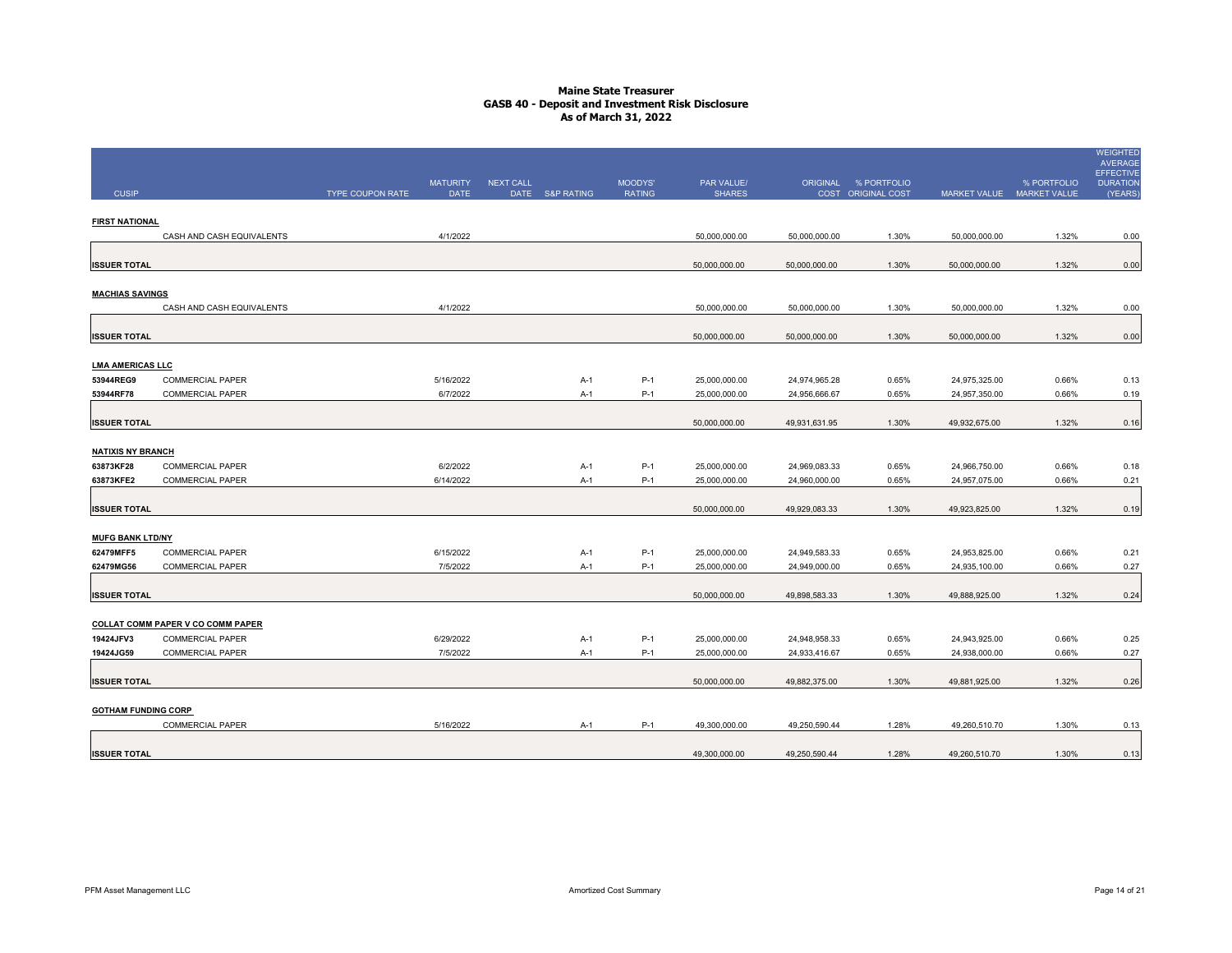|                               |                           |                         |                 |                  |                 |               |                  |                  |                      |                  |                           | <b>WEIGHTED</b><br>AVERAGE          |
|-------------------------------|---------------------------|-------------------------|-----------------|------------------|-----------------|---------------|------------------|------------------|----------------------|------------------|---------------------------|-------------------------------------|
|                               |                           |                         | <b>MATURITY</b> | <b>NEXT CALL</b> |                 | MOODYS'       | PAR VALUE/       |                  | ORIGINAL % PORTFOLIO |                  | % PORTFOLIO               | <b>EFFECTIVE</b><br><b>DURATION</b> |
| <b>CUSIP</b>                  |                           | <b>TYPE COUPON RATE</b> | <b>DATE</b>     |                  | DATE S&P RATING | <b>RATING</b> | <b>SHARES</b>    |                  | COST ORIGINAL COST   |                  | MARKET VALUE MARKET VALUE | (YEARS)                             |
|                               |                           |                         |                 |                  |                 |               |                  |                  |                      |                  |                           |                                     |
| <b>FHLB</b><br>3130AJ7E3      | U.S. INSTRUMENTALITY      | 1.375                   | 2/17/2023       |                  | AA+             | Aaa           | 25,000,000.00    | 25,660,750.00    | 0.67%                | 24,950,725.00    | 0.66%                     | 0.88                                |
|                               |                           |                         |                 |                  |                 |               |                  |                  |                      |                  |                           |                                     |
| <b>ISSUER TOTAL</b>           |                           |                         |                 |                  |                 |               | 25,000,000.00    | 25,660,750.00    | 0.67%                | 24,950,725.00    | 0.66%                     | 0.88                                |
|                               |                           |                         |                 |                  |                 |               |                  |                  |                      |                  |                           |                                     |
| <b>CREDIT AGRICOLE CIB NY</b> |                           |                         |                 |                  |                 |               |                  |                  |                      |                  |                           |                                     |
| 22533UFG3                     | <b>COMMERCIAL PAPER</b>   |                         | 6/16/2022       |                  | A-1             | P-1           | 25,000,000.00    | 24,965,333.33    | 0.65%                | 24,949,450.00    | 0.66%                     | 0.22                                |
|                               |                           |                         |                 |                  |                 |               |                  |                  |                      |                  |                           |                                     |
| <b>ISSUER TOTAL</b>           |                           |                         |                 |                  |                 |               | 25,000,000.00    | 24,965,333.33    | 0.65%                | 24,949,450.00    | 0.66%                     | 0.22                                |
|                               |                           |                         |                 |                  |                 |               |                  |                  |                      |                  |                           |                                     |
| OLD LINE FUNDING LLC          |                           |                         |                 |                  |                 |               |                  |                  |                      |                  |                           |                                     |
| 67983UDB6                     | <b>COMMERCIAL PAPER</b>   |                         | 4/11/2022       |                  | $A-1+$          | P-1           | 23,000,000.00    | 22,983,210.00    | 0.60%                | 22,995,584.00    | 0.61%                     | 0.03                                |
|                               |                           |                         |                 |                  |                 |               |                  |                  |                      |                  |                           |                                     |
| <b>ISSUER TOTAL</b>           |                           |                         |                 |                  |                 |               | 23,000,000.00    | 22,983,210.00    | 0.60%                | 22,995,584.00    | 0.61%                     | 0.03                                |
| <b>BATH SAVINGS</b>           |                           |                         |                 |                  |                 |               |                  |                  |                      |                  |                           |                                     |
|                               | CASH AND CASH EQUIVALENTS |                         | 4/1/2022        |                  |                 |               | 14,000,000.00    | 14,000,000.00    | 0.36%                | 14,000,000.00    | 0.37%                     | 0.00                                |
|                               |                           |                         |                 |                  |                 |               |                  |                  |                      |                  |                           |                                     |
| <b>ISSUER TOTAL</b>           |                           |                         |                 |                  |                 |               | 14,000,000.00    | 14,000,000.00    | 0.36%                | 14,000,000.00    | 0.37%                     | 0.00                                |
|                               |                           |                         |                 |                  |                 |               |                  |                  |                      |                  |                           |                                     |
| ING (US) FUNDING LLC          |                           |                         |                 |                  |                 |               |                  |                  |                      |                  |                           |                                     |
| 4497W1G59                     | COMMERCIAL PAPER          |                         | 7/5/2022        |                  | A-1             | P-1           | 9,530,000.00     | 9,509,748.75     | 0.25%                | 9,503,630.49     | 0.25%                     | 0.27                                |
|                               |                           |                         |                 |                  |                 |               |                  |                  |                      |                  |                           |                                     |
| <b>ISSUER TOTAL</b>           |                           |                         |                 |                  |                 |               | 9,530,000.00     | 9,509,748.75     | 0.25%                | 9,503,630.49     | 0.25%                     | 0.27                                |
|                               |                           |                         |                 |                  |                 |               |                  |                  |                      |                  |                           |                                     |
| <b>BIDDEFORD SAVINGS BANK</b> |                           |                         |                 |                  |                 |               |                  |                  |                      |                  |                           |                                     |
|                               | CASH AND CASH EQUIVALENTS |                         | 4/1/2022        |                  |                 |               | 5,000,000.00     | 5,000,000.00     | 0.13%                | 5,000,000.00     | 0.13%                     | 0.00                                |
| <b>ISSUER TOTAL</b>           |                           |                         |                 |                  |                 |               | 5,000,000.00     | 5,000,000.00     | 0.13%                | 5,000,000.00     | 0.13%                     | 0.00                                |
|                               |                           |                         |                 |                  |                 |               |                  |                  |                      |                  |                           |                                     |
|                               |                           |                         |                 |                  |                 |               |                  |                  |                      |                  |                           |                                     |
| <b>GRAND TOTAL</b>            |                           |                         |                 |                  |                 |               | 3,815,925,000.00 | 3,835,945,638.75 | 100.00%              | 3,774,976,277.94 | 100.00%                   |                                     |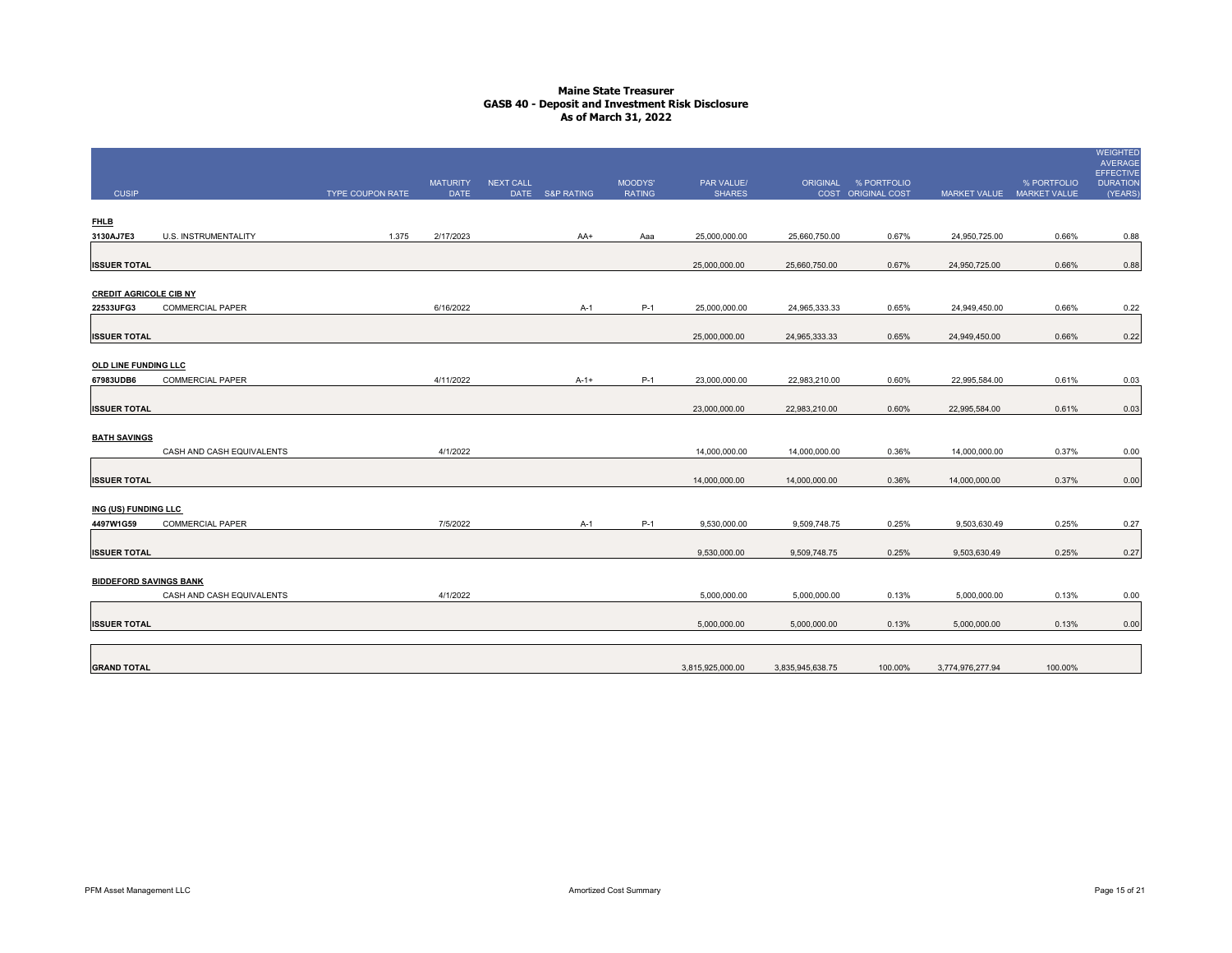# **Maine State Treasurer Securities PurchasedDuring the Month Ended March 31, 2022**

| <b>CUSIP</b>                | <b>ISSUER</b>          | <b>DATE</b> | <b>COUPON</b> | <b>MATURITY</b> | <b>CALL DATE</b> | PAR VALUE/SHARES | <b>UNIT COST</b> | <b>PRINCIPAL</b> | <b>ACCRUED</b><br><b>INTEREST</b><br><b>PURCHASED</b> | <b>YIELD</b> |
|-----------------------------|------------------------|-------------|---------------|-----------------|------------------|------------------|------------------|------------------|-------------------------------------------------------|--------------|
| <b>CASH AND EQUIVALENTS</b> |                        |             |               |                 |                  |                  |                  |                  |                                                       |              |
|                             | <b>BANGOR SAVINGS</b>  | 3/1/2022    | 0.070 V       |                 |                  | (2, 157.53)      | 100.00           | (2, 157.53)      | 2,157.53                                              | 0.070 V      |
|                             | <b>MACHIAS SAVINGS</b> | 3/1/2022    | 0.070 V       |                 |                  | 50,000,000.00    | 100.00           | 50,000,000.00    | 0.00                                                  | 0.070 V      |
|                             | TD BANK DDA            | 3/2/2022    | 0.060V        |                 |                  | 7,000,000.00     | 100.00           | 7,000,000.00     | 0.00                                                  | 0.060V       |
|                             | TD BANK DDA            | 3/4/2022    | 0.060V        |                 |                  | 37,000,000.00    | 100.00           | 37,000,000.00    | 0.00                                                  | 0.060V       |
|                             | TD BANK DDA            | 3/9/2022    | 0.060V        |                 |                  | 17,000,000.00    | 100.00           | 17,000,000.00    | 0.00                                                  | 0.060V       |
|                             | <b>BAR HARBOR</b>      | 3/10/2022   | 0.080V        |                 |                  | 6,000,000.00     | 100.00           | 6,000,000.00     | 0.00                                                  | 0.080V       |
|                             | TD BANK DDA            | 3/11/2022   | 0.060V        |                 |                  | 45,000,000.00    | 100.00           | 45,000,000.00    | 0.00                                                  | 0.060V       |
|                             | TD BANK DDA            | 3/15/2022   | 0.060V        |                 |                  | 101,000,000.00   | 100.00           | 101,000,000.00   | 0.00                                                  | 0.060V       |
|                             | TD BANK DDA            | 3/16/2022   | 0.060V        |                 |                  | 16,000,000.00    | 100.00           | 16,000,000.00    | 0.00                                                  | 0.060V       |
|                             | U.S. BANK MMF          | 3/16/2022   | 0.100V        |                 |                  | 32,000,000.00    | 100.00           | 32,000,000.00    | 0.00                                                  | 0.100V       |
|                             | TD BANK DDA            | 3/18/2022   | 0.060V        |                 |                  | 59,000,000.00    | 100.00           | 59,000,000.00    | 0.00                                                  | 0.060V       |
|                             | U.S. BANK MMF          | 3/18/2022   | 0.100V        |                 |                  | 25,000,000.00    | 100.00           | 25,000,000.00    | 0.00                                                  | 0.100V       |
|                             | U.S. BANK MMF          | 3/21/2022   | 0.100V        |                 |                  | 9,000,000.00     | 100.00           | 9,000,000.00     | 0.00                                                  | 0.100V       |
|                             | U.S. BANK MMF          | 3/23/2022   | 0.100V        |                 |                  | 13,000,000.00    | 100.00           | 13,000,000.00    | 0.00                                                  | 0.100V       |
|                             | U.S. BANK MMF          | 3/24/2022   | 0.100V        |                 |                  | 2,064.27         | 100.00           | 2,064.27         | 0.00                                                  | 0.100V       |
|                             | TD BANK DDA            | 3/25/2022   | 0.060V        |                 |                  | 19,000,000.00    | 100.00           | 19,000,000.00    | 0.00                                                  | 0.060V       |
|                             | TD BANK DDA            | 3/28/2022   | 0.060V        |                 |                  | 9,000,000.00     | 100.00           | 9,000,000.00     | 0.00                                                  | 0.060V       |
| <b>TOTAL:</b>               |                        |             |               |                 |                  | 444,999,906.74   |                  | 444,999,906.74   | 2,157.53                                              |              |
| <b>U.S. TREASURIES</b>      |                        |             |               |                 |                  |                  |                  |                  |                                                       |              |
| 9128286G0.                  | <b>US TREASURY</b>     | 3/21/2022   | 2.375         | 2/29/2024       |                  | 30,000,000.00    | 100.773          | 30,232,031.25    | 40,658.97                                             | 1.97         |
| 912828ZH6                   | <b>US TREASURY</b>     | 3/28/2022   | 0.250         | 4/15/2023       |                  | 50,000,000.00    | 98.473           | 49,236,328.13    | 56,318.68                                             | 1.72         |
| <b>TOTAL:</b>               |                        |             |               |                 |                  | 80,000,000.00    |                  | 79,468,359.38    | 96,977.65                                             |              |
|                             |                        |             |               |                 |                  |                  |                  |                  |                                                       |              |
| <b>GRAND TOTAL:</b>         |                        |             |               |                 |                  | 524,999,906.74   |                  | 524,468,266.12   | 99,135.18                                             |              |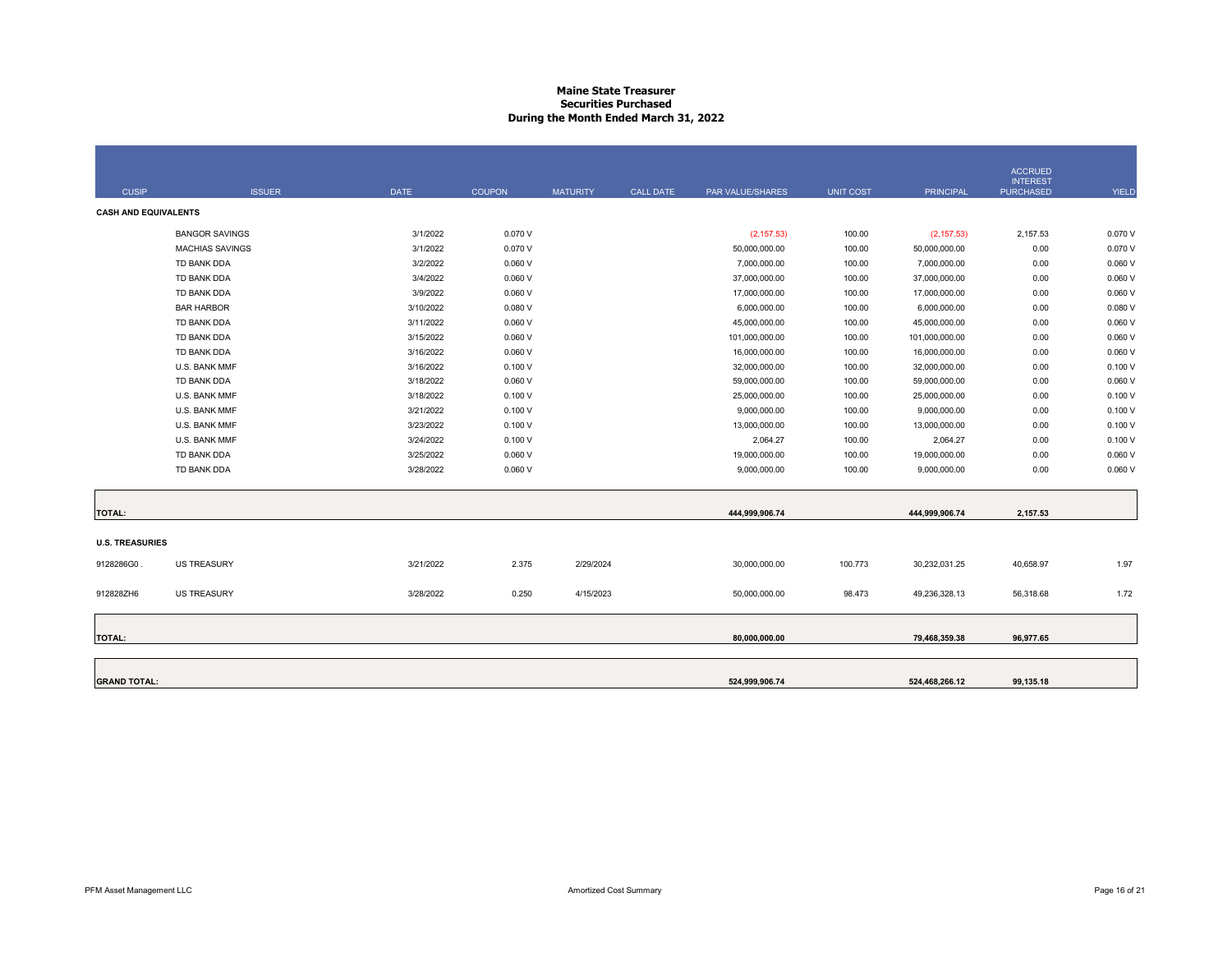#### **Maine State Treasurer Securities Sold and MaturedDuring the Month Ended March 31, 2022**

| <b>CUSIP</b>  | <b>ISSUER</b>               | <b>DATE</b> | <b>MATURITY/</b><br>COUPON CALL DATE | <b>PAR VALUE/SHARES</b> |                | AMORTIZED COST AT<br>ORIGINAL COST ACCRETION / (AMORT) | <b>PRICE</b> | <b>MARKET VALUE AT</b><br>SALE / SALE OR MATURITY /<br>SALE OR MATURITY MATURITY CHANGE IN MARKET REALIZED GAIN<br><b>VALUE</b> | (LOSS) | <b>ACCRUED</b><br><b>INTEREST</b><br><b>SOLD</b> | <b>INTEREST</b><br><b>RECEIVED</b> | <b>INTEREST</b><br>EARNED | YIELD  |
|---------------|-----------------------------|-------------|--------------------------------------|-------------------------|----------------|--------------------------------------------------------|--------------|---------------------------------------------------------------------------------------------------------------------------------|--------|--------------------------------------------------|------------------------------------|---------------------------|--------|
|               | <b>CASH AND EQUIVALENTS</b> |             |                                      |                         |                |                                                        |              |                                                                                                                                 |        |                                                  |                                    |                           |        |
|               | TD BANK DDA                 | 3/1/2022    | 0.060V                               | 77,000,000.00           | 77,000,000.00  | 77,000,000.00                                          | 100.00       | 77,000,000.00                                                                                                                   | 0.00   | 2,157.53                                         | 0.00                               | 0.00                      | 0.060V |
|               |                             |             |                                      |                         |                | 0.00                                                   |              | 0.00                                                                                                                            |        |                                                  |                                    |                           |        |
|               | TD BANK DDA                 | 3/3/2022    | 0.060V                               | 20,000,000.00           | 20,000,000.00  | 20,000,000.00                                          | 100.00       | 20,000,000.00                                                                                                                   | 0.00   | 0.00                                             | 0.00                               | 0.00                      | 0.060V |
|               |                             |             |                                      |                         |                | 0.00                                                   |              | 0.00                                                                                                                            |        |                                                  |                                    |                           |        |
|               | TD BANK DDA                 | 3/7/2022    | 0.060V                               | 11.000.000.00           | 11.000.000.00  | 11,000,000.00                                          | 100.00       | 11,000,000.00                                                                                                                   | 0.00   | 0.00                                             | 0.00                               | 0.00                      | 0.060V |
|               | TD BANK DDA                 | 3/8/2022    | 0.060V                               | 15.000.000.00           | 15,000,000.00  | 0.00<br>15,000,000.00                                  | 100.00       | 0.00<br>15,000,000.00                                                                                                           | 0.00   | 0.00                                             | 0.00                               | 0.00                      | 0.060V |
|               |                             |             |                                      |                         |                | 0.00                                                   |              | 0.00                                                                                                                            |        |                                                  |                                    |                           |        |
|               | TD BANK DDA                 | 3/10/2022   | 0.060V                               | 87,000,000.00           | 87,000,000.00  | 87,000,000.00                                          | 100.00       | 87,000,000.00                                                                                                                   | 0.00   | 0.00                                             | 0.00                               | 0.00                      | 0.060V |
|               |                             |             |                                      |                         |                | 0.00                                                   |              | 0.00                                                                                                                            |        |                                                  |                                    |                           |        |
|               | TD BANK DDA                 | 3/17/2022   | 0.060V                               | 59,000,000.00           | 59,000,000.00  | 59,000,000.00                                          | 100.00       | 59,000,000.00                                                                                                                   | 0.00   | 0.00                                             | 0.00                               | 0.00                      | 0.060V |
|               |                             |             |                                      |                         |                | 0.00                                                   |              | 0.00                                                                                                                            |        |                                                  |                                    |                           |        |
|               | U.S. BANK MMF               | 3/22/2022   | 0.100V                               | 2,000,000.00            | 2,000,000.00   | 2,000,000.00                                           | 100.00       | 2,000,000.00                                                                                                                    | 0.00   | 0.00                                             | 0.00                               | 0.00                      | 0.100V |
|               |                             |             |                                      |                         |                | 0.00                                                   |              | 0.00                                                                                                                            |        |                                                  |                                    |                           |        |
|               | TD BANK DDA                 | 3/24/2022   | 0.060V                               | 63,000,000.00           | 63,000,000.00  | 63,000,000.00                                          | 100.00       | 63,000,000.00                                                                                                                   | 0.00   | 0.00                                             | 0.00                               | 0.00                      | 0.060V |
|               | U.S. BANK MMF               | 3/24/2022   | 0.100V                               |                         |                | 0.00<br>0.00                                           | #DIV/0!      | 0.00<br>0.00                                                                                                                    |        |                                                  |                                    | 0.00                      |        |
|               |                             |             |                                      | 0.00                    | 0.00           | 0.00                                                   |              | 0.00                                                                                                                            | 0.00   | 0.00                                             | 0.00                               |                           | 0.100V |
|               | U.S. BANK MMF               | 3/24/2022   | 0.100V                               | 77,000,000.00           | 77.000.000.00  | 77,000,000.00                                          | 100.00       | 77,000,000.00                                                                                                                   | 0.00   | 0.00                                             | 0.00                               | 0.00                      | 0.100V |
|               |                             |             |                                      |                         |                | 0.00                                                   |              | 0.00                                                                                                                            |        |                                                  |                                    |                           |        |
|               | TD BANK DDA                 | 3/29/2022   | 0.060V                               | 6.000.000.00            | 6.000.000.00   | 6,000,000.00                                           | 100.00       | 6,000,000.00                                                                                                                    | 0.00   | 0.00                                             | 0.00                               | 0.00                      | 0.060V |
|               |                             |             |                                      |                         |                | 0.00                                                   |              | 0.00                                                                                                                            |        |                                                  |                                    |                           |        |
|               | TD BANK DDA                 | 3/30/2022   | 0.060V                               | 12,000,000.00           | 12,000,000.00  | 12,000,000.00                                          | 100.00       | 12,000,000.00                                                                                                                   | 0.00   | 0.00                                             | 0.00                               | 0.00                      | 0.060V |
|               |                             |             |                                      |                         |                | 0.00                                                   |              | 0.00                                                                                                                            |        |                                                  |                                    |                           |        |
|               |                             |             |                                      | 429,000,000.00          | 429,000,000.00 | 429,000,000.00                                         |              | 429,000,000.00                                                                                                                  | 0.00   | 2,157.53                                         | 0.00                               | 0.00                      |        |
| <b>TOTAL:</b> |                             |             |                                      |                         |                | 0.00                                                   |              | 0.00                                                                                                                            |        |                                                  |                                    |                           |        |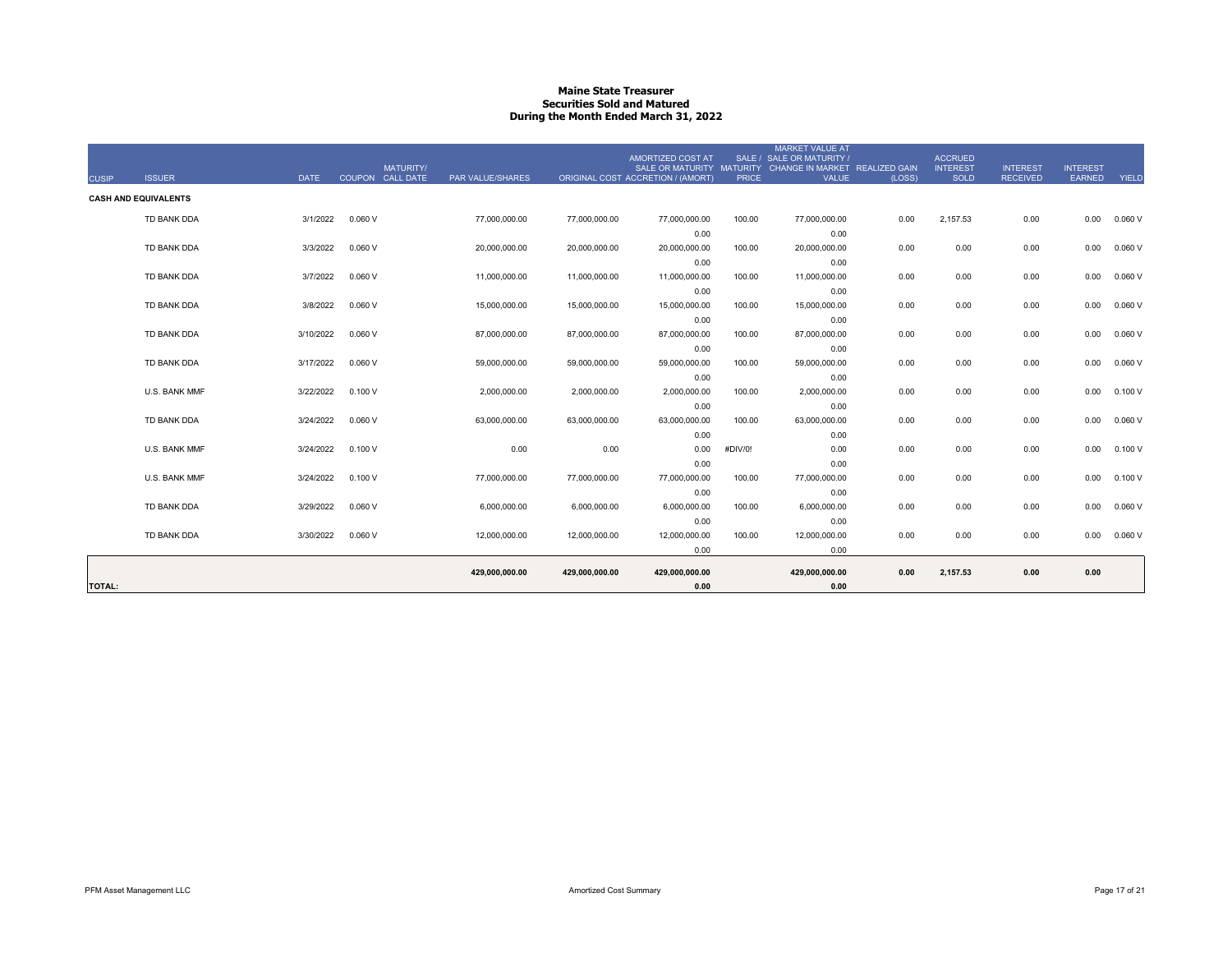#### **Maine State Treasurer Securities Sold and MaturedDuring the Month Ended March 31, 2022**

|                         |                                  |             | <b>MATURITY/</b> |                      |                | AMORTIZED COST AT<br>SALE OR MATURITY MATURITY |              | <b>MARKET VALUE AT</b><br>SALE / SALE OR MATURITY /<br>CHANGE IN MARKET REALIZED GAIN |            | <b>ACCRUED</b><br><b>INTEREST</b> | <b>INTEREST</b> | <b>INTEREST</b> |       |
|-------------------------|----------------------------------|-------------|------------------|----------------------|----------------|------------------------------------------------|--------------|---------------------------------------------------------------------------------------|------------|-----------------------------------|-----------------|-----------------|-------|
| <b>CUSIP</b>            | <b>ISSUER</b>                    | <b>DATE</b> | COUPON CALL DATE | PAR VALUE/SHARES     |                | ORIGINAL COST ACCRETION / (AMORT)              | <b>PRICE</b> | <b>VALUE</b>                                                                          | (LOSS)     | <b>SOLD</b>                       | <b>RECEIVED</b> | EARNED          | YIELD |
| <b>COMMERCIAL PAPER</b> |                                  |             |                  |                      |                |                                                |              |                                                                                       |            |                                   |                 |                 |       |
|                         | 67983UCF8 OLD LINE FUNDING LLC   | 3/15/2022   | 0.000 3/15/2022  | 27,000,000.00        | 26,984,700.00  | 27,000,000.00<br>1,785.00                      | 100.00       | 27,000,000.00<br>2,295.00                                                             | 0.00       | 0.00                              | 0.00            | 0.00            |       |
| <b>TOTAL:</b>           |                                  |             |                  | 27,000,000.00        | 26,984,700.00  | 27,000,000.00<br>1,785.00                      |              | 27,000,000.00<br>2,295.00                                                             | 0.00       | 0.00                              | 0.00            | 0.00            |       |
| <b>U.S. TREASURIES</b>  |                                  |             |                  |                      |                |                                                |              |                                                                                       |            |                                   |                 |                 |       |
|                         | 9128286U9 US TREASURY            | 3/28/2022   | 2.125 5/15/2022  | 25,000,000.00        | 25,289,062.50  | 25,014,967.64<br>(8,419.29)                    | 100.23       | 25,057,617.19<br>(32, 227.81)                                                         | 42,649.55  | 0.00                              | 195,183.01      | 39,623.62       |       |
|                         | 9128286U9 . US TREASURY          | 3/28/2022   | 2.125 5/15/2022  | 25,000,000.00        | 25,289,062.50  | 25,014,967.64<br>(8,419.29)                    | 100.23       | 25,057,617.19<br>(32, 227.81)                                                         | 42,649.55  | 0.00                              | 195,183.01      | 39,623.62       |       |
|                         | 912828W89 US TREASURY            | 3/31/2022   | 1.875 3/31/2022  | 40,000,000.00        | 40,404,687.50  | 40,000,000.00<br>(12, 915.56)                  | 100.00       | 40,000,000.00<br>(50,000.00)                                                          | 0.00       | 0.00                              | 375,000.00      | 61,813.19       |       |
| <b>TOTAL:</b>           |                                  |             |                  | 90,000,000.00        | 90,982,812.50  | 90,029,935.28<br>(29, 754.14)                  |              | 90,115,234.38<br>(114, 455.62)                                                        | 85,299.10  | 0.00                              | 765,366.02      | 141,060.43      |       |
|                         | <b>FEDERAL AGENCY SECURITIES</b> |             |                  |                      |                |                                                |              |                                                                                       |            |                                   |                 |                 |       |
| 313379Q69 FHLB          |                                  | 3/21/2022   | 2.125 6/10/2022  | 30,110,100.00        | 30,176,400.00  | 30,013,466.92<br>(3,325.16)                    | 100.00       | 30,110,100.00<br>(32, 370.00)                                                         | 96,633.08  | 0.00                              | 178,854.17      | 35,416.67       |       |
| <b>TOTAL:</b>           |                                  |             |                  | 30,110,100.00        | 30,176,400.00  | 30,013,466.92<br>(3,325.16)                    |              | 30,110,100.00<br>(32, 370.00)                                                         | 96,633.08  | 0.00                              | 178,854.17      | 35,416.67       |       |
| <b>CORPORATE NOTES</b>  |                                  |             |                  |                      |                |                                                |              |                                                                                       |            |                                   |                 |                 |       |
|                         | 478160CD4 JOHNSON & JOHNSON      | 3/3/2022    | 2.250 3/3/2022   | 16,893,000.00        | 16,680,992.85  | 16,893,000.00<br>388.65                        | 100.00       | 16,893,000.00<br>(929.12)                                                             | 0.00       | 0.00                              | 190,046.25      | 2,111.62        |       |
| TOTAL:                  |                                  |             |                  | 16,893,000.00        | 16,680,992.85  | 16,893,000.00<br>388.65                        |              | 16,893,000.00<br>(929.12)                                                             | 0.00       | 0.00                              | 190,046.25      | 2,111.62        |       |
| <b>GRAND TOTAL:</b>     |                                  |             |                  | \$<br>593,003,100.00 | 593,824,905.35 | 592,936,402.20<br>(30, 905.65)                 |              | 593,118,334.38<br>(145, 459.74)                                                       | 181,932.18 | 2,157.53                          | 1,134,266.44    | 178,588.72      |       |
|                         |                                  |             |                  |                      |                |                                                |              |                                                                                       |            |                                   |                 |                 |       |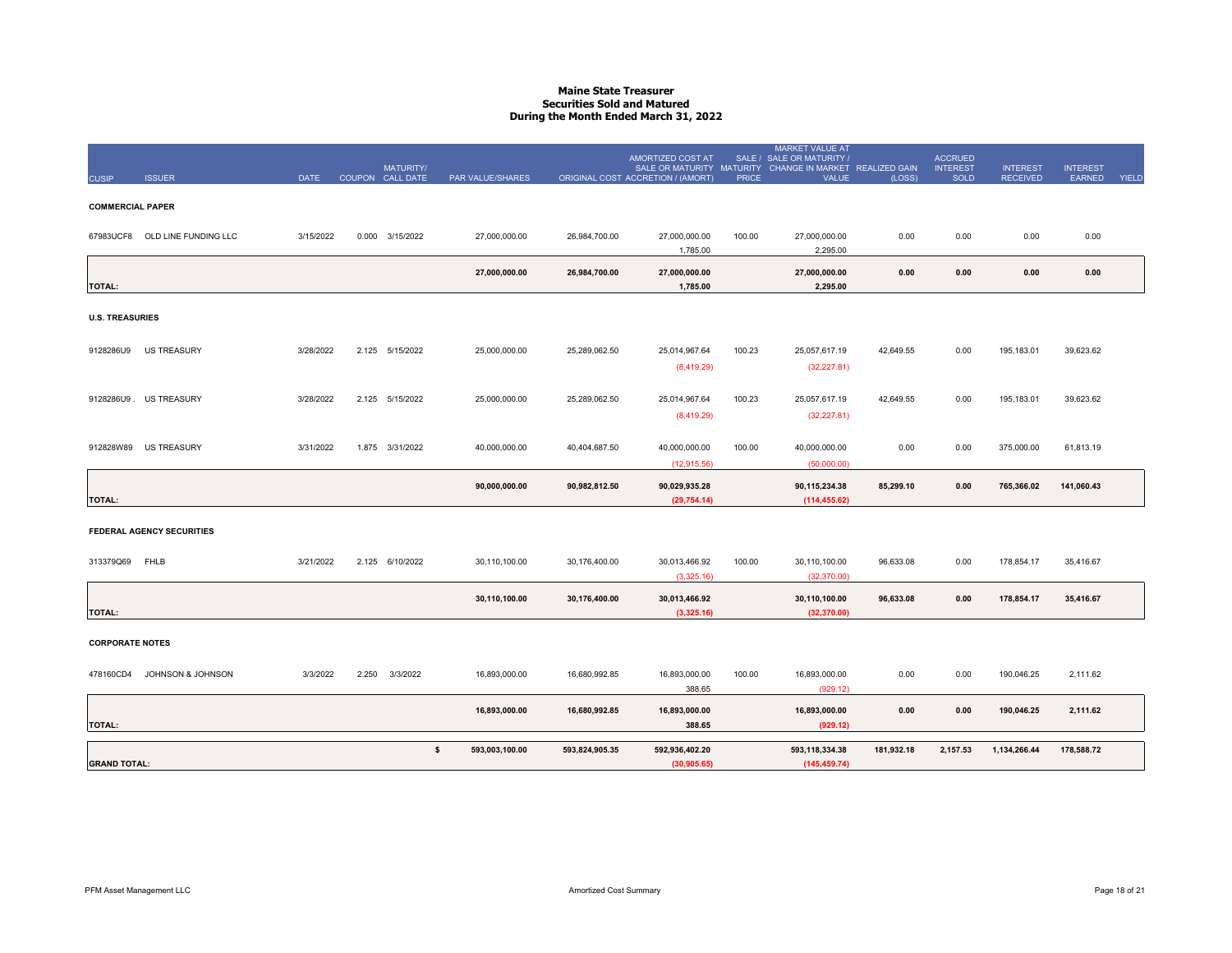### **Maine State Treasurer Transaction Report For the Month Ended March 31, 2022**

| <b>DATE</b> | <b>CUSIP</b>           | <b>TRANSACTION</b>                 | <b>SECURITY TYPE</b>         | <b>DESCRIPTION</b>               | <b>MATURITY</b>      | <b>PAR VALUE/SHARES</b>        | <b>PRINCIPAL</b>               | <b>INTEREST</b>    | <b>TRANSACTION TOTAL</b>        | <b>BALANCE</b>                   |
|-------------|------------------------|------------------------------------|------------------------------|----------------------------------|----------------------|--------------------------------|--------------------------------|--------------------|---------------------------------|----------------------------------|
|             |                        |                                    |                              |                                  |                      |                                |                                |                    |                                 |                                  |
| 3/1/2022    |                        | <b>INTEREST</b>                    | <b>CASH EQUIV</b>            | <b>BATH SAVINGS</b>              |                      | 0.00                           | 0.00                           | 644.37             | 644.37                          | 644.37                           |
| 3/1/2022    |                        | <b>INTEREST</b>                    | <b>CASH EQUIV</b>            | FIDELITY GOVERNMENT MMF          |                      | 0.00                           | 0.00                           | 12.60              | 12.60                           | 656.97                           |
| 3/1/2022    |                        | <b>INTEREST</b>                    | <b>CASH EQUIV</b>            | FIRST AMERICAN FUNDS             |                      | 0.00                           | 0.00                           | 29.63              | 29.63                           | 686.60                           |
|             |                        | <b>BUY</b>                         | <b>CASH EQUIV</b>            | <b>BANGOR SAVINGS</b>            |                      | 0.00                           | 0.00                           | (2, 157.53)        | 2,157.53                        | 2,844.13                         |
|             |                        | <b>INTEREST</b>                    | <b>CASH EQUIV</b>            | <b>BAR HARBOR</b>                |                      | 0.00                           | 0.00                           | 1,167.91           | 1,167.91                        | 4,012.04                         |
|             |                        | <b>INTEREST</b>                    | <b>CASH EQUIV</b>            | <b>BIDDEFORD SAVINGS BANK</b>    |                      | 0.00                           | 0.00                           | 230.14             | 230.14                          | 4,242.18                         |
|             |                        | <b>INTEREST</b>                    | <b>CASH EQUIV</b>            | <b>CITIZENS BANK</b>             |                      | 0.00                           | 0.00                           | 4,602.64           | 4,602.64                        | 8,844.82                         |
|             |                        | <b>INTEREST</b>                    | <b>CASH EQUIV</b>            | <b>FIRST NATIONAL</b>            |                      | 0.00                           | 0.00                           | 2,005.48           | 2,005.48                        | 10,850.30                        |
|             |                        | <b>INTEREST</b>                    | <b>CASH EQUIV</b>            | TD BANK GOLDMAN SACHS MMF        |                      | 0.00                           | 0.00                           | 3,932.58           | 3.932.58                        | 14,782.88                        |
|             |                        |                                    |                              |                                  |                      |                                |                                |                    |                                 |                                  |
|             |                        | <b>BUY</b>                         | <b>CASH EQUIV</b>            | <b>MACHIAS SAVINGS</b>           |                      | 50,000,000.00                  | 50,000,000.00                  | 0.00               | (50,000,000.00)                 | (49,985,217.12)                  |
|             |                        | <b>INTEREST</b>                    | <b>CASH EQUIV</b>            | <b>MACHIAS SAVINGS</b>           |                      | 0.00                           | 0.00                           | 1,643.87           | 1,643.87                        | (49,983,573.25)                  |
|             |                        | <b>INTEREST</b>                    | <b>CASH EQUIV</b>            | <b>NORTHEAST BANK</b>            |                      | 0.00                           | 0.00                           | 3,880.00           | 3,880.00                        | (49,979,693.25)                  |
|             |                        | <b>INTEREST</b>                    | <b>CASH EQUIV</b>            | TD BANK DDA                      |                      | 0.00                           | 0.00                           | 12,144.27          | 12,144.27                       | (49,967,548.98)                  |
|             |                        | <b>SELL</b>                        | <b>CASH EQUIV</b>            | TD BANK DDA                      |                      | 77,000,000.00                  | 77,000,000.00                  | 0.00               | 77,000,000.00                   | 27,032,451.02                    |
|             |                        | <b>INTEREST</b>                    | <b>CASH EQUIV</b>            | U.S. BANK MMF                    |                      | 0.00                           | 0.00                           | 2,845.60           | 2,845.60                        | 27,035,296.62                    |
|             |                        | <b>INTEREST</b>                    | <b>CASH EQUIV</b>            | U.S. BANK MMF                    |                      | 0.00                           | 0.00                           | 8,416.44           | 8,416.44                        | 27.043.713.06                    |
| 3/2/2022    |                        | <b>BUY</b><br><b>MATURITY</b>      | <b>CASH EQUIV</b><br>CORP    | TD BANK DDA<br>JOHNSON & JOHNSON |                      | 7,000,000.00                   | 7,000,000.00                   | 0.00               | (7,000,000.00)                  | 20,043,713.06                    |
| 3/3/2022    | 478160CD4              | SELL                               | <b>CASH EQUIV</b>            | TD BANK DDA                      | 3/3/2022             | 16,893,000.00<br>20,000,000.00 | 16,893,000.00<br>20,000,000.00 | 190,046.25<br>0.00 | 17,083,046.25<br>20,000,000.00  | 37, 126, 759.31<br>57,126,759.31 |
| 3/4/2022    |                        | <b>BUY</b>                         | <b>CASH EQUIV</b>            | TD BANK DDA                      |                      | 37,000,000.00                  | 37,000,000.00                  | 0.00               |                                 |                                  |
|             |                        |                                    |                              | <b>FNMA</b>                      |                      |                                |                                |                    | (37,000,000.00)                 | 20,126,759.31                    |
| 3/6/2022    | 3135G0W33<br>3135G0W33 | <b>INTEREST</b><br><b>INTEREST</b> | <b>INSTR</b><br><b>INSTR</b> | <b>FNMA</b>                      | 9/6/2022<br>9/6/2022 | 0.00                           | 0.00<br>0.00                   | 171,875.00         | 171,875.00                      | 20,298,634.31<br>20,367,384.31   |
| 3/7/2022    |                        | SELL                               | <b>CASH EQUIV</b>            | TD BANK DDA                      |                      | 0.00                           |                                | 68,750.00          | 68,750.00                       | 31,367,384.31                    |
| 3/8/2022    |                        | SELL                               | <b>CASH EQUIV</b>            | TD BANK DDA                      |                      | 11,000,000.00<br>15,000,000.00 | 11,000,000.00<br>15,000,000.00 | 0.00<br>0.00       | 11,000,000.00<br>15,000,000.00  | 46,367,384.31                    |
| 3/9/2022    |                        | <b>BUY</b>                         | <b>CASH EQUIV</b>            | TD BANK DDA                      |                      | 17.000.000.00                  | 17.000.000.00                  | 0.00               |                                 | 29.367.384.31                    |
| 3/10/2022   |                        | <b>BUY</b>                         | <b>CASH EQUIV</b>            | <b>BAR HARBOR</b>                |                      | 6,000,000.00                   | 6,000,000.00                   | 0.00               | (17,000,000.00)                 | 23,367,384.31                    |
|             |                        | <b>SELL</b>                        | <b>CASH EQUIV</b>            | TD BANK DDA                      |                      | 87,000,000.00                  | 87,000,000.00                  | 0.00               | (6,000,000.00)<br>87,000,000.00 | 110,367,384.31                   |
| 3/11/2022   |                        | <b>BUY</b>                         | <b>CASH EQUIV</b>            | TD BANK DDA                      |                      | 45,000,000.00                  | 45,000,000.00                  | 0.00               | (45,000,000.00)                 | 65,367,384.31                    |
| 3/15/2022   | 67983UCF8              | <b>MATURITY</b>                    | <b>CP</b>                    | OLD LINE FUNDING LLC             | 3/15/2022            | 27,000,000.00                  | 27,000,000.00                  | 0.00               | 27,000,000.00                   | 92.367.384.31                    |
|             | 912828YF1              | <b>INTEREST</b>                    | UST                          | <b>US TREASURY</b>               | 9/15/2022            | 0.00                           | 0.00                           | 187,500.00         | 187,500.00                      | 92,554,884.31                    |
|             |                        |                                    |                              |                                  |                      |                                |                                |                    |                                 |                                  |
|             | 91282CBR1              | <b>INTEREST</b>                    | <b>UST</b>                   | <b>US TREASURY</b>               | 3/15/2024            | 0.00                           | 0.00                           | 37,500.00          | 37,500.00                       | 92.592.384.31                    |
|             | 91282CBR1              | <b>INTEREST</b>                    | <b>UST</b>                   | <b>US TREASURY</b>               | 3/15/2024            | 0.00                           | 0.00                           | 43,750.00          | 43,750.00                       | 92,636,134.31                    |
|             | 91282CCX7              | <b>INTEREST</b>                    | <b>UST</b>                   | <b>US TREASURY</b>               | 9/15/2024            | 0.00                           | 0.00                           | 65,625.00          | 65,625.00                       | 92.701.759.31                    |
|             |                        | <b>BUY</b>                         | <b>CASH EQUIV</b>            | TD BANK DDA                      |                      | 101,000,000.00                 | 101,000,000.00                 | 0.00               | (101,000,000.00)                | (8,298,240.69)                   |
| 3/16/2022   |                        | <b>BUY</b>                         | <b>CASH EQUIV</b>            | TD BANK DDA                      |                      | 16,000,000.00                  | 16,000,000.00                  | 0.00               | (16,000,000.00)                 | (24, 298, 240.69)                |
|             |                        | <b>BUY</b>                         | <b>CASH EQUIV</b>            | U.S. BANK MMF                    |                      | 32,000,000.00                  | 32,000,000.00                  | 0.00               | (32,000,000.00)                 | (56, 298, 240.69)                |
| 3/17/2022   |                        | SELL                               | <b>CASH EQUIV</b>            | TD BANK DDA                      |                      | 59,000,000.00                  | 59,000,000.00                  | 0.00               | 59,000,000.00                   | 2,701,759.31                     |
| 3/18/2022   |                        | <b>BUY</b>                         | <b>CASH EQUIV</b>            | TD BANK DDA                      |                      | 59,000,000.00                  | 59,000,000.00                  | 0.00               | (59,000,000.00)                 | (56, 298, 240.69)                |
|             |                        | <b>BUY</b>                         | <b>CASH EQUIV</b>            | U.S. BANK MMF                    |                      | 25,000,000.00                  | 25,000,000.00                  | 0.00               | (25,000,000.00)                 | (81, 298, 240.69)                |
| 3/21/2022   | 313379Q69              | SELL                               | <b>INSTR</b>                 | <b>FHLB</b>                      | 6/10/2022            | 30,110,100.00                  | 30,110,100.00                  | 178.854.17         | 30.288.954.17                   | (51,009,286.52)                  |
|             | 9128286G0              | <b>BUY</b>                         | <b>UST</b>                   | <b>US TREASURY</b>               | 2/29/2024            | 30,232,031.25                  | 30,232,031.25                  | 40,658.97          | (30, 272, 690.22)               | (81, 281, 976.74)                |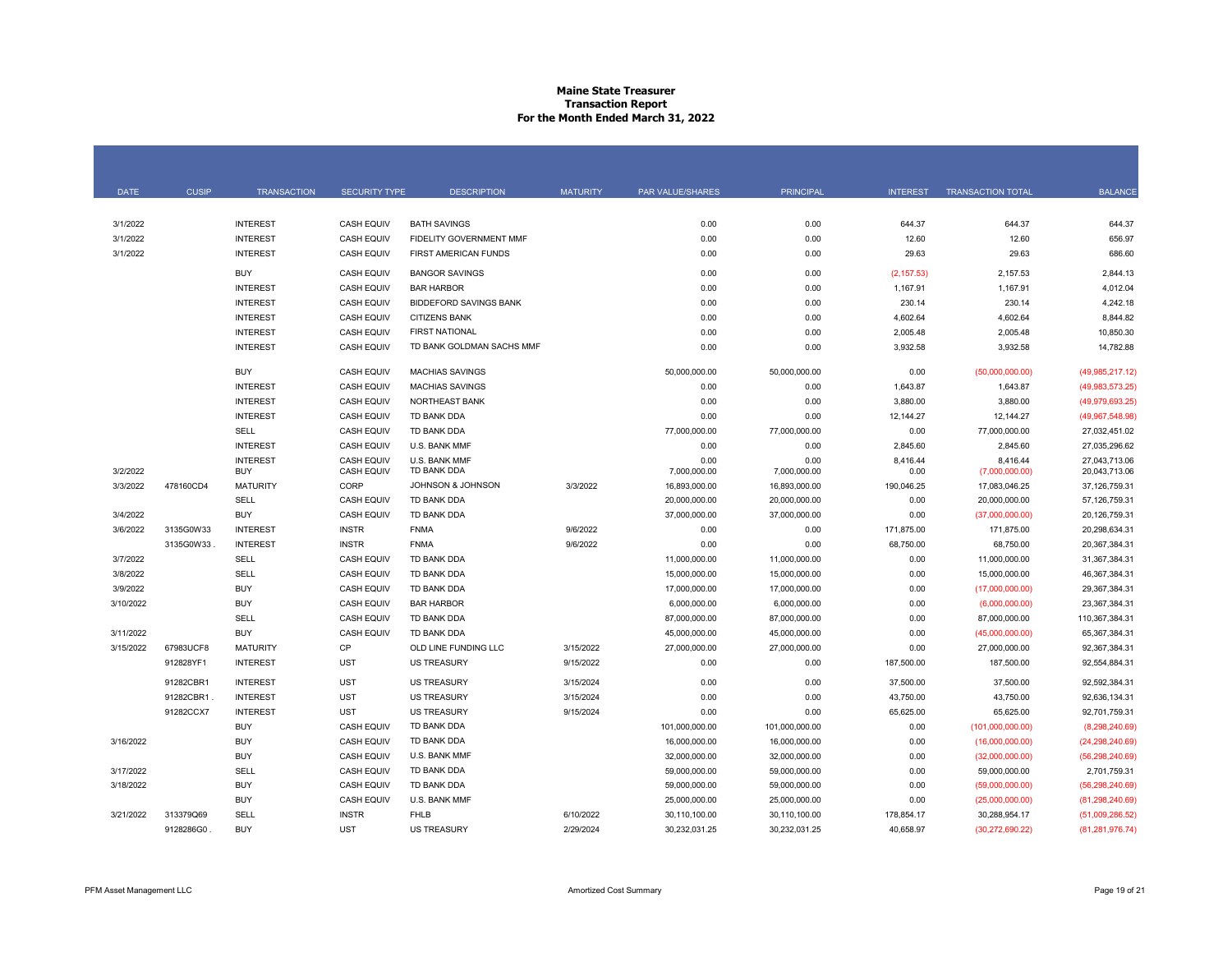### **Maine State Treasurer Transaction Report For the Month Ended March 31, 2022**

| <b>DATE</b> | <b>CUSIP</b> | <b>TRANSACTION</b> | <b>SECURITY TYPE</b> | <b>DESCRIPTION</b> | <b>MATURITY</b> | PAR VALUE/SHARES | <b>PRINCIPAL</b> | <b>INTEREST</b> | <b>TRANSACTION TOTAL</b> | <b>BALANCE</b>     |
|-------------|--------------|--------------------|----------------------|--------------------|-----------------|------------------|------------------|-----------------|--------------------------|--------------------|
|             |              |                    |                      |                    |                 |                  |                  |                 |                          |                    |
|             |              | <b>BUY</b>         | <b>CASH EQUIV</b>    | U.S. BANK MMF      |                 | 9,000,000.00     | 9,000,000.00     | 0.00            | (9,000,000.00)           | (90, 281, 976.74)  |
| 3/22/2022   |              | <b>SELL</b>        | <b>CASH EQUIV</b>    | U.S. BANK MMF      |                 | 2,000,000.00     | 2,000,000.00     | 0.00            | 2,000,000.00             | (88, 281, 976.74)  |
| 3/23/2022   |              | <b>BUY</b>         | <b>CASH EQUIV</b>    | U.S. BANK MMF      |                 | 13,000,000.00    | 13,000,000.00    | 0.00            | (13,000,000.00)          | (101, 281, 976.74) |
| 3/24/2022   |              | SELL               | <b>CASH EQUIV</b>    | TD BANK DDA        |                 | 63,000,000.00    | 63,000,000.00    | 0.00            | 63,000,000.00            | (38, 281, 976.74)  |
|             |              | <b>BUY</b>         | <b>CASH EQUIV</b>    | U.S. BANK MMF      |                 | 2,064.27         | 2,064.27         | 0.00            | (2,064.27)               | (38, 284, 041.01)  |
|             |              | <b>SELL</b>        | <b>CASH EQUIV</b>    | U.S. BANK MMF      |                 | 0.00             | 0.00             | 0.00            | 0.00                     | (38, 284, 041.01)  |
|             |              | <b>INTEREST</b>    | <b>CASH EQUIV</b>    | U.S. BANK MMF      |                 | 0.00             | 0.00             | 2,064.27        | 2,064.27                 | (38, 281, 976.74)  |
|             |              | SELL               | <b>CASH EQUIV</b>    | U.S. BANK MMF      |                 | 77,000,000.00    | 77,000,000.00    | 0.00            | 77,000,000.00            | 38,718,023.26      |
| 3/25/2022   |              | <b>BUY</b>         | <b>CASH EQUIV</b>    | TD BANK DDA        |                 | 19.000.000.00    | 19,000,000.00    | 0.00            | (19,000,000.00)          | 19,718,023.26      |
| 3/28/2022   | 9128286U9    | <b>SELL</b>        | <b>UST</b>           | <b>US TREASURY</b> | 5/15/2022       | 25,057,617.19    | 25,057,617.19    | 195,183.01      | 25,252,800.20            | 44,970,823.46      |
|             | 9128286U9    | SELL               | <b>UST</b>           | <b>US TREASURY</b> | 5/15/2022       | 25,057,617.19    | 25,057,617.19    | 195,183.01      | 25,252,800.20            | 70,223,623.66      |
|             | 912828ZH6    | <b>BUY</b>         | <b>UST</b>           | <b>US TREASURY</b> | 4/15/2023       | 49,236,328.13    | 49,236,328.13    | 56,318.68       | (49, 292, 646.81)        | 20,930,976.85      |
|             |              | <b>BUY</b>         | <b>CASH EQUIV</b>    | TD BANK DDA        |                 | 9,000,000.00     | 9,000,000.00     | 0.00            | (9,000,000.00)           | 11,930,976.85      |
| 3/29/2022   |              | SELL               | <b>CASH EQUIV</b>    | TD BANK DDA        |                 | 6,000,000.00     | 6,000,000.00     | 0.00            | 6,000,000.00             | 17,930,976.85      |
| 3/30/2022   |              | SELL               | <b>CASH EQUIV</b>    | TD BANK DDA        |                 | 12,000,000.00    | 12,000,000.00    | 0.00            | 12.000.000.00            | 29,930,976.85      |
| 3/31/2022   | 9128282W9    | <b>INTEREST</b>    | <b>UST</b>           | <b>US TREASURY</b> | 9/30/2022       | 0.00             | 0.00             | 234,375.00      | 234,375.00               | 30, 165, 351.85    |
|             | 9128285D8    | <b>INTEREST</b>    | <b>UST</b>           | <b>US TREASURY</b> | 9/30/2023       | 0.00             | 0.00             | 718,750.00      | 718,750.00               | 30,884,101.85      |
|             | 912828W71    | <b>INTEREST</b>    | <b>UST</b>           | <b>US TREASURY</b> | 3/31/2024       | 0.00             | 0.00             | 265,625.00      | 265,625.00               | 31,149,726.85      |
|             | 912828W71.   | <b>INTEREST</b>    | <b>UST</b>           | <b>US TREASURY</b> | 3/31/2024       | 0.00             | 0.00             | 531,250.00      | 531,250.00               | 31,680,976.85      |
|             | 912828W89    | <b>MATURITY</b>    | <b>UST</b>           | <b>US TREASURY</b> | 3/31/2022       | 40,000,000.00    | 40,000,000.00    | 375,000.00      | 40,375,000.00            | 72,055,976.85      |
|             | 91282CAN1    | <b>INTEREST</b>    | <b>UST</b>           | <b>US TREASURY</b> | 9/30/2022       | 0.00             | 0.00             | 31,250.00       | 31,250.00                | 72,087,226.85      |
|             | 91282CDA6    | <b>INTEREST</b>    | <b>UST</b>           | <b>US TREASURY</b> | 9/30/2023       | 0.00             | 0.00             | 43,750.00       | 43,750.00                | 72,130,976.85      |
|             |              | <b>INTEREST</b>    | <b>CASH EQUIV</b>    | MISC INCOME        |                 | 0.00             | 0.00             | 0.09            | 0.09                     | 72,130,976.94      |
|             |              | <b>BUY</b>         | <b>CASH EQUIV</b>    | TD BANK DDA        |                 | 16,000,000.00    | 16,000,000.00    | 0.00            | (16,000,000.00)          | 56,130,976.94      |

**Net Contributions**

**Net Withdrawals**

**56,130,976.94**

**-**